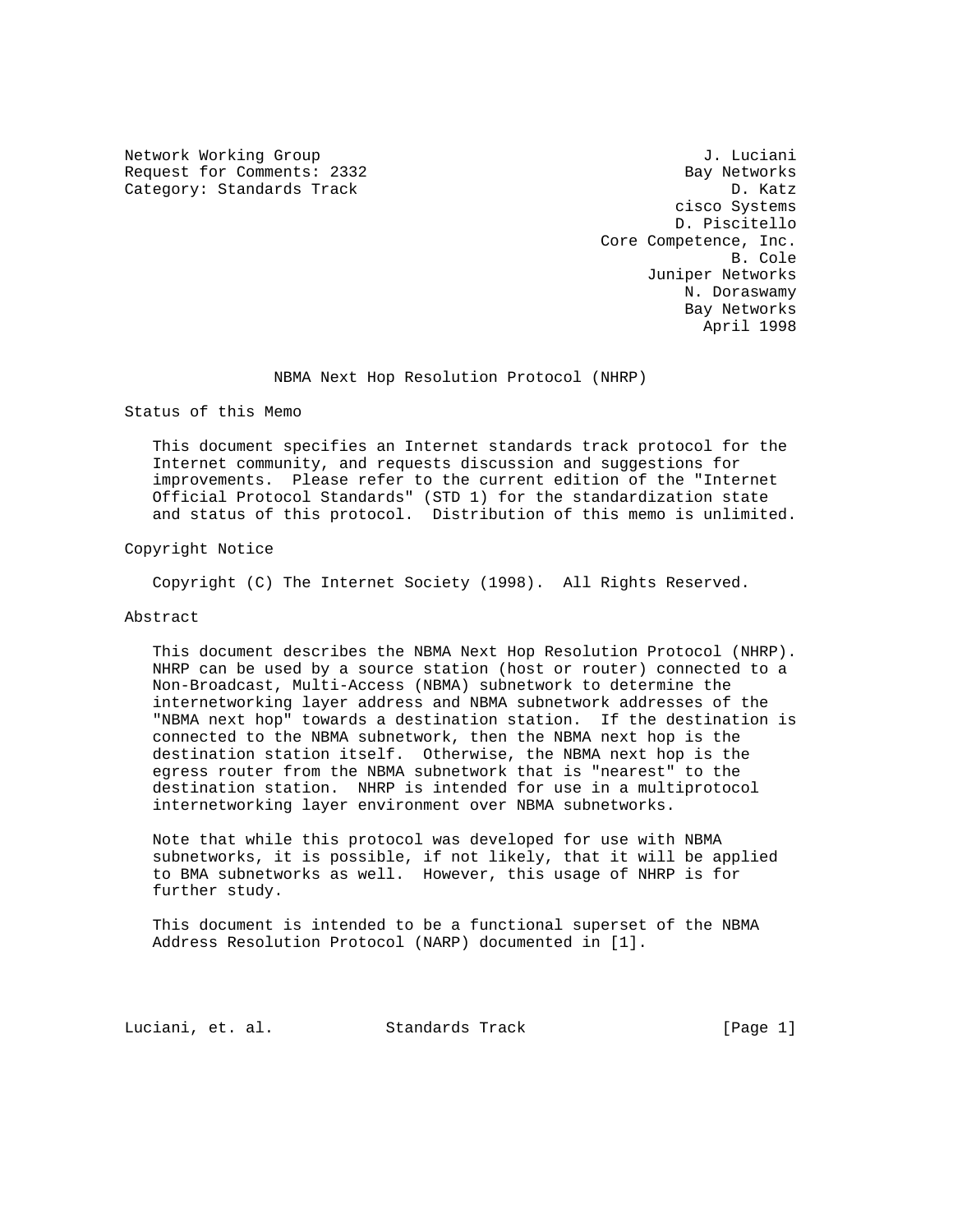Operation of NHRP as a means of establishing a transit path across an NBMA subnetwork between two routers will be addressed in a separate document (see [13]).

1. Introduction

 The keywords MUST, MUST NOT, REQUIRED, SHALL, SHALL NOT, SHOULD, SHOULD NOT, RECOMMENDED, MAY, and OPTIONAL, when they appear in this document, are to be interpreted as described in [15].

 The NBMA Next Hop Resolution Protocol (NHRP) allows a source station (a host or router), wishing to communicate over a Non-Broadcast, Multi-Access (NBMA) subnetwork, to determine the internetworking layer addresses and NBMA addresses of suitable "NBMA next hops" toward a destination station. A subnetwork can be non-broadcast either because it technically doesn't support broadcasting (e.g., an X.25 subnetwork) or because broadcasting is not feasible for one reason or another (e.g., an SMDS multicast group or an extended Ethernet would be too large). If the destination is connected to the NBMA subnetwork, then the NBMA next hop is the destination station itself. Otherwise, the NBMA next hop is the egress router from the NBMA subnetwork that is "nearest" to the destination station.

 One way to model an NBMA network is by using the notion of logically independent IP subnets (LISs). LISs, as defined in [3] and [4], have the following properties:

- 1) All members of a LIS have the same IP network/subnet number and address mask.
- 2) All members of a LIS are directly connected to the same NBMA subnetwork.
- 3) All hosts and routers outside of the LIS are accessed via a router.
- 4) All members of a LIS access each other directly (without routers).

 Address resolution as described in [3] and [4] only resolves the next hop address if the destination station is a member of the same LIS as the source station; otherwise, the source station must forward packets to a router that is a member of multiple LIS's. In multi-LIS

Luciani, et. al. Standards Track [Page 2]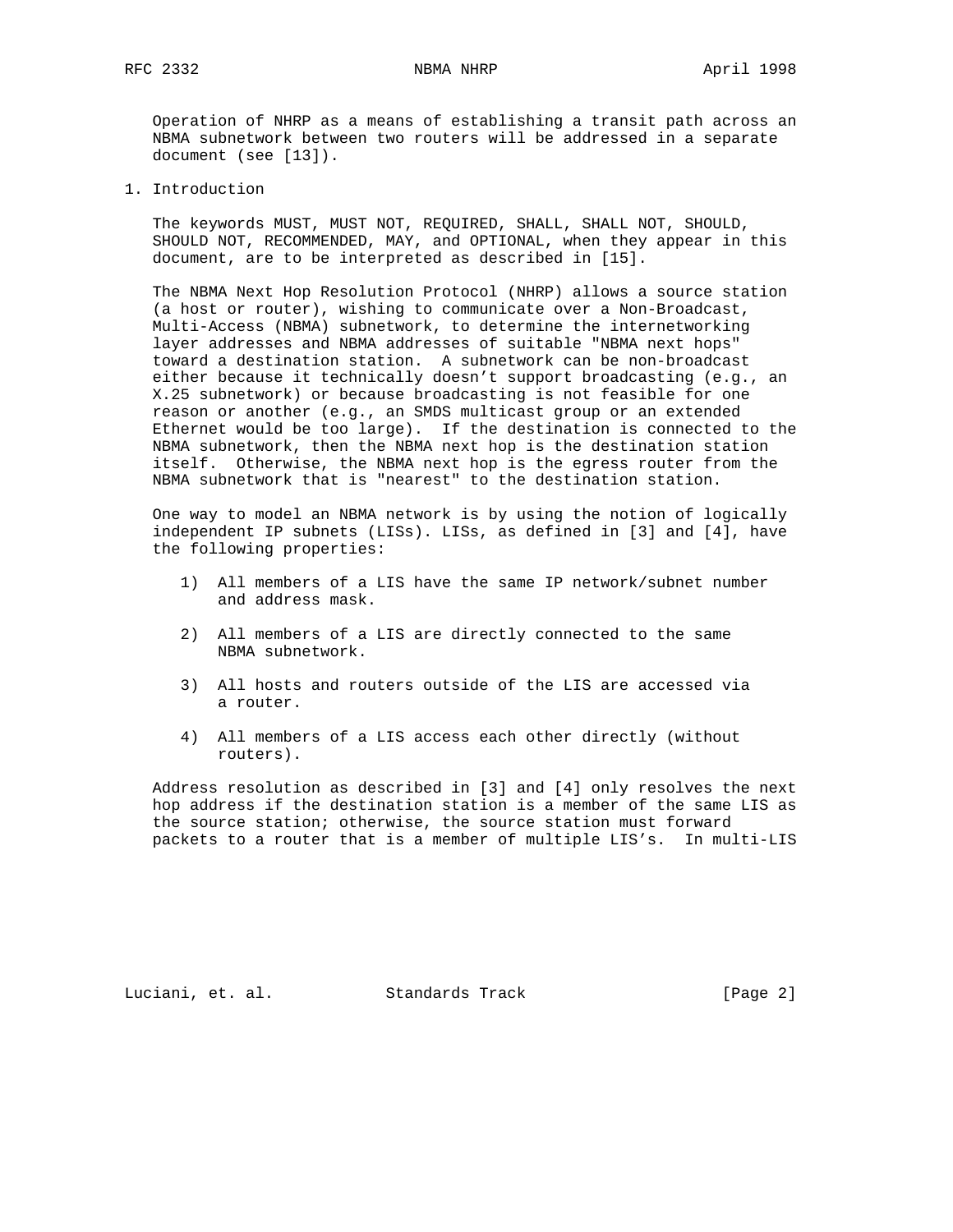configurations, hop-by-hop address resolution may not be sufficient to resolve the "NBMA next hop" toward the destination station, and IP

packets may have multiple IP hops through the NBMA subnetwork.

 Another way to model NBMA is by using the notion of Local Address Groups (LAGs) [10]. The essential difference between the LIS and the LAG models is that while with the LIS model the outcome of the "local/remote" forwarding decision is driven purely by addressing information, with the LAG model the outcome of this decision is decoupled from the addressing information and is coupled with the Quality of Service and/or traffic characteristics. With the LAG model any two entities on a common NBMA network could establish a direct communication with each other, irrespective of the entities' addresses.

 Support for the LAG model assumes the existence of a mechanism that allows any entity (i.e., host or router) connected to an NBMA network to resolve an internetworking layer address to an NBMA address for any other entity connected to the same NBMA network. This resolution would take place regardless of the address assignments to these entities. Within the parameters described in this document, NHRP describes such a mechanism. For example, when the internetworking layer address is of type IP, once the NBMA next hop has been resolved, the source may either start sending IP packets to the destination (in a connectionless NBMA subnetwork such as SMDS) or may first establish a connection to the destination with the desired bandwidth (in a connection-oriented NBMA subnetwork such as ATM).

 Use of NHRP may be sufficient for hosts doing address resolution when those hosts are directly connected to an NBMA subnetwork, allowing for straightforward implementations in NBMA stations. NHRP also has the capability of determining the egress point from an NBMA subnetwork when the destination is not directly connected to the NBMA subnetwork and the identity of the egress router is not learned by other methods (such as routing protocols). Optional extensions to NHRP provide additional robustness and diagnosability.

 Address resolution techniques such as those described in [3] and [4] may be in use when NHRP is deployed. ARP servers and services over NBMA subnetworks may be required to support hosts that are not capable of dealing with any model for communication other than the LIS model, and deployed hosts may not implement NHRP but may continue to support ARP variants such as those described in [3] and [4]. NHRP is intended to reduce or eliminate the extra router hops required by the LIS model, and can be deployed in a non-interfering manner with existing ARP services [14].

Luciani, et. al. Standards Track [Page 3]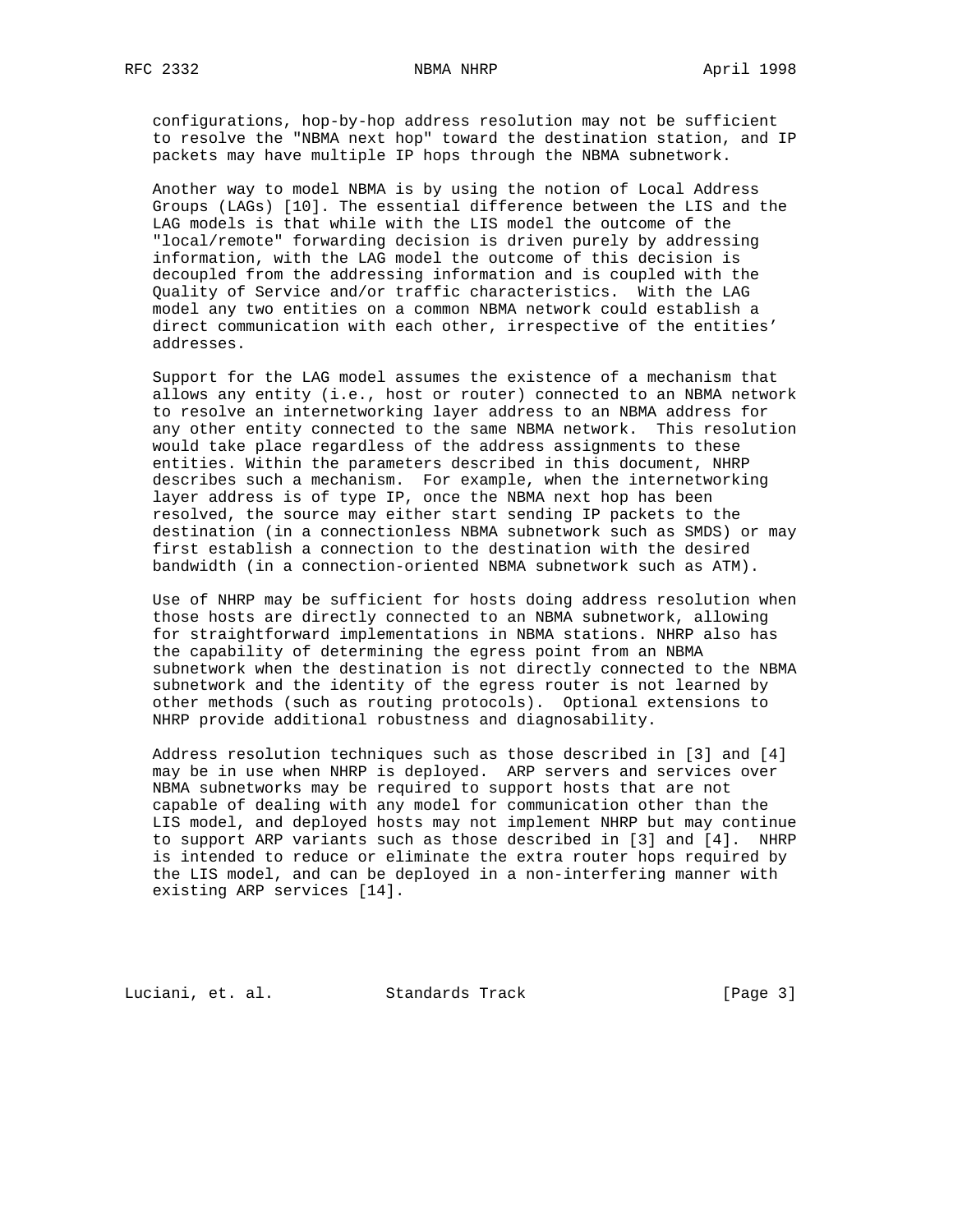The operation of NHRP to establish transit paths across NBMA subnetworks between two routers requires additional mechanisms to avoid stable routing loops, and will be described in a separate document (see [13]).

# 2. Overview

2.1 Terminology

 The term "network" is highly overloaded, and is especially confusing in the context of NHRP. We use the following terms:

 Internetwork layer--the media-independent layer (IP in the case of TCP/IP networks).

 Subnetwork layer--the media-dependent layer underlying the internetwork layer, including the NBMA technology (ATM, X.25, SMDS, etc.)

 The term "server", unless explicitly stated to the contrary, refers to a Next Hop Server (NHS). An NHS is an entity performing the Next Hop Resolution Protocol service within the NBMA cloud. An NHS is always tightly coupled with a routing entity (router, route server or edge device) although the converse is not yet guaranteed until ubiquitous deployment of this functionality occurs. Note that the presence of intermediate routers that are not coupled with an NHS entity may preclude the use of NHRP when source and destination stations on different sides of such routers and thus such routers may partition NHRP reachability within an NBMA network.

 The term "client", unless explicitly stated to the contrary, refers to a Next Hop Resolution Protocol client (NHC). An NHC is an entity which initiates NHRP requests of various types in order to obtain access to the NHRP service.

 The term "station" generally refers to a host or router which contains an NHRP entity. Occasionally, the term station will describe a "user" of the NHRP client or service functionality; the difference in usage is largely semantic.

# 2.2 Protocol Overview

 In this section, we briefly describe how a source S (which potentially can be either a router or a host) uses NHRP to determine the "NBMA next hop" to destination D.

Luciani, et. al. Standards Track [Page 4]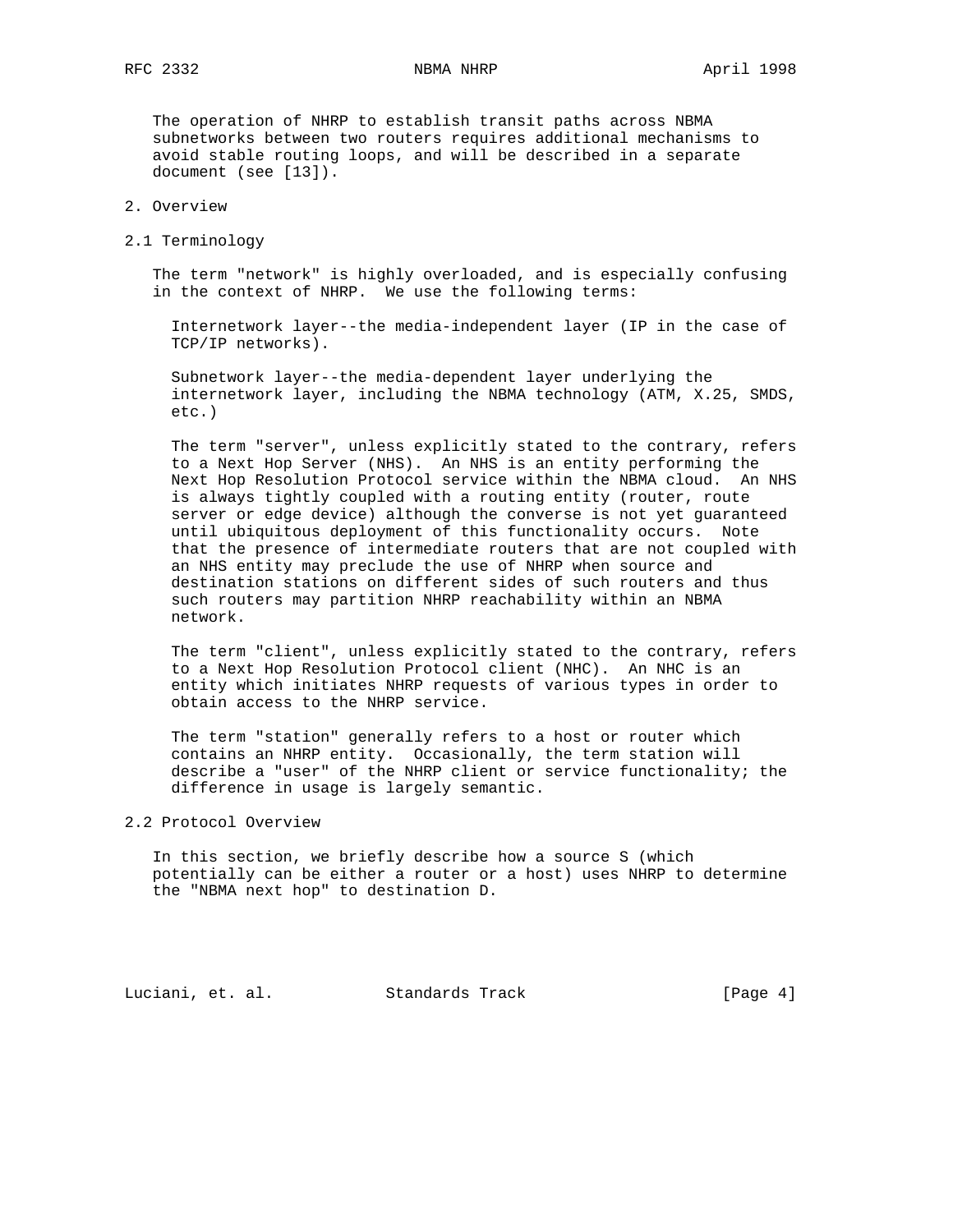For administrative and policy reasons, a physical NBMA subnetwork may be partitioned into several, disjoint "Logical NBMA subnetworks". A Logical NBMA subnetwork is defined as a collection of hosts and routers that share unfiltered subnetwork connectivity over an NBMA subnetwork. "Unfiltered subnetwork connectivity" refers to the absence of closed user groups, address screening or similar features that may be used to prevent direct communication between stations connected to the same NBMA subnetwork. (Hereafter, unless otherwise specified, we use the term "NBMA subnetwork" to mean \*logical\* NBMA subnetwork.)

 Placed within the NBMA subnetwork are one or more entities that implement the NHRP protocol. Such stations which are capable of answering NHRP Resolution Requests are known as "Next Hop Servers" (NHSs). Each NHS serves a set of destination hosts, which may or may not be directly connected to the NBMA subnetwork. NHSs cooperatively resolve the NBMA next hop within their logical NBMA subnetwork. In addition to NHRP, NHSs may support "classical" ARP service; however, this will be the subject of a separate document [14].

 An NHS maintains a cache which contains protocol layer address to NBMA subnetwork layer address resolution information. This cache can be constructed from information obtained from NHRP Register packets (see Section 5.2.3 and 5.2.4), from NHRP Resolution Request/Reply packets, or through mechanisms outside the scope of this document (examples of such mechanisms might include ARP[3] and pre-configured tables). Section 6.2 further describes cache management issues.

 For a station within a given LIS to avoid providing NHS functionality, there must be one or more NHSs within the NBMA subnetwork which are providing authoritative address resolution information on its behalf. Such an NHS is said to be "serving" the station. A station on a LIS that lacks NHS functionality and is a client of the NHRP service is known as NHRP Client or just NHCs. If a serving NHS is to be able to supply the address resolution information for an NHC then NHSs must exist at each hop along all routed paths between the NHC making the resolution request and the destination NHC. The last NHRP entity along the routed path is the serving NHS; that is, NHRP Resolution Requests are not forwarded to destination NHCs but rather are processed by the serving NHS.

 An NHC also maintains a cache of protocol address to NBMA address resolution information. This cache is populated through information obtained from NHRP Resolution Reply packets, from manual configuration, or through mechanisms outside the scope of this document.

Luciani, et. al. Standards Track [Page 5]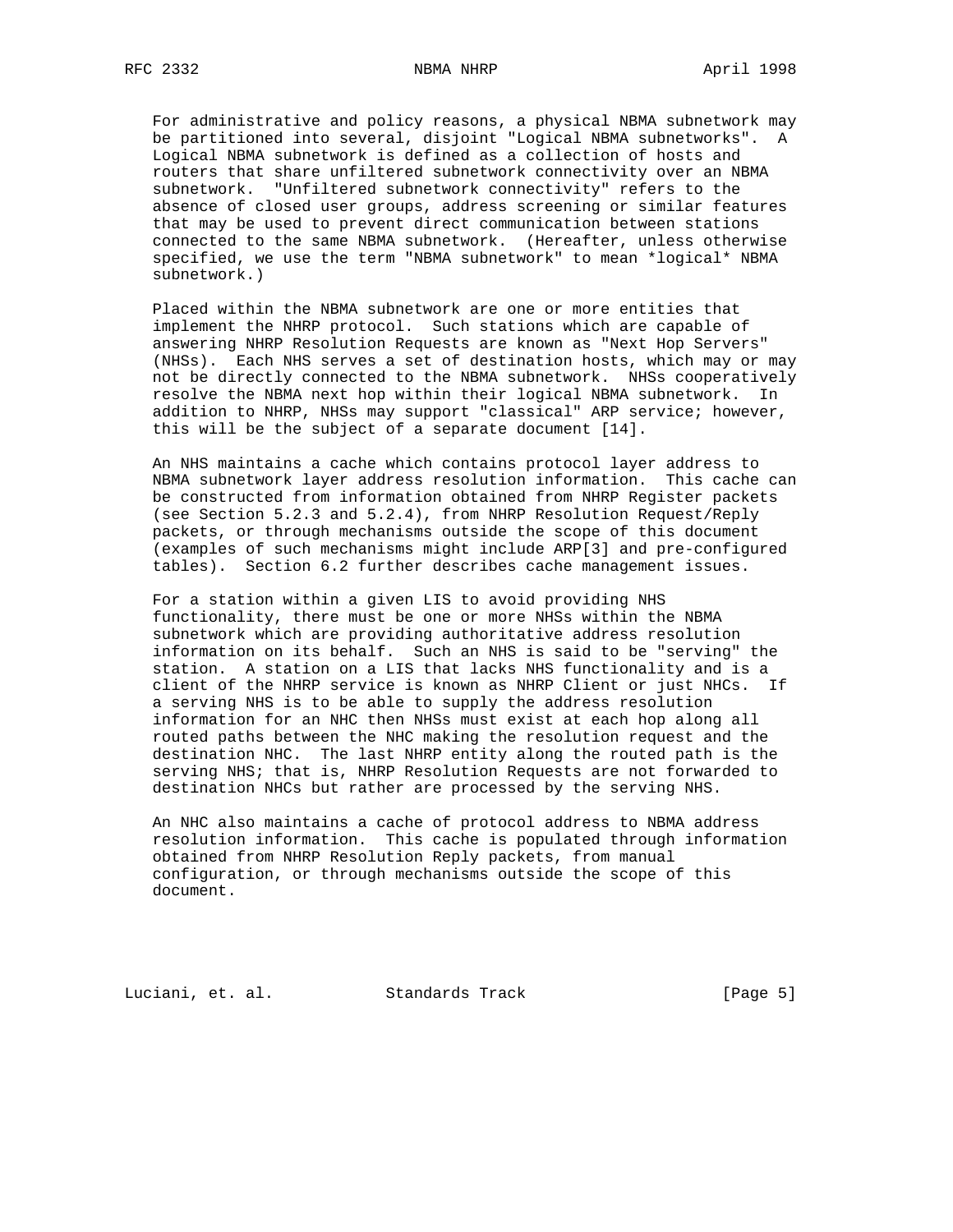The protocol proceeds as follows. An event occurs triggering station S to want to resolve the NBMA address of a path to D. This is most likely to be when a data packet addressed to station D is to be emitted from station S (either because station S is a host, or station S is a transit router), but the address resolution could also be triggered by other means (a routing protocol update packet, for example). Station S first determines the next hop to station D through normal routing processes (for a host, the next hop may simply be the default router; for routers, this is the "next hop" to the destination internetwork layer address). If the destination's address resolution information is already available in S's cache then that information is used to forward the packet. Otherwise, if the next hop is reachable through one of its NBMA interfaces, S constructs an NHRP Resolution Request packet (see Section 5.2.1) containing station D's internetwork layer address as the (target) destination address, S's own internetwork layer address as the source address (Next Hop Resolution Request initiator), and station S's NBMA addressing information. Station S may also indicate that it prefers an authoritative NHRP Resolution Reply (i.e., station S only wishes to receive an NHRP Resolution Reply from an NHS serving the destination NHC). Station S emits the NHRP Resolution Request packet towards the destination.

 If the NHRP Resolution Request is triggered by a data packet then S may, while awaiting an NHRP Resolution Reply, choose to dispose of the data packet in one of the following ways:

- (a) Drop the packet
- (b) Retain the packet until the NHRP Resolution Reply arrives and a more optimal path is available
- (c) Forward the packet along the routed path toward D

 The choice of which of the above to perform is a local policy matter, though option (c) is the recommended default, since it may allow data to flow to the destination while the NBMA address is being resolved. Note that an NHRP Resolution Request for a given destination MUST NOT be triggered on every packet.

 When the NHS receives an NHRP Resolution Request, a check is made to see if it serves station D. If the NHS does not serve D, the NHS forwards the NHRP Resolution Request to another NHS. Mechanisms for determining how to forward the NHRP Resolution Request are discussed in Section 3.

 If this NHS serves D, the NHS resolves station D's NBMA address information, and generates a positive NHRP Resolution Reply on D's behalf. NHRP Resolution Replies in this scenario are always marked as "authoritative". The NHRP Resolution Reply packet contains the

Luciani, et. al. Standards Track [Page 6]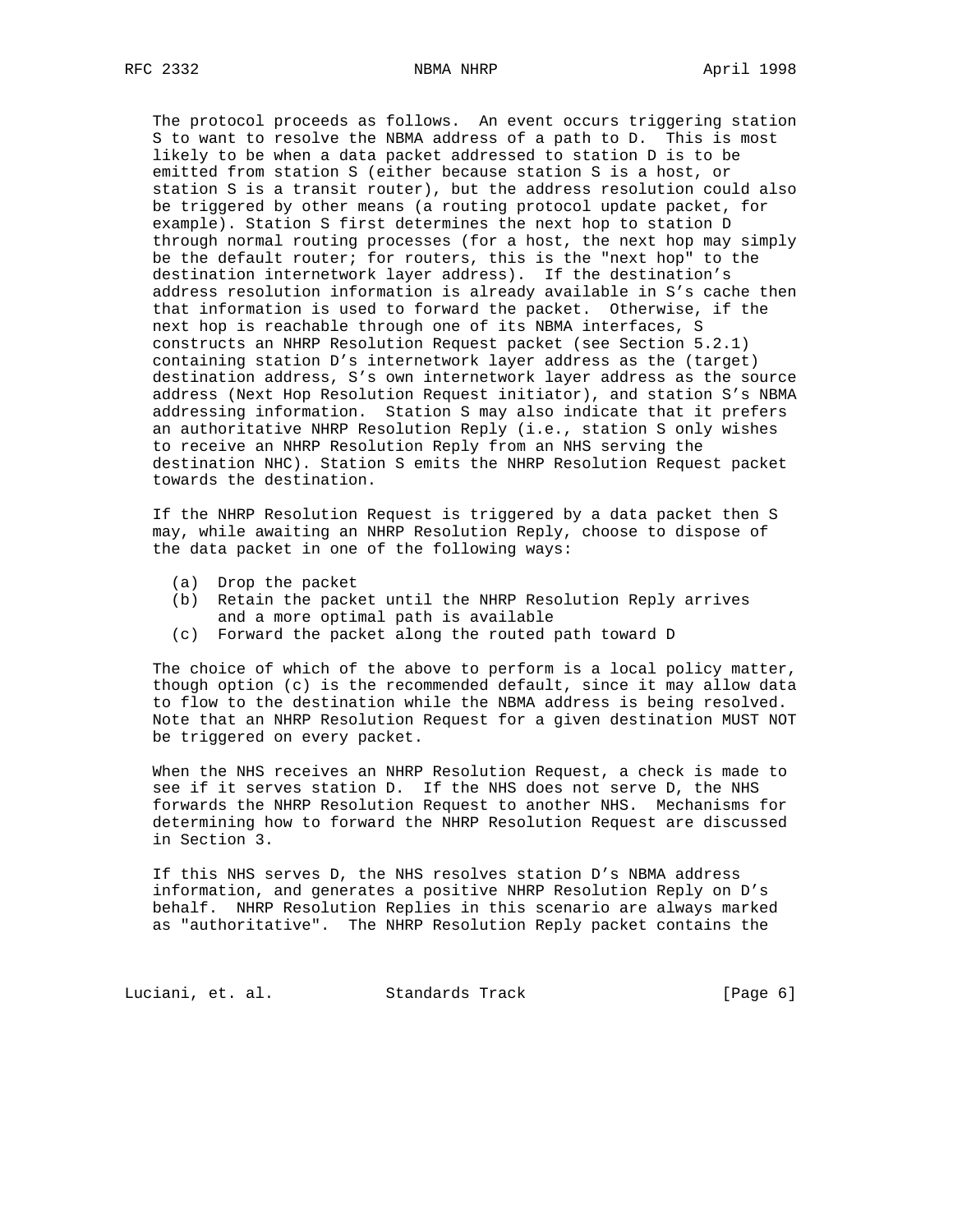address resolution information for station D which is to be sent back to S. Note that if station D is not on the NBMA subnetwork, the next hop internetwork layer address will be that of the egress router through which packets for station D are forwarded.

 A transit NHS receiving an NHRP Resolution Reply may cache the address resolution information contained therein. To a subsequent NHRP Resolution Request, this NHS may respond with the cached, "non authoritative" address resolution information if the NHS is permitted to do so (see Sections 5.2.2 and 6.2 for more information on non authoritative versus authoritative NHRP Resolution Replies). Non authoritative NHRP Resolution Replies are distinguished from authoritative NHRP Resolution Replies so that if a communication attempt based on non-authoritative information fails, a source station can choose to send an authoritative NHRP Resolution Request. NHSs MUST NOT respond to authoritative NHRP Resolution Requests with cached information.

 If the determination is made that no NHS in the NBMA subnetwork can reply to the NHRP Resolution Request for D then a negative NHRP Resolution Reply (NAK) is returned. This occurs when (a) no next-hop resolution information is available for station D from any NHS, or (b) an NHS is unable to forward the NHRP Resolution Request (e.g., connectivity is lost).

 NHRP Registration Requests, NHRP Purge Requests, NHRP Purge Replies, and NHRP Error Indications follow a routed path in the same fashion that NHRP Resolution Requests and NHRP Resolution Replies do. Specifically, "requests" and "indications" follow the routed path from Source Protocol Address (which is the address of the station initiating the communication) to the Destination Protocol Address. "Replies", on the other hand, follow the routed path from the Destination Protocol Address back to the Source Protocol Address with the following exceptions: in the case of a NHRP Registration Reply and in the case of an NHC initiated NHRP Purge Request, the packet is always returned via a direct VC (see Sections 5.2.4 and 5.2.5); if one does not exists then one MUST be created.

 NHRP Requests and NHRP Replies do NOT cross the borders of a NBMA subnetwork however further study is being done in this area (see Section 7). Thus, the internetwork layer data traffic out of and into an NBMA subnetwork always traverses an internetwork layer router at its border.

 NHRP optionally provides a mechanism to send a NHRP Resolution Reply which contains aggregated address resolution information. For example, suppose that router X is the next hop from station S to station D and that X is an egress router for all stations sharing an

Luciani, et. al. Standards Track [Page 7]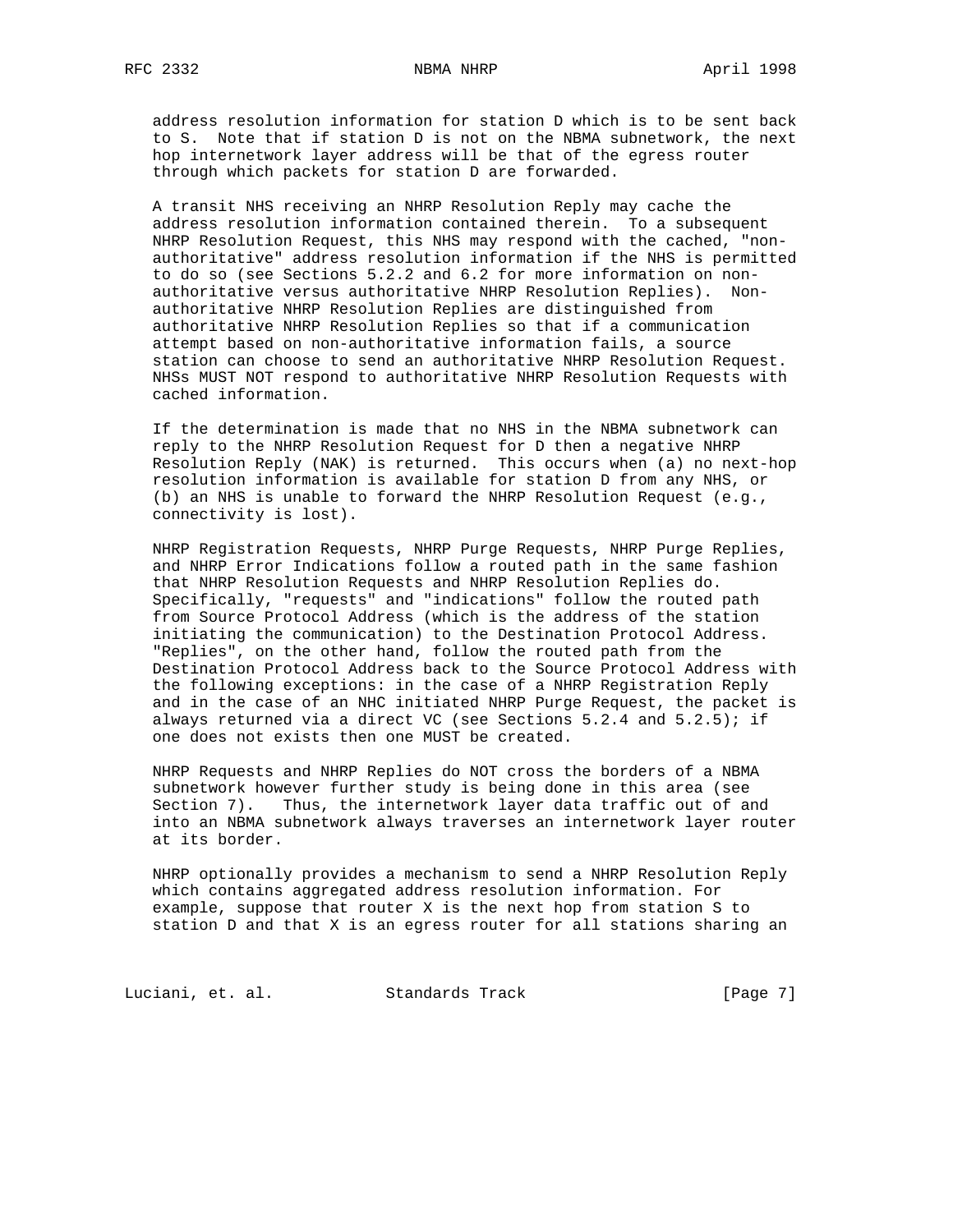internetwork layer address prefix with station D. When an NHRP Resolution Reply is generated in response to a NHRP Resolution Request, the responder may augment the internetwork layer address of station D with a prefix length (see Section 5.2.0.1). A subsequent (non-authoritative) NHRP Resolution Request for some destination that shares an internetwork layer address prefix (for the number of bits specified in the prefix length) with D may be satisfied with this cached information. See section 6.2 regarding caching issues.

 To dynamically detect subnetwork-layer filtering in NBMA subnetworks (e.g., X.25 closed user group facility, or SMDS address screens), to trace the routed path that an NHRP packet takes, or to provide loop detection and diagnostic capabilities, a "Route Record" may be included in NHRP packets (see Sections 5.3.2 and 5.3.3). The Route Record extensions are the NHRP Forward Transit NHS Record Extension and the NHRP Reverse Transit NHS Record Extension. They contain the internetwork (and subnetwork layer) addresses of all intermediate NHSs between source and destination and between destination and source respectively. When a source station is unable to communicate with the responder (e.g., an attempt to open an SVC fails), it may attempt to do so successively with other subnetwork layer addresses in the NHRP Forward Transit NHS Record Extension until it succeeds (if authentication policy permits such action). This approach can find a suitable egress point in the presence of subnetwork-layer filtering (which may be source/destination sensitive, for instance, without necessarily creating separate logical NBMA subnetworks) or subnetwork-layer congestion (especially in connection-oriented media).

### 3. Deployment

 NHRP Resolution Requests traverse one or more hops within an NBMA subnetwork before reaching the station that is expected to generate a response. Each station, including the source station, chooses a neighboring NHS to which it will forward the NHRP Resolution Request. The NHS selection procedure typically involves applying a destination protocol layer address to the protocol layer routing table which causes a routing decision to be returned. This routing decision is then used to forward the NHRP Resolution Request to the downstream NHS. The destination protocol layer address previously mentioned is carried within the NHRP Resolution Request packet. Note that even though a protocol layer address was used to acquire a routing decision, NHRP packets are not encapsulated within a protocol layer header but rather are carried at the NBMA layer using the encapsulation described in Section 5.

Luciani, et. al. Standards Track [Page 8]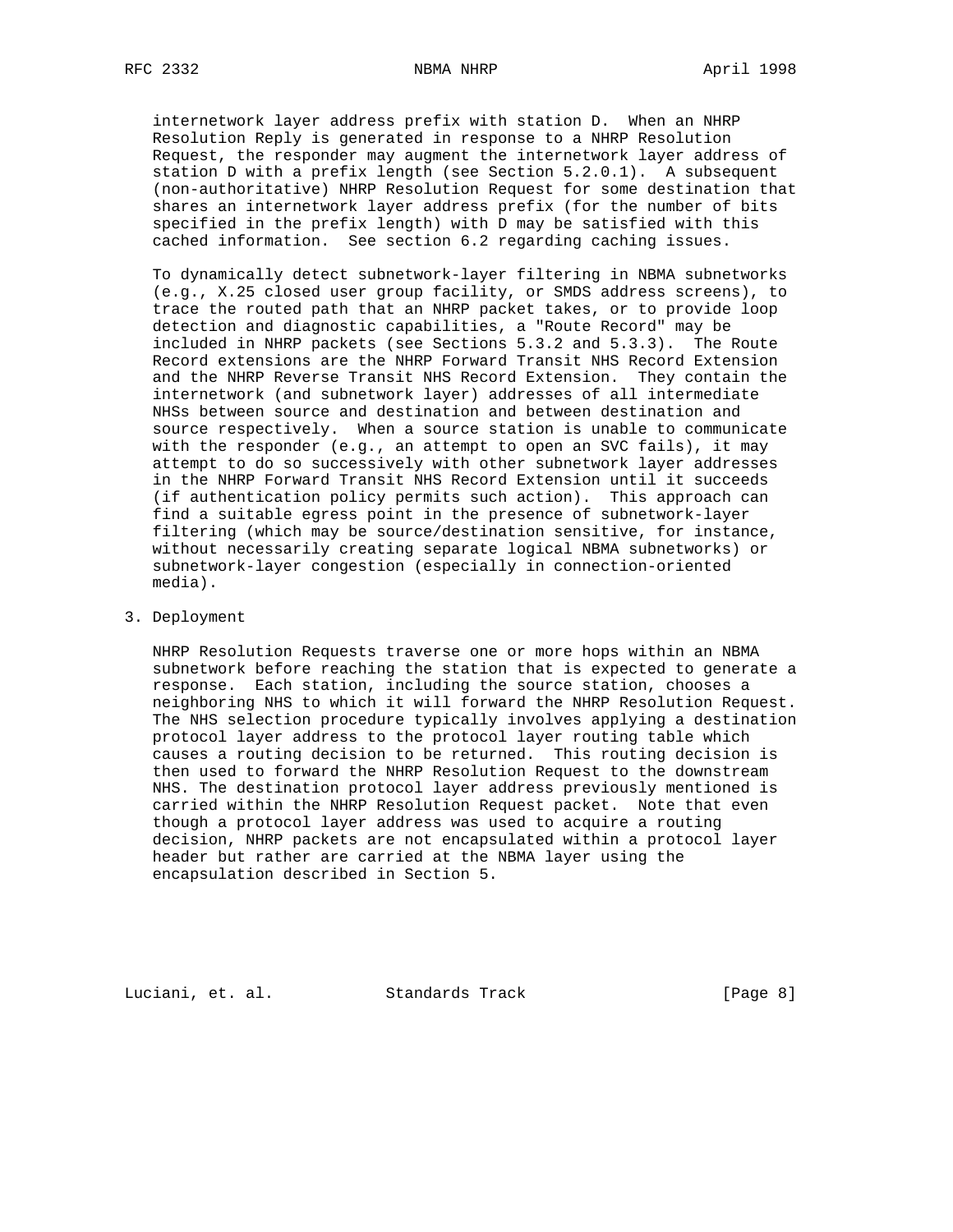Each NHS/router examines the NHRP Resolution Request packet on its way toward the destination. Each NHS which the NHRP packet traverses on the way to the packet's destination might modify the packet (e.g., updating the Forward Record extension). Ignoring error situations, the NHRP Resolution Request eventually arrives at a station that is to generate an NHRP Resolution Reply. This responding station "serves" the destination. The responding station generates an NHRP Resolution Reply using the source protocol address from within the NHRP packet to determine where the NHRP Resolution Reply should be sent.

 Rather than use routing to determine the next hop for an NHRP packet, an NHS may use other applicable means (such as static configuration information ) in order to determine to which neighboring NHSs to forward the NHRP Resolution Request packet as long as such other means would not cause the NHRP packet to arrive at an NHS which is not along the routed path. The use of static configuration information for this purpose is beyond the scope of this document.

 The NHS serving a particular destination must lie along the routed path to that destination. In practice, this means that all egress routers must double as NHSs serving the destinations beyond them, and that hosts on the NBMA subnetwork are served by routers that double as NHSs. Also, this implies that forwarding of NHRP packets within an NBMA subnetwork requires a contiguous deployment of NHRP capable routers. It is important that, in a given LIS/LAG which is using NHRP, all NHSs within the LIS/LAG have at least some portion of their resolution databases synchronized so that a packet arriving at one router/NHS in a given LIS/LAG will be forwarded in the same fashion as a packet arriving at a different router/NHS for the given LIS/LAG. One method, among others, is to use the Server Cache Synchronization Protocol (SCSP) [12]. It is RECOMMENDED that SCSP be the method used when a LIS/LAG contains two or more router/NHSs.

 During migration to NHRP, it cannot be expected that all routers within the NBMA subnetwork are NHRP capable. Thus, NHRP traffic which would otherwise need to be forwarded through such routers can be expected to be dropped due to the NHRP packet not being recognized. In this case, NHRP will be unable to establish any transit paths whose discovery requires the traversal of the non-NHRP speaking routers. If the client has tried and failed to acquire a cut through path then the client should use the network layer routed path as a default.

 If an NBMA technology offers a group, an anycast, or a multicast addressing feature then the NHC may be configured with such an address (appropriate to the routing realm it participates in) which would be assigned to all NHS serving that routing realm. This

Luciani, et. al. Standards Track [Page 9]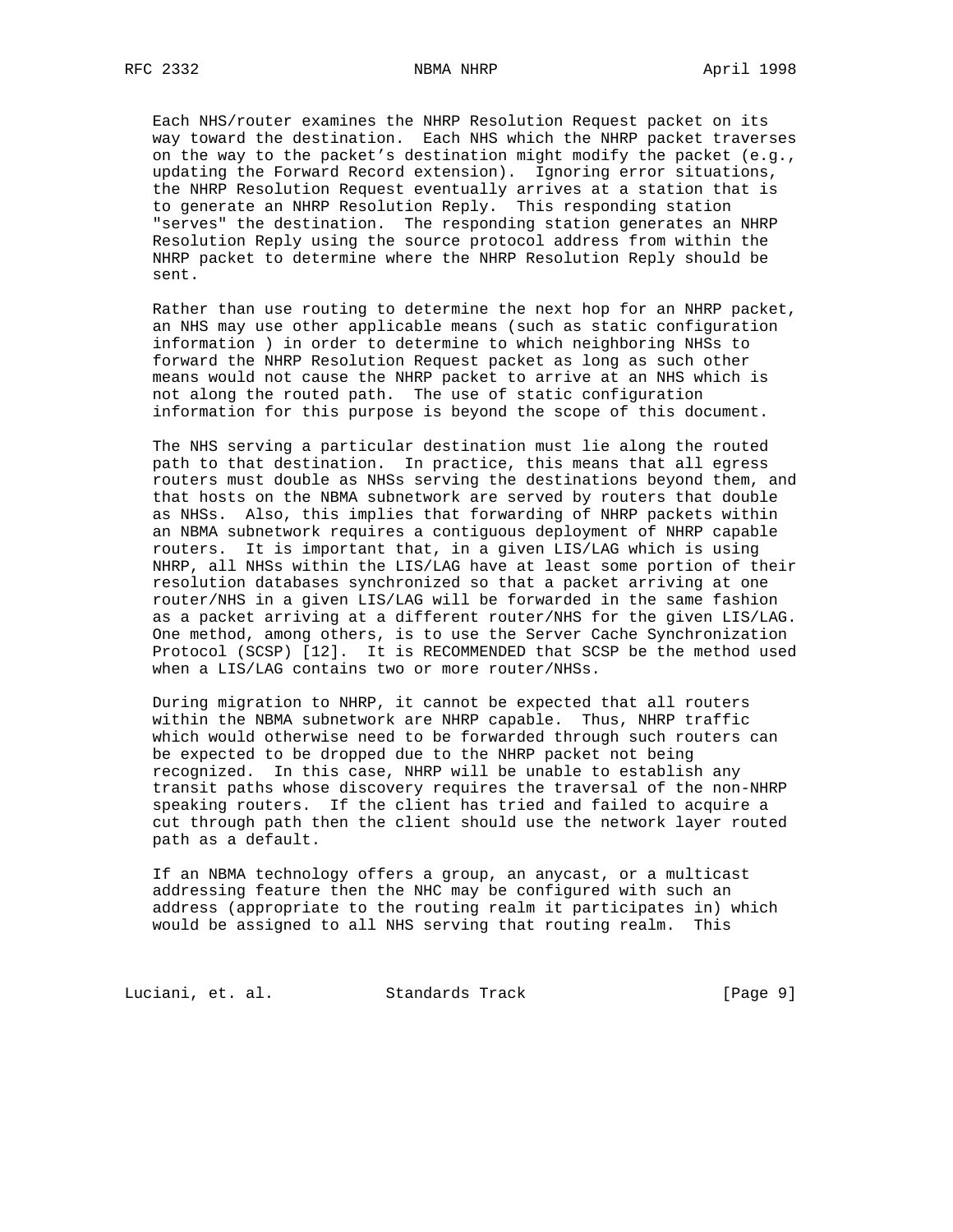address can then be used for establishing an initial connection to an NHS to transmit a registration request. This address may not be used for sending NHRP requests. The resulting VC may be used for NHRP requests if and only if the registration response is received over that VC, thereby indicating that one happens to have anycast connected to an NHS serving the LIS/LAG. In the case of non connection oriented networks, or of multicast (rather than anycast) addresses, the addres MUST NOT be used for sending NHRP resolution requests.

 When an NHS "serves" an NHC, the NHS MUST send NHRP messages destined for the NHC directly to the NHC. That is, the NHRP message MUST NOT transit through any NHS which is not serving the NHC when the NHRP message is currently at an NHS which does serve the NHC (this, of course, assumes the NHRP message is destined for the NHC). Further, an NHS which serves an NHC SHOULD have a direct NBMA level connection to that NHC (see Section 5.2.3 and 5.2.4 for examples).

 With the exception of NHRP Registration Requests (see Section 5.2.3 and 5.2.4 for details of the NHRP Registration Request case), an NHC MUST send NHRP messages over a direct NBMA level connection between the serving NHS and the served NHC.

 It may not be desirable to maintain semi-permanent NBMA level connectivity between the NHC and the NHS. In this case, when NBMA level connectivity is initially setup between the NHS and the NHC (as described in Section 5.2.4), the NBMA address of the NHS should be obtained through the NBMA level signaling technology. This address should be stored for future use in setting up subsequent NBMA level connections. A somewhat more information rich technique to obtain the address information (and more) of the serving NHS would be for the NHC to include the Responder Address extension (see Section 5.3.1) in the NHRP Registration Request and to store the information returned to the NHC in the Responder Address extension which is subsequently included in the NHRP Registration Reply. Note also that, in practice, a client's default router should also be its NHS; thus a client may be able to know the NBMA address of its NHS from the configuration which was already required for the client to be able to communicate. Further, as mentioned in Section 4, NHCs may be configured with the addressing information of one or more NHSs.

## 4. Configuration

Next Hop Clients

 An NHC connected to an NBMA subnetwork MAY be configured with the Protocol address(es) and NBMA address(es) of its NHS(s). The NHS(s) will likely also represent the NHC's default or peer

Luciani, et. al. Standards Track [Page 10]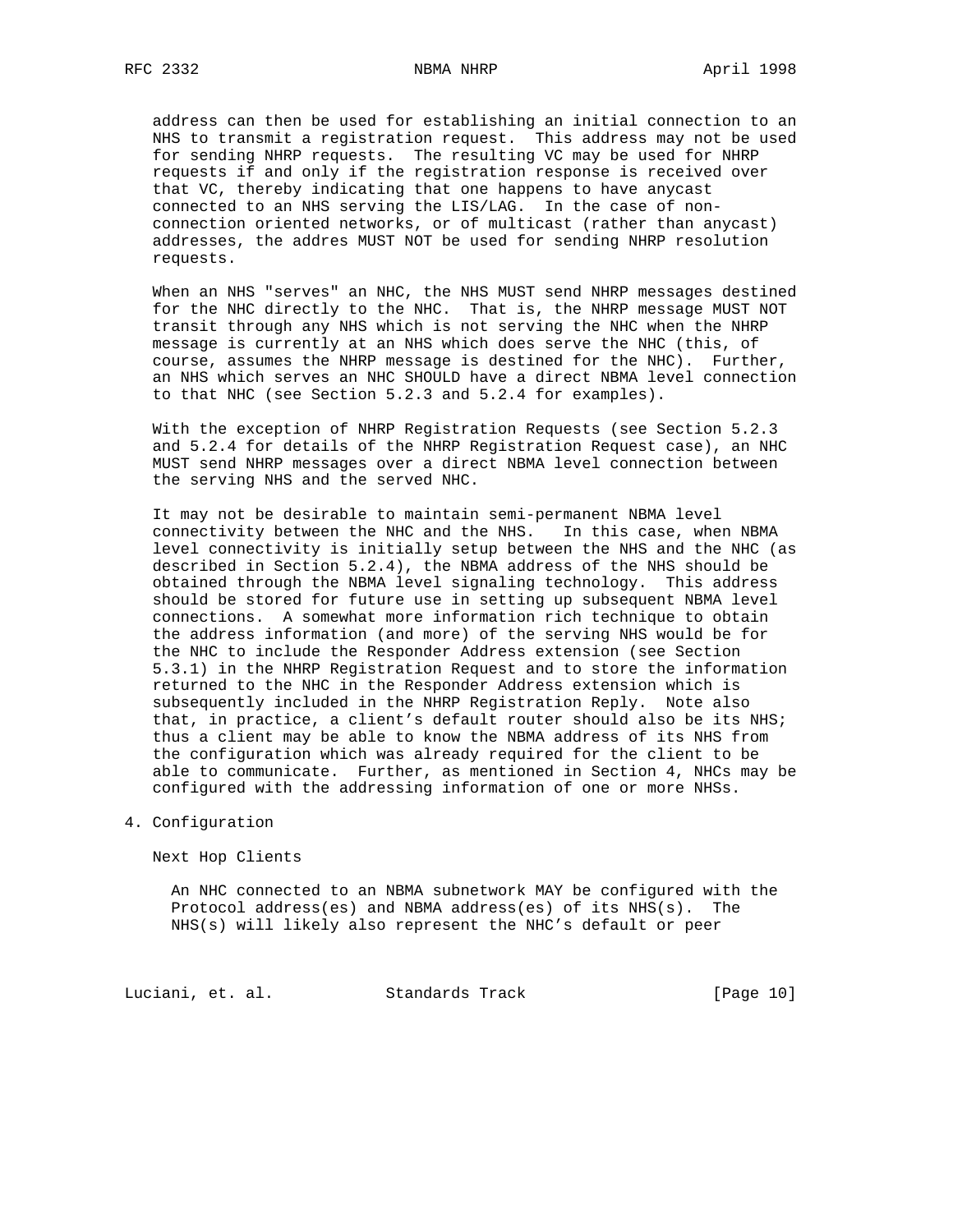routers, so their NBMA addresses may be obtained from the NHC's existing configuration. If the NHC is attached to several subnetworks (including logical NBMA subnetworks), the NHC should also be configured to receive routing information from its NHS(s) and peer routers so that it can determine which internetwork layer networks are reachable through which subnetworks.

Next Hop Servers

 An NHS is configured with knowledge of its own internetwork layer and NBMA addresses. An NHS MAY also be configured with a set of internetwork layer address prefixes that correspond to the internetwork layer addresses of the stations it serves. The NBMA addresses of the stations served by the NHS may be learned via NHRP Registration packets.

 If a served NHC is attached to several subnetworks, the router/route-server coresident with the serving NHS may also need to be configured to advertise routing information to such NHCs.

 If an NHS acts as an egress router for stations connected to other subnetworks than the NBMA subnetwork, the NHS must, in addition to the above, be configured to exchange routing information between the NBMA subnetwork and these other subnetworks.

 In all cases, routing information is exchanged using conventional intra-domain and/or inter-domain routing protocols.

5. NHRP Packet Formats

 This section describes the format of NHRP packets. In the following, unless otherwise stated explicitly, the unqualified term "request" refers generically to any of the NHRP packet types which are "requests". Further, unless otherwise stated explicitly, the unqualified term "reply" refers generically to any of the NHRP packet types which are "replies".

 An NHRP packet consists of a Fixed Part, a Mandatory Part, and an Extensions Part. The Fixed Part is common to all NHRP packet types. The Mandatory Part MUST be present, but varies depending on packet type. The Extensions Part also varies depending on packet type, and need not be present.

 The length of the Fixed Part is fixed at 20 octets. The length of the Mandatory Part is determined by the contents of the extensions offset field (ar\$extoff). If ar\$extoff=0x0 then the mandatory part length is equal to total packet length (ar\$pktsz) minus 20 otherwise the mandatory part length is equal to ar\$extoff minus 20. The length

Luciani, et. al. Standards Track [Page 11]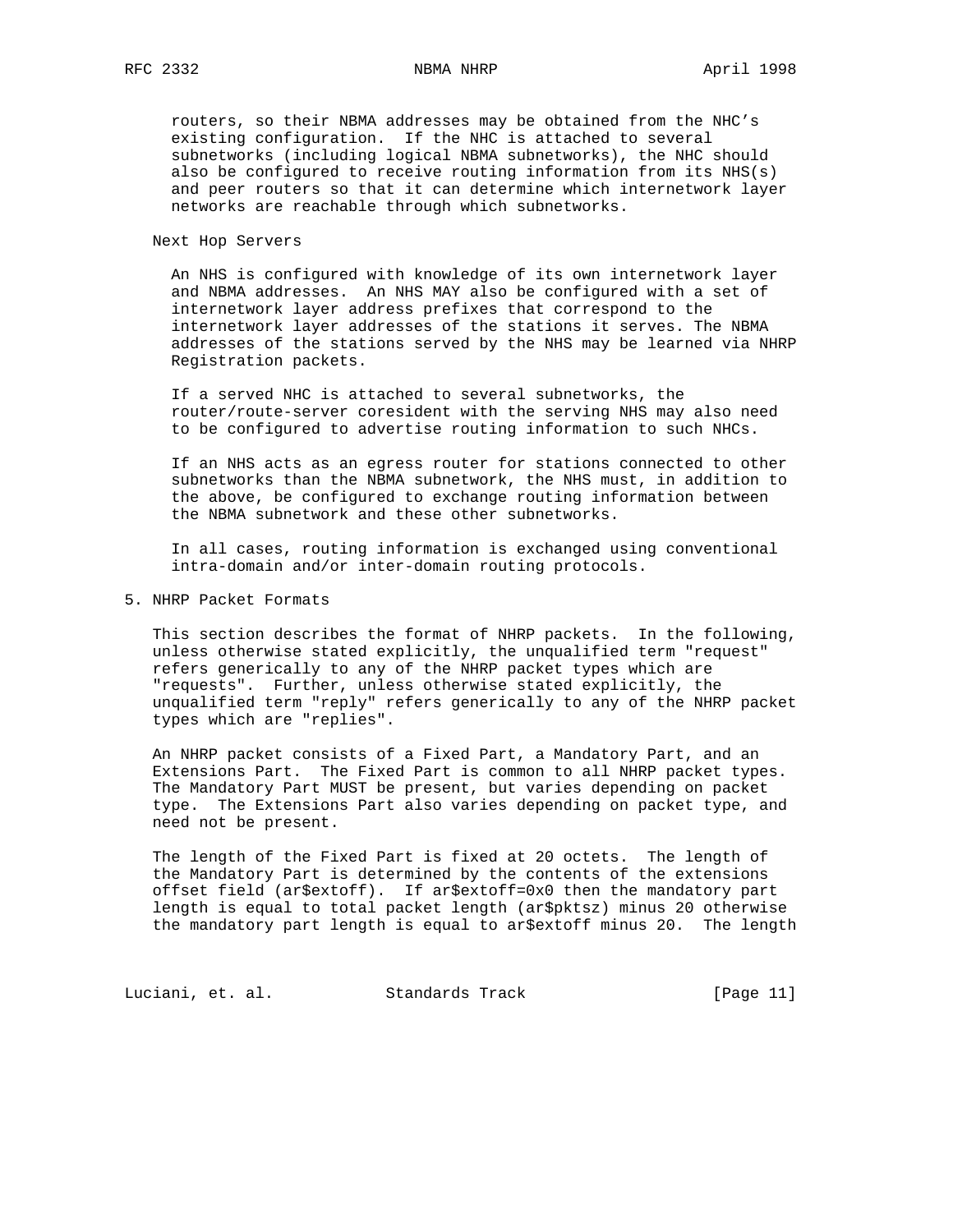of the Extensions Part is implied by ar\$pktsz minus ar\$extoff. NHSs may increase the size of an NHRP packet as a result of extension processing, but not beyond the offered maximum packet size of the NBMA network.

 NHRP packets are actually members of a wider class of address mapping and management protocols being developed by the IETF. A specific encapsulation, based on the native formats used on the particular NBMA network over which NHRP is carried, indicates the generic IETF mapping and management protocol. For example, SMDS networks always use LLC/SNAP encapsulation at the NBMA layer [4], and an NHRP packet is preceded by the following LLC/SNAP encapsulation:

[0xAA-AA-03] [0x00-00-5E] [0x00-03]

 The first three octets are LLC, indicating that SNAP follows. The SNAP OUI portion is the IANA's OUI, and the SNAP PID portion identifies the mapping and management protocol. A field in the Fixed Header following the encapsulation indicates that it is NHRP.

 ATM uses either LLC/SNAP encapsulation of each packet (including NHRP), or uses no encapsulation on VCs dedicated to a single protocol (see [7]). Frame Relay and X.25 both use NLPID/SNAP encapsulation or identification of NHRP, using a NLPID of 0x0080 and the same SNAP contents as above (see [8], [9]).

 Fields marked "unused" MUST be set to zero on transmission, and ignored on receipt.

 Most packet types (ar\$op.type) have both internetwork layer protocol-independent fields and protocol-specific fields. The protocol type/snap fields (ar\$pro.type/snap) qualify the format of the protocol-specific fields.

5.1 NHRP Fixed Header

 The Fixed Part of the NHRP packet contains those elements of the NHRP packet which are always present and do not vary in size with the type of packet.

Luciani, et. al. Standards Track [Page 12]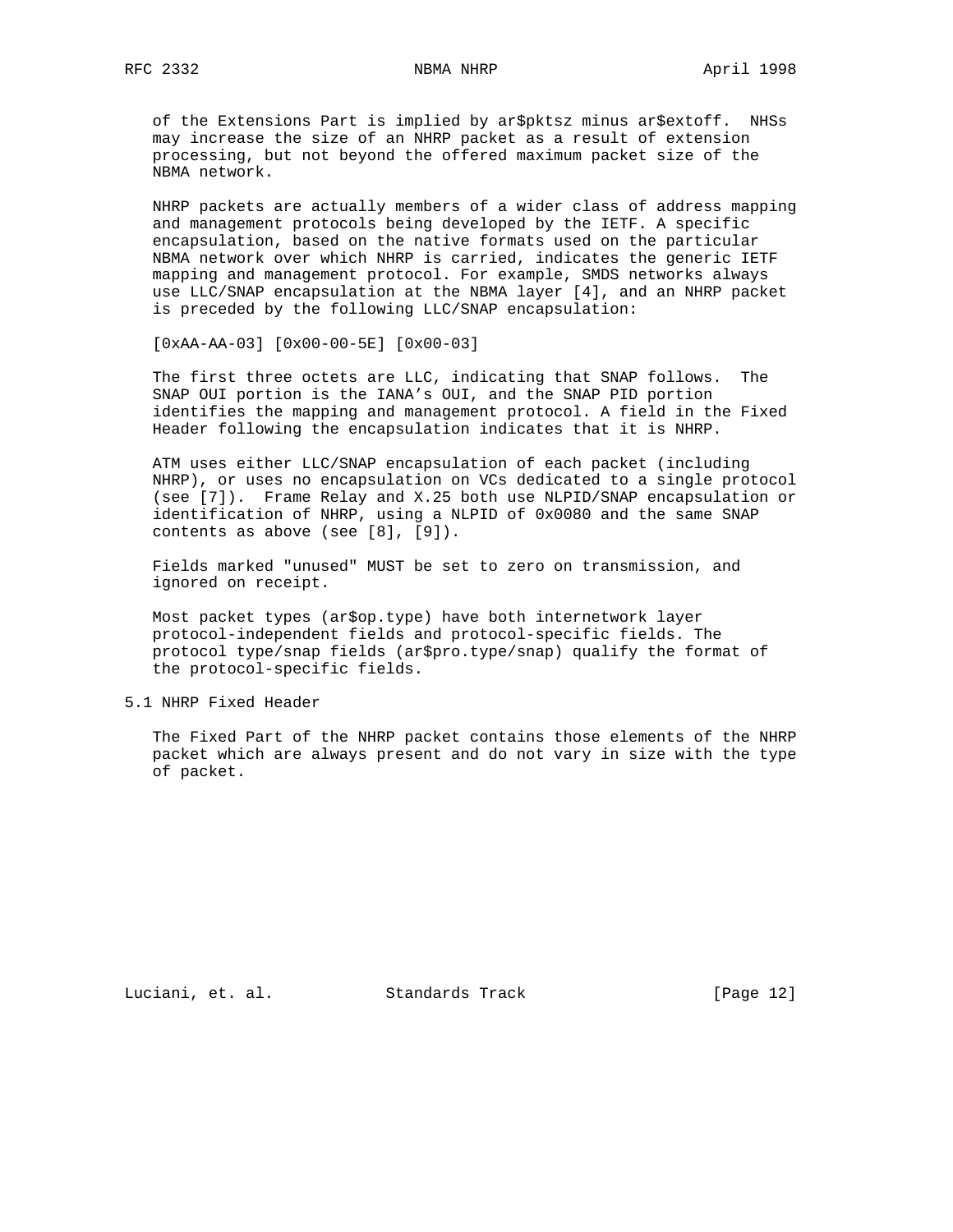| 0 1 2 3        | 2<br>45678901 | 345678901<br>2 3 4 5 6 7 8 9 |          |  |  |  |  |  |  |  |  |  |  |
|----------------|---------------|------------------------------|----------|--|--|--|--|--|--|--|--|--|--|
|                |               |                              |          |  |  |  |  |  |  |  |  |  |  |
| ar\$afn        |               | ar\$pro.type                 |          |  |  |  |  |  |  |  |  |  |  |
|                |               |                              |          |  |  |  |  |  |  |  |  |  |  |
|                | ar\$pro.snap  |                              |          |  |  |  |  |  |  |  |  |  |  |
|                | +-+-+-+-+-+-+ |                              |          |  |  |  |  |  |  |  |  |  |  |
| ar\$pro.snap   | ar\$hopcnt    | ar\$pktsz                    |          |  |  |  |  |  |  |  |  |  |  |
|                |               |                              |          |  |  |  |  |  |  |  |  |  |  |
|                | ar\$chksum    | ar\$extoff                   |          |  |  |  |  |  |  |  |  |  |  |
|                |               |                              |          |  |  |  |  |  |  |  |  |  |  |
| ar\$op.version | ar\$op.type   | ar\$shtl                     | ar\$sstl |  |  |  |  |  |  |  |  |  |  |
|                |               |                              |          |  |  |  |  |  |  |  |  |  |  |

#### ar\$afn

 Defines the type of "link layer" addresses being carried. This number is taken from the 'address family number' list specified in [6]. This field has implications to the coding of ar\$shtl and ar\$sstl as described below.

#### ar\$pro.type

 field is a 16 bit unsigned integer representing the following number space:

 0x0000 to 0x00FF Protocols defined by the equivalent NLPIDs. 0x0100 to 0x03FF Reserved for future use by the IETF. 0x0400 to 0x04FF Allocated for use by the ATM Forum. 0x0500 to 0x05FF Experimental/Local use. 0x0600 to 0xFFFF Protocols defined by the equivalent Ethertypes.

 (based on the observations that valid Ethertypes are never smaller than 0x600, and NLPIDs never larger than 0xFF.)

#### ar\$pro.snap

When ar\$pro.type has a value of 0x0080, a SNAP encoded extension is being used to encode the protocol type. This snap extension is placed in the ar\$pro.snap field. This is termed the 'long form' protocol ID. If ar\$pro != 0x0080 then the ar\$pro.snap field MUST be zero on transmit and ignored on receive. The ar\$pro.type field itself identifies the protocol being referred to. This is termed the 'short form' protocol ID.

 In all cases, where a protocol has an assigned number in the ar\$pro.type space (excluding 0x0080) the short form MUST be used when transmitting NHRP messages; i.e., if Ethertype or NLPID codings exist then they are used on transmit rather than the

Luciani, et. al. Standards Track [Page 13]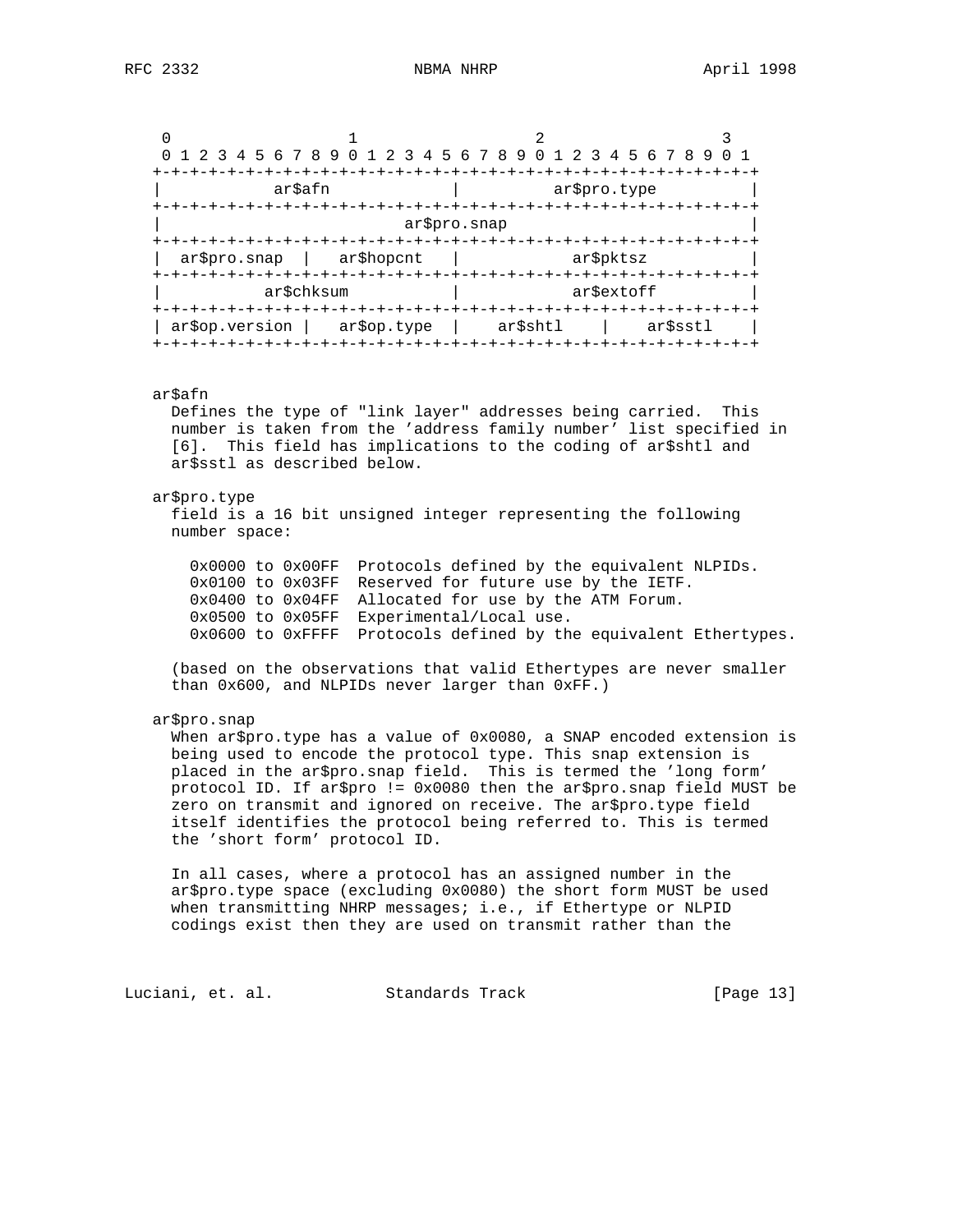ethertype. If both Ethertype and NLPID codings exist then when transmitting NHRP messages, the Ethertype coding MUST be used (this is consistent with RFC 1483 coding). So, for example, the following codings exist for IP:

 SNAP: ar\$pro.type = 0x00-80, ar\$pro.snap = 0x00-00-00-08-00 NLPID: ar\$pro.type = 0x00-CC, ar\$pro.snap = 0x00-00-00-00-00 Ethertype:  $ar$pro.type = 0x08-00, ar$pro.snap = 0x00-00-00-00$ 

 and thus, since the Ethertype coding exists, it is used in preference.

#### ar\$hopcnt

 The Hop count indicates the maximum number of NHSs that an NHRP packet is allowed to traverse before being discarded. This field is used in a similar fashion to the way that a TTL is used in an IP packet and should be set accordingly. Each NHS decrements the TTL as the NHRP packet transits the NHS on the way to the next hop along the routed path to the destination. If an NHS receives an NHRP packet which it would normally forward to a next hop and that packet contains an ar\$hopcnt set to zero then the NHS sends an error indication message back to the source protocol address stating that the hop count has been exceeded (see Section 5.2.7) and the NHS drops the packet in error; however, an error indication is never sent as a result of receiving an error indication. When a responding NHS replies to an NHRP request, that NHS places a value in ar\$hopcnt as if it were sending a request of its own.

# ar\$pktsz

 The total length of the NHRP packet, in octets (excluding link layer encapsulation).

#### ar\$chksum

 The standard IP checksum over the entire NHRP packet starting at the fixed header. If the packet is an odd number of bytes in length then this calculation is performed as if a byte set to 0x00 is appended to the end of the packet.

#### ar\$extoff

 This field identifies the existence and location of NHRP extensions. If this field is 0 then no extensions exist otherwise this field represents the offset from the beginning of the NHRP packet (i.e., starting from the ar\$afn field) of the first extension.

Luciani, et. al. Standards Track [Page 14]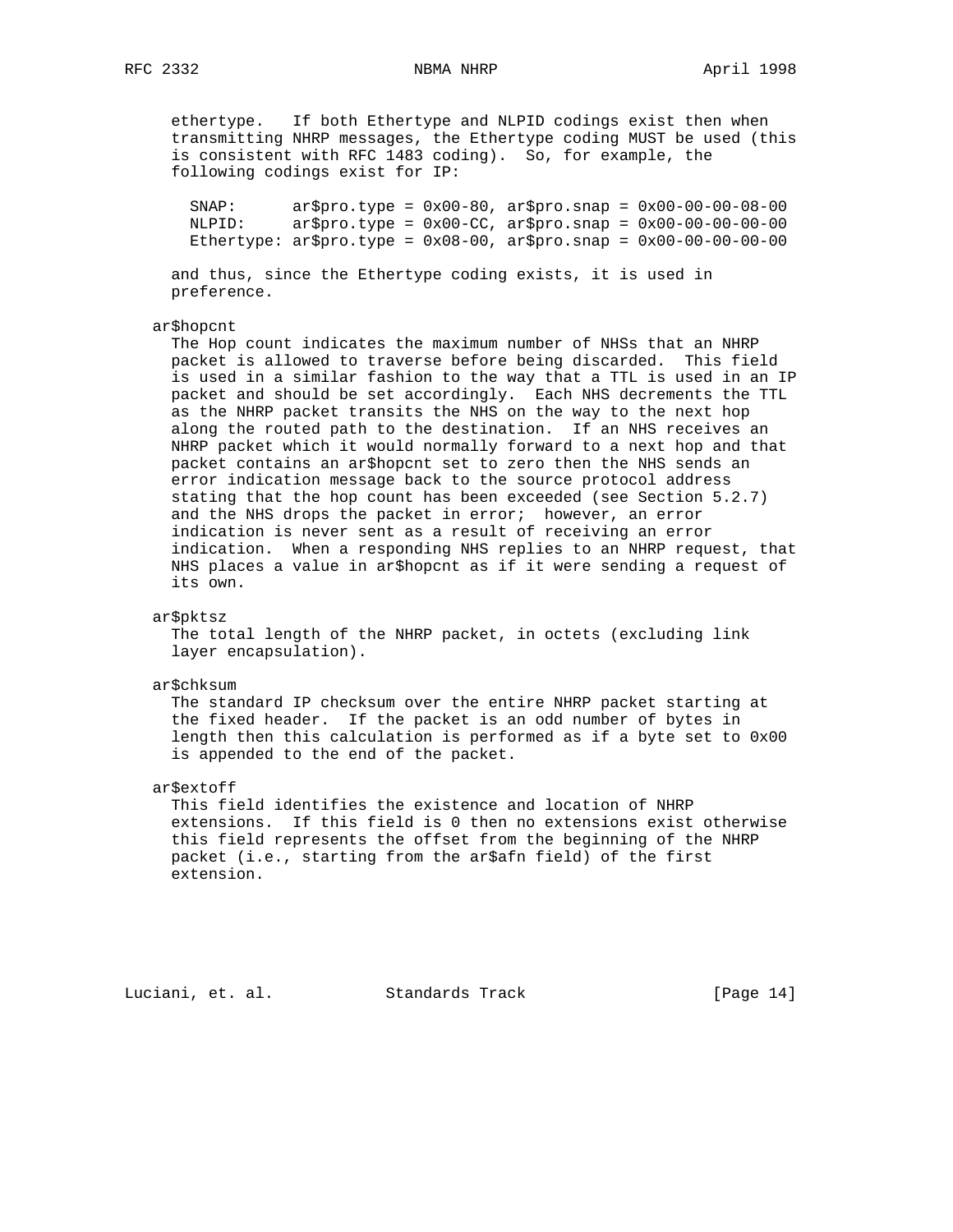ar\$op.version This field indicates what version of generic address mapping and management protocol is represented by this message. 0 MARS protocol [11]. 1 **1** NHRP as defined in this document. 0x02 - 0xEF Reserved for future use by the IETF. 0xF0 - 0xFE Allocated for use by the ATM Forum. 0xFF Experimental/Local use. ar\$op.type When  $ar5$ op.version == 1, this is the NHRP packet type: NHRP Resolution Request(1), NHRP Resolution Reply(2), NHRP Registration Request(3), NHRP Registration Reply(4), NHRP Purge Request(5), NHRP Purge Reply(6), or NHRP Error Indication(7). Use of NHRP packet Types in the range 128 to 255 are reserved for research or use in other protocol development and will be administered by IANA as described in Section 9. ar\$shtl Type & length of source NBMA address interpreted in the context of the 'address family number'[6] indicated by ar\$afn. See below for more details. ar\$sstl Type & length of source NBMA subaddress interpreted in the context of the 'address family number'[6] indicated by ar\$afn. When an NBMA technology has no concept of a subaddress, the subaddress length is always coded ar\$sstl = 0 and no storage is allocated for the subaddress in the appropriate mandatory part. See below for more details. Subnetwork layer address type/length fields (e.g., ar\$shtl, Cli Addr T/L) and subnetwork layer subaddresses type/length fields (e.g., ar\$sstl, Cli SAddr T/L) are coded as follows: 7 6 5 4 3 2 1 0 +-+-+-+-+-+-+-+-+ |0|x| length | +-+-+-+-+-+-+-+-+ The most significant bit is reserved and MUST be set to zero. The second most significant bit (x) is a flag indicating whether the address being referred to is in:  $-$  NSAP format  $(x = 0)$ . - Native E.164 format  $(x = 1)$ .

Luciani, et. al. Standards Track [Page 15]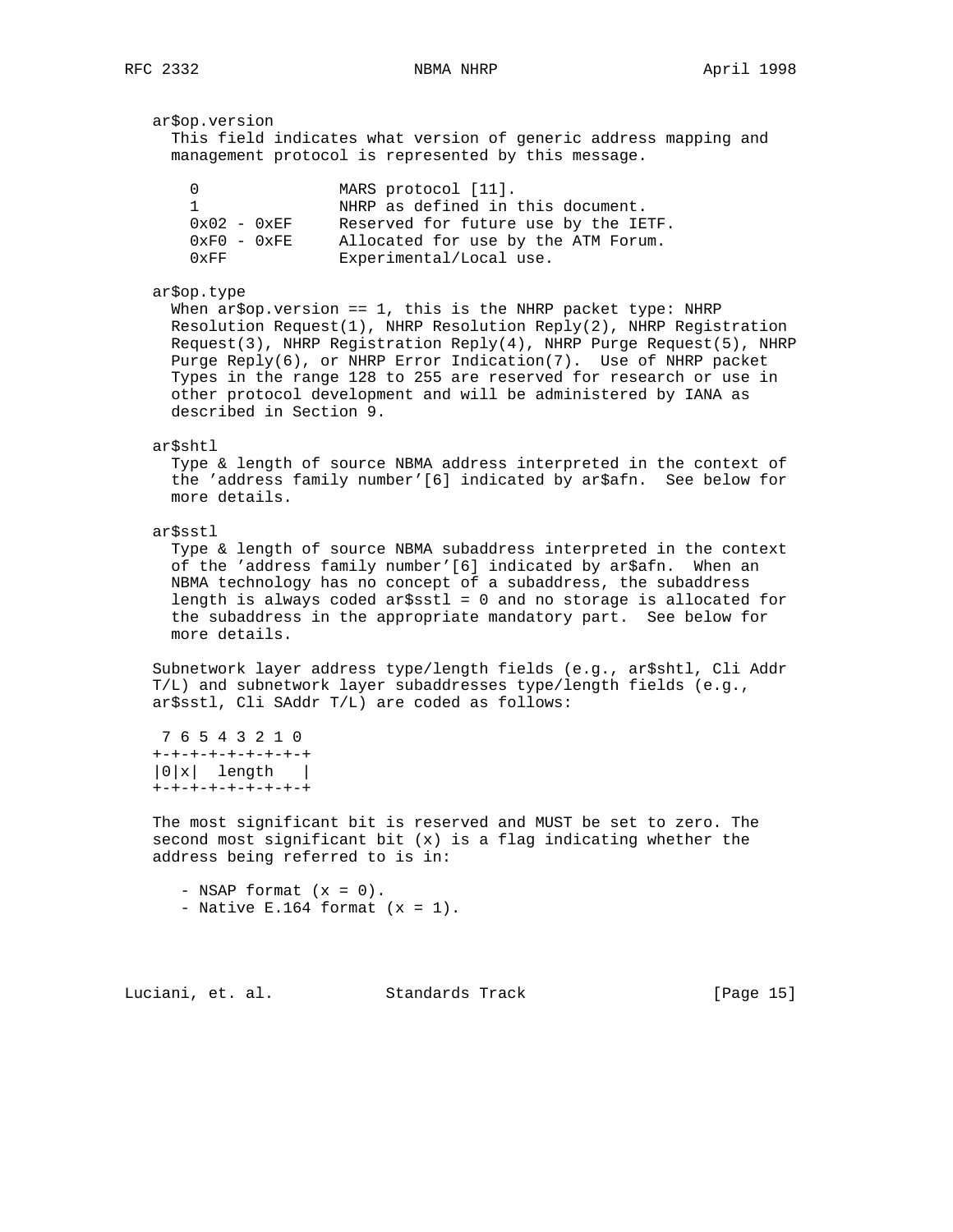For NBMA technologies that use neither NSAP nor E.164 format addresses, x = 0 SHALL be used to indicate the native form for the particular NBMA technology.

 If the NBMA network is ATM and a subaddress (e.g., Source NBMA SubAddress, Client NBMA SubAddress) is to be included in any part of the NHRP packet then ar\$afn MUST be set to 0x000F; further, the subnetwork layer address type/length fields (e.g., ar\$shtl, Cli Addr T/L) and subnetwork layer subaddress type/length fields (e.g., ar\$sstl, Cli SAddr T/L) MUST be coded as in [11]. If the NBMA network is ATM and no subaddress field is to be included in any part of the NHRP packet then ar\$afn MAY be set to 0x0003 (NSAP) or 0x0008 (E.164) accordingly.

 The bottom 6 bits is an unsigned integer value indicating the length of the associated NBMA address in octets. If this value is zero the flag x is ignored.

5.2.0 Mandatory Part

 The Mandatory Part of the NHRP packet contains the operation specific information (e.g., NHRP Resolution Request/Reply, etc.) and variable length data which is pertinent to the packet type.

5.2.0.1 Mandatory Part Format

 Sections 5.2.1 through 5.2.6 have a very similar mandatory part. This mandatory part includes a common header and zero or more Client Information Entries (CIEs). Section 5.2.7 has a different format which is specified in that section.

The common header looks like the following:

0  $1$  2 3 0 1 2 3 4 5 6 7 8 9 0 1 2 3 4 5 6 7 8 9 0 1 2 3 4 5 6 7 8 9 0 1 +-+-+-+-+-+-+-+-+-+-+-+-+-+-+-+-+-+-+-+-+-+-+-+-+-+-+-+-+-+-+-+-+ | Src Proto Len | Dst Proto Len | +-+-+-+-+-+-+-+-+-+-+-+-+-+-+-+-+-+-+-+-+-+-+-+-+-+-+-+-+-+-+-+-+ Request ID +-+-+-+-+-+-+-+-+-+-+-+-+-+-+-+-+-+-+-+-+-+-+-+-+-+-+-+-+-+-+-+-+ Source NBMA Address (variable length) +-+-+-+-+-+-+-+-+-+-+-+-+-+-+-+-+-+-+-+-+-+-+-+-+-+-+-+-+-+-+-+-+ Source NBMA Subaddress (variable length) +-+-+-+-+-+-+-+-+-+-+-+-+-+-+-+-+-+-+-+-+-+-+-+-+-+-+-+-+-+-+-+-+ Source Protocol Address (variable length) +-+-+-+-+-+-+-+-+-+-+-+-+-+-+-+-+-+-+-+-+-+-+-+-+-+-+-+-+-+-+-+-+ | Destination Protocol Address (variable length) | +-+-+-+-+-+-+-+-+-+-+-+-+-+-+-+-+-+-+-+-+-+-+-+-+-+-+-+-+-+-+-+-+

Luciani, et. al. Standards Track [Page 16]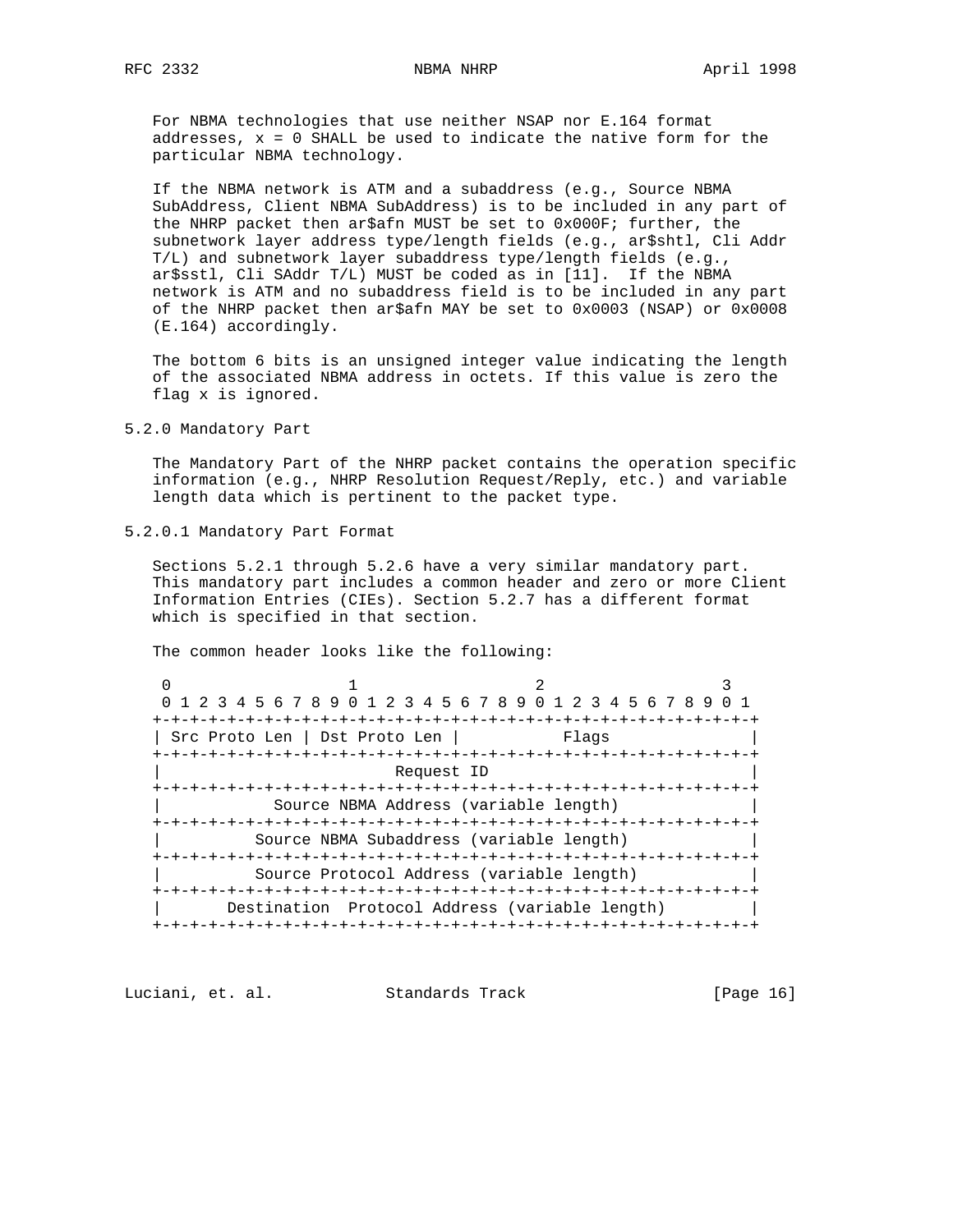And the CIEs have the following format:

0  $1$  2 3 0 1 2 3 4 5 6 7 8 9 0 1 2 3 4 5 6 7 8 9 0 1 2 3 4 5 6 7 8 9 0 1 +-+-+-+-+-+-+-+-+-+-+-+-+-+-+-+-+-+-+-+-+-+-+-+-+-+-+-+-+-+-+-+-+ | Code | Prefix Length | unused | +-+-+-+-+-+-+-+-+-+-+-+-+-+-+-+-+-+-+-+-+-+-+-+-+-+-+-+-+-+-+-+-+ Maximum Transmission Unit | Holding Time +-+-+-+-+-+-+-+-+-+-+-+-+-+-+-+-+-+-+-+-+-+-+-+-+-+-+-+-+-+-+-+-+ | Cli Addr T/L | Cli SAddr T/L | Cli Proto Len | Preference | +-+-+-+-+-+-+-+-+-+-+-+-+-+-+-+-+-+-+-+-+-+-+-+-+-+-+-+-+-+-+-+-+ Client NBMA Address (variable length) +-+-+-+-+-+-+-+-+-+-+-+-+-+-+-+-+-+-+-+-+-+-+-+-+-+-+-+-+-+-+-+-+ | Client NBMA Subaddress (variable length) | +-+-+-+-+-+-+-+-+-+-+-+-+-+-+-+-+-+-+-+-+-+-+-+-+-+-+-+-+-+-+-+-+ | Client Protocol Address (variable length) | +-+-+-+-+-+-+-+-+-+-+-+-+-+-+-+-+-+-+-+-+-+-+-+-+-+-+-+-+-+-+-+-+ ..................... +-+-+-+-+-+-+-+-+-+-+-+-+-+-+-+-+-+-+-+-+-+-+-+-+-+-+-+-+-+-+-+-+ | Code | Prefix Length | unused | +-+-+-+-+-+-+-+-+-+-+-+-+-+-+-+-+-+-+-+-+-+-+-+-+-+-+-+-+-+-+-+-+ | Maximum Transmission Unit | Holding Time +-+-+-+-+-+-+-+-+-+-+-+-+-+-+-+-+-+-+-+-+-+-+-+-+-+-+-+-+-+-+-+-+ | Cli Addr T/L | Cli SAddr T/L | Cli Proto Len | Preference | +-+-+-+-+-+-+-+-+-+-+-+-+-+-+-+-+-+-+-+-+-+-+-+-+-+-+-+-+-+-+-+-+ Client NBMA Address (variable length) +-+-+-+-+-+-+-+-+-+-+-+-+-+-+-+-+-+-+-+-+-+-+-+-+-+-+-+-+-+-+-+-+ | Client NBMA Subaddress (variable length) | +-+-+-+-+-+-+-+-+-+-+-+-+-+-+-+-+-+-+-+-+-+-+-+-+-+-+-+-+-+-+-+-+ Client Protocol Address (variable length) +-+-+-+-+-+-+-+-+-+-+-+-+-+-+-+-+-+-+-+-+-+-+-+-+-+-+-+-+-+-+-+-+ The meanings of the fields are as follows: Src Proto Len This field holds the length in octets of the Source Protocol Address. Dst Proto Len This field holds the length in octets of the Destination Protocol Address. Flags These flags are specific to the given message type and they are explained in each section.

Luciani, et. al. Standards Track [Page 17]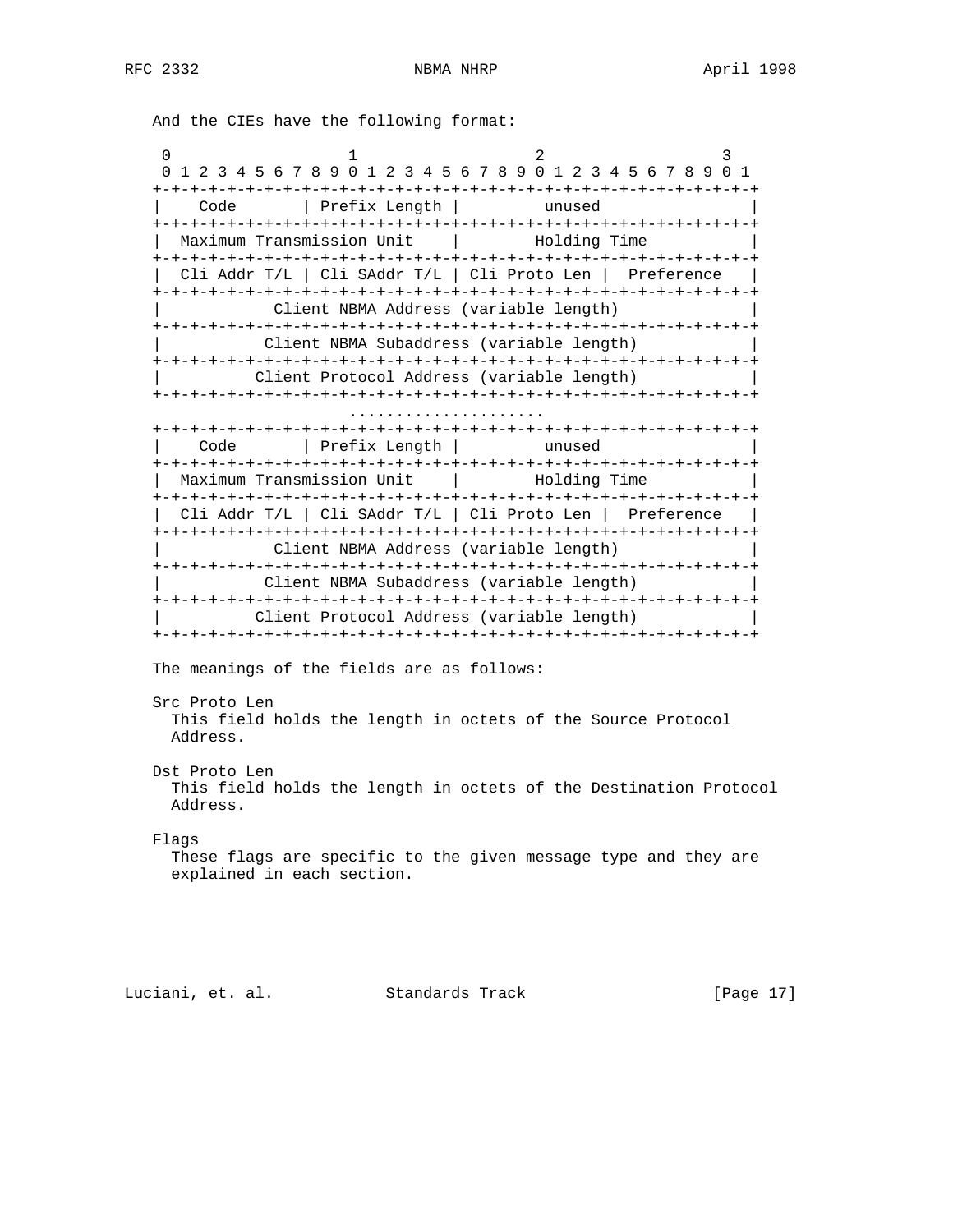#### Request ID

 A value which, when coupled with the address of the source, provides a unique identifier for the information contained in a "request" packet. This value is copied directly from an "request" packet into the associated "reply". When a sender of a "request" receives "reply", it will compare the Request ID and source address information in the received "reply" against that found in its outstanding "request" list. When a match is found then the "request" is considered to be acknowledged.

 The value is taken from a 32 bit counter that is incremented each time a new "request" is transmitted. The same value MUST be used when resending a "request", i.e., when a "reply" has not been received for a "request" and a retry is sent after an appropriate interval.

 It is RECOMMENDED that the initial value for this number be 0. A node MAY reuse a sequence number if and only if the reuse of the sequence number is not precluded by use of a particular method of synchronization (e.g., as described in Appendix A).

 The NBMA address/subaddress form specified below allows combined E.164/NSAPA form of NBMA addressing. For NBMA technologies without a subaddress concept, the subaddress field is always ZERO length and  $ar$ \$sstl =  $0$ .

Source NBMA Address

 The Source NBMA address field is the address of the source station which is sending the "request". If the field's length as specified in ar\$shtl is 0 then no storage is allocated for this address at all.

Source NBMA SubAddress

 The Source NBMA subaddress field is the address of the source station which is sending the "request". If the field's length as specified in ar\$sstl is 0 then no storage is allocated for this address at all.

 For those NBMA technologies which have a notion of "Calling Party Addresses", the Source NBMA Addresses above are the addresses used when signaling for an SVC.

 "Requests" and "indications" follow the routed path from Source Protocol Address to the Destination Protocol Address. "Replies", on the other hand, follow the routed path from the Destination Protocol Address back to the Source Protocol Address with the following

Luciani, et. al. Standards Track [Page 18]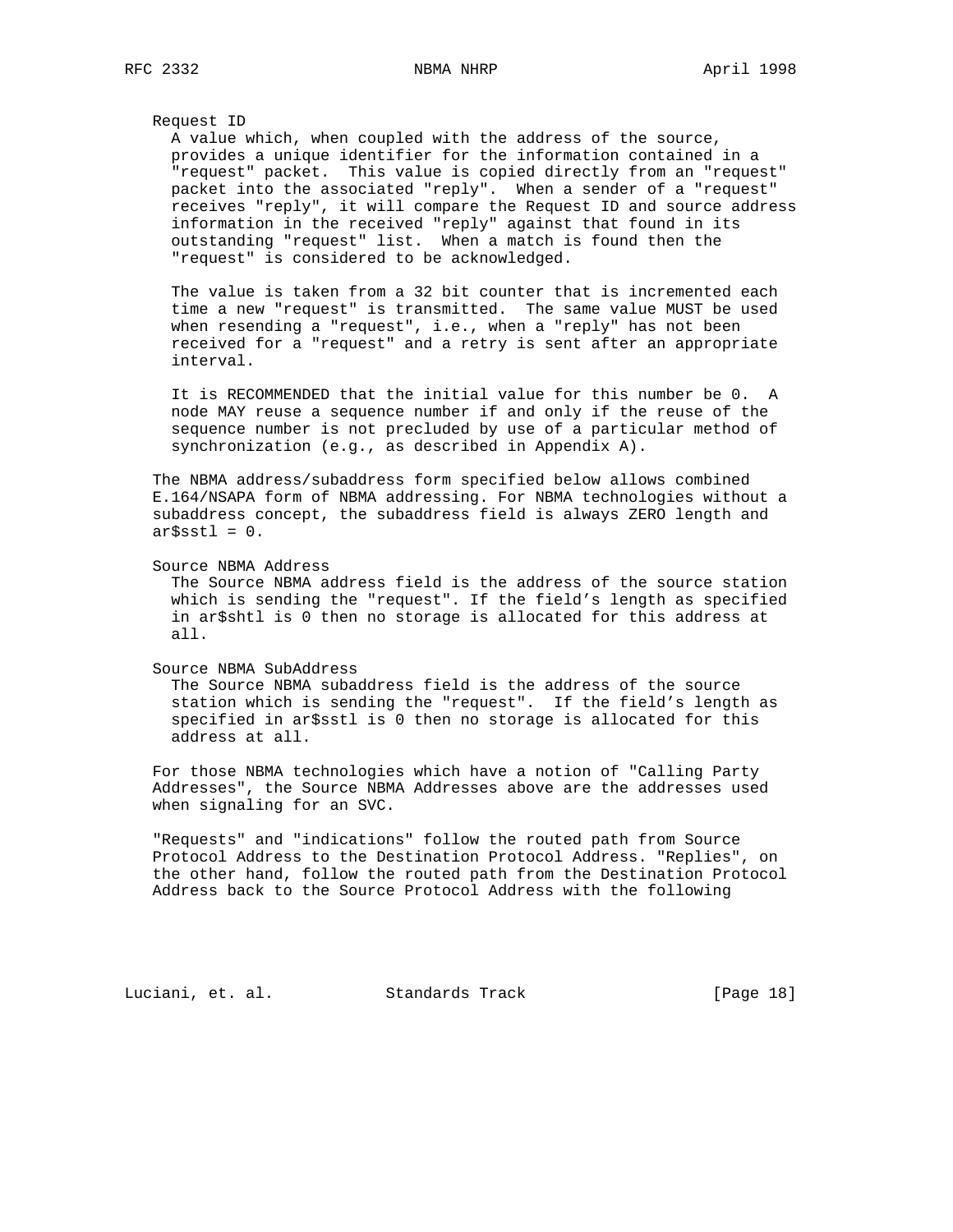exceptions: in the case of a NHRP Registration Reply and in the case of an NHC initiated NHRP Purge Request, the packet is always returned via a direct VC (see Sections 5.2.4 and 5.2.5).

Source Protocol Address

 This is the protocol address of the station which is sending the "request". This is also the protocol address of the station toward which a "reply" packet is sent.

Destination Protocol Address

 This is the protocol address of the station toward which a "request" packet is sent.

Code

 This field is message specific. See the relevant message sections below. In general, this field is a NAK code; i.e., when the field is 0 in a reply then the packet is acknowledging a request and if it contains any other value the packet contains a negative acknowledgment.

Prefix Length

 This field is message specific. See the relevant message sections below. In general, however, this fields is used to indicate that the information carried in an NHRP message pertains to an equivalence class of internetwork layer addresses rather than just a single internetwork layer address specified. All internetwork layer addresses that match the first "Prefix Length" bit positions for the specific internetwork layer address are included in the equivalence class. If this field is set to 0x00 then this field MUST be ignored and no equivalence information is assumed (note that 0x00 is thus equivalent to 0xFF).

Maximum Transmission Unit

 This field gives the maximum transmission unit for the relevant client station. If this value is 0 then either the default MTU is used or the MTU negotiated via signaling is used if such negotiation is possible for the given NBMA.

Holding Time

 The Holding Time field specifies the number of seconds for which the Next Hop NBMA information specified in the CIE is considered to be valid. Cached information SHALL be discarded when the holding time expires. This field must be set to 0 on a NAK.

Luciani, et. al. Standards Track [Page 19]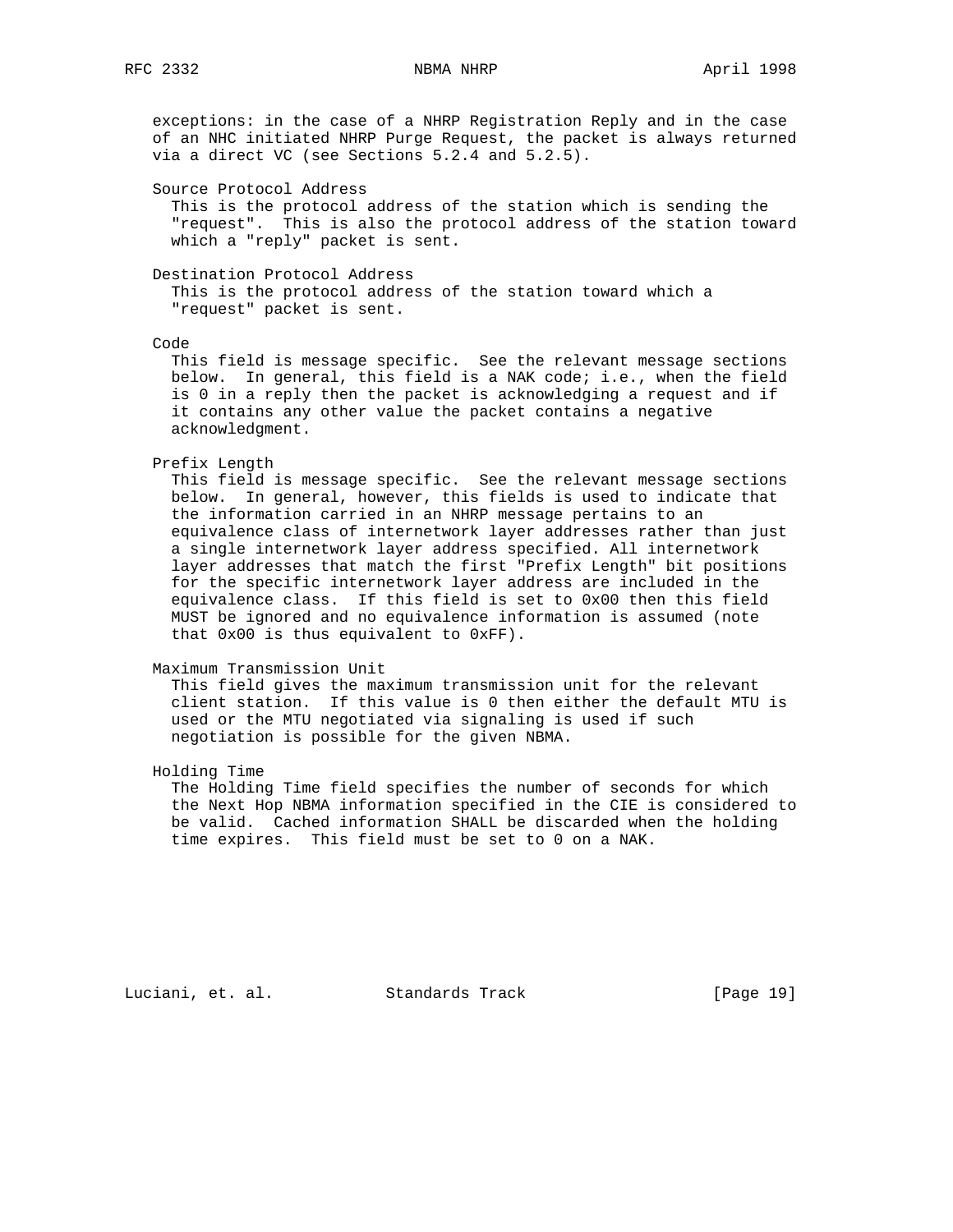Cli Addr T/L Type & length of next hop NBMA address specified in the CIE. This field is interpreted in the context of the 'address family number'[6] indicated by ar\$afn (e.g., ar\$afn=0x0003 for ATM). Cli SAddr T/L Type & length of next hop NBMA subaddress specified in the CIE. This field is interpreted in the context of the 'address family number'[6] indicated by ar\$afn (e.g., ar\$afn=0x0015 for ATM makes the address an E.164 and the subaddress an ATM Forum NSAP address). When an NBMA technology has no concept of a subaddress, the subaddress is always null with a length of 0. When the address length is specified as 0 no storage is allocated for the address. Cli Proto Len This field holds the length in octets of the Client Protocol Address specified in the CIE. Preference This field specifies the preference for use of the specific CIE relative to other CIEs. Higher values indicate higher preference. Action taken when multiple CIEs have equal or highest preference value is a local matter. Client NBMA Address This is the client's NBMA address. Client NBMA SubAddress This is the client's NBMA subaddress. Client Protocol Address This is the client's internetworking layer address specified. Note that an NHS may cache source address binding information from an NHRP Resolution Request if and only if the conditions described in Section 6.2 are met for the NHS. In all other cases, source address binding information appearing in an NHRP message MUST NOT be cached. 5.2.1 NHRP Resolution Request The NHRP Resolution Request packet has a Type code of 1. Its mandatory part is coded as described in Section 5.2.0.1 and the message specific meanings of the fields are as follows: Flags - The flags field is coded as follows:

Luciani, et. al. Standards Track [Page 20]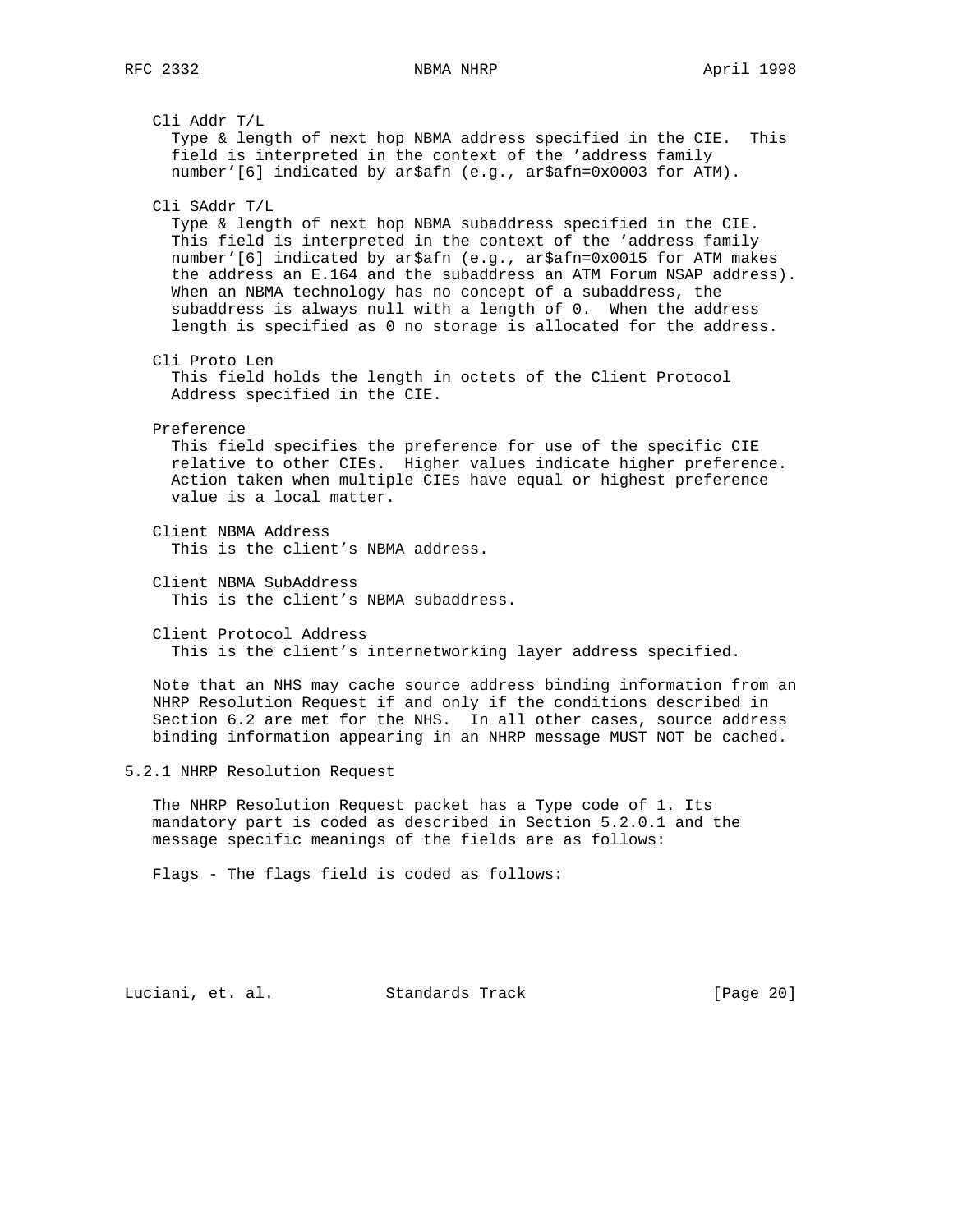0 1 0 1 2 3 4 5 6 7 8 9 0 1 2 3 4 5 +-+-+-+-+-+-+-+-+-+-+-+-+-+-+-+-+  $|Q|A|D|U|S|$  unused | +-+-+-+-+-+-+-+-+-+-+-+-+-+-+-+-+ Q Set if the station sending the NHRP Resolution Request is a router; clear if the it is a host. A This bit is set in a NHRP Resolution Request if only authoritative next hop information is desired and is clear otherwise. See the NHRP Resolution Reply section below for further details on the "A" bit and its usage. D Unused (clear on transmit) U This is the Uniqueness bit. This bit aids in duplicate address detection. When this bit is set in an NHRP Resolution Request and one or more entries exist in the NHS cache which meet the requirements of the NHRP Resolution Request then only the CIE in the NHS's cache with this bit set will be returned. Note that even if this bit was set at registration time, there may still be multiple CIEs that might fulfill the NHRP Resolution Request because an entire subnet can be registered through use of the Prefix Length in the CIE and the address of interest might be within such a subnet. If the "uniqueness" bit is set and the responding NHS has one or more cache entries which match the request but no such cache entry has the "uniqueness" bit set, then the NHRP Resolution Reply returns with a NAK code of "13 - Binding Exists But Is Not Unique" and no CIE is included. If a client wishes to receive non- unique Next Hop Entries, then the client must have the "uniqueness" bit set to zero in its NHRP Resolution Request. Note that when this bit is set in an NHRP Registration Request, only a single CIE may be specified in the NHRP Registration Request and that CIE must have the Prefix Length field set to 0xFF.

S

 Set if the binding between the Source Protocol Address and the Source NBMA information in the NHRP Resolution Request is guaranteed to be stable and accurate (e.g., these addresses are those of an ingress router which is connected to an ethernet stub network or the NHC is an NBMA attached host).

Luciani, et. al. Standards Track [Page 21]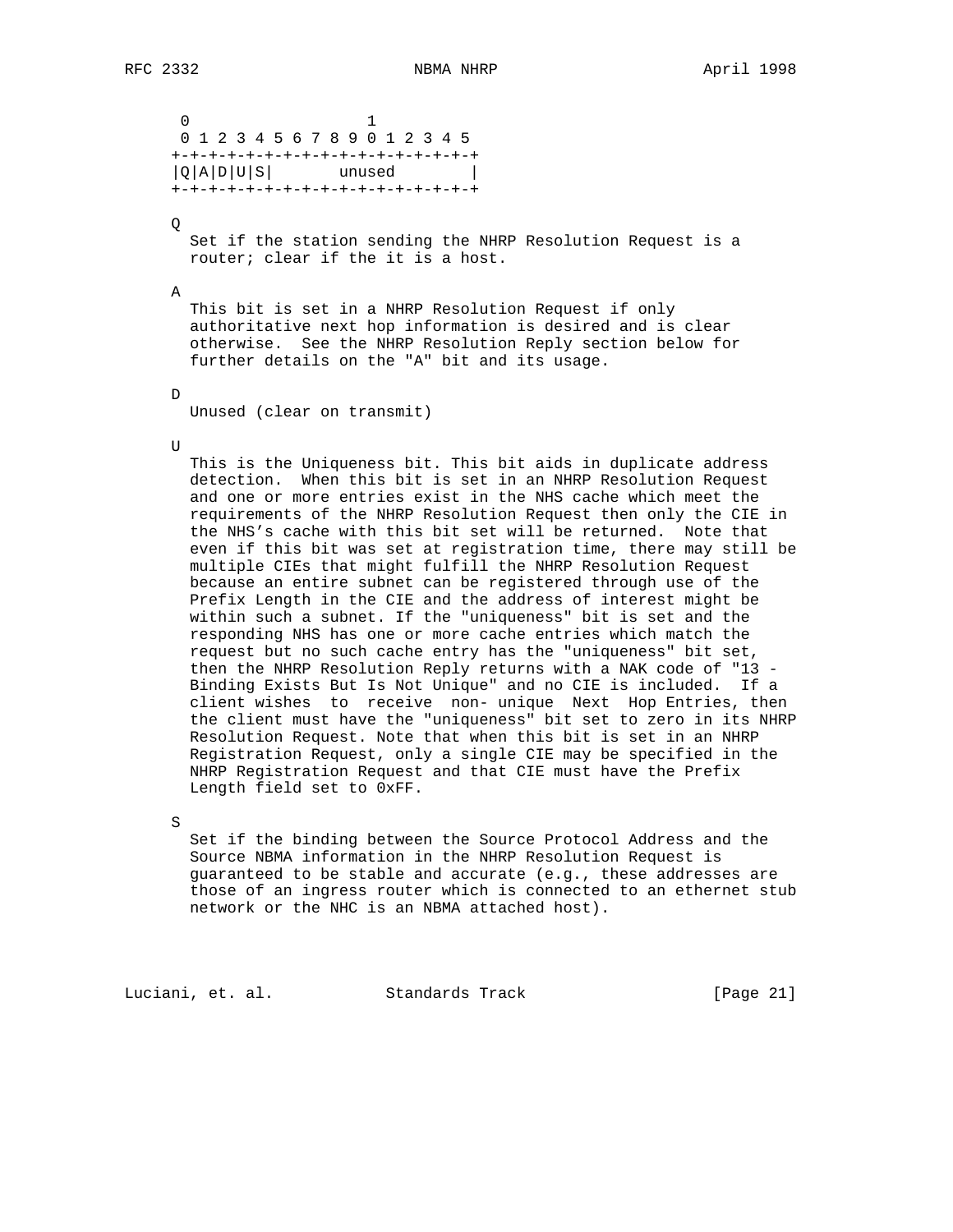Zero or one CIEs (see Section 5.2.0.1) may be specified in an NHRP Resolution Request. If one is specified then that entry carries the pertinent information for the client sourcing the NHRP Resolution Request. Usage of the CIE in the NHRP Resolution Request is described below:

### Prefix Length

 If a CIE is specified in the NHRP Resolution Request then the Prefix Length field may be used to qualify the widest acceptable prefix which may be used to satisfy the NHRP Resolution Request. In the case of NHRP Resolution Request/Reply, the Prefix Length specifies the equivalence class of addresses which match the first "Prefix Length" bit positions of the Destination Protocol Address. If the "U" bit is set in the common header then this field MUST be set to 0xFF.

Maximum Transmission Unit

 This field gives the maximum transmission unit for the source station. A possible use of this field in the NHRP Resolution Request packet is for the NHRP Resolution Requester to ask for a target MTU.

## Holding Time

 The Holding Time specified in the one CIE permitted to be included in an NHRP Resolution Request is the amount of time which the source address binding information in the NHRP Resolution Request is permitted to cached by transit and responding NHSs. Note that this field may only have a non-zero value if the S bit is set.

All other fields in the CIE MUST be ignored and SHOULD be set to 0.

 The Destination Protocol Address in the common header of the Mandatory Part of this message contains the protocol address of the station for which resolution is desired. An NHC MUST send the NHRP Resolution Request directly to one of its serving NHSs (see Section 3 for more information).

5.2.2 NHRP Resolution Reply

 The NHRP Resolution Reply packet has a Type code of 2. CIEs correspond to Next Hop Entries in an NHS's cache which match the criteria in the NHRP Resolution Request. Its mandatory part is coded as described in Section 5.2.0.1. The message specific meanings of the fields are as follows:

Flags - The flags field is coded as follows:

Luciani, et. al. Standards Track [Page 22]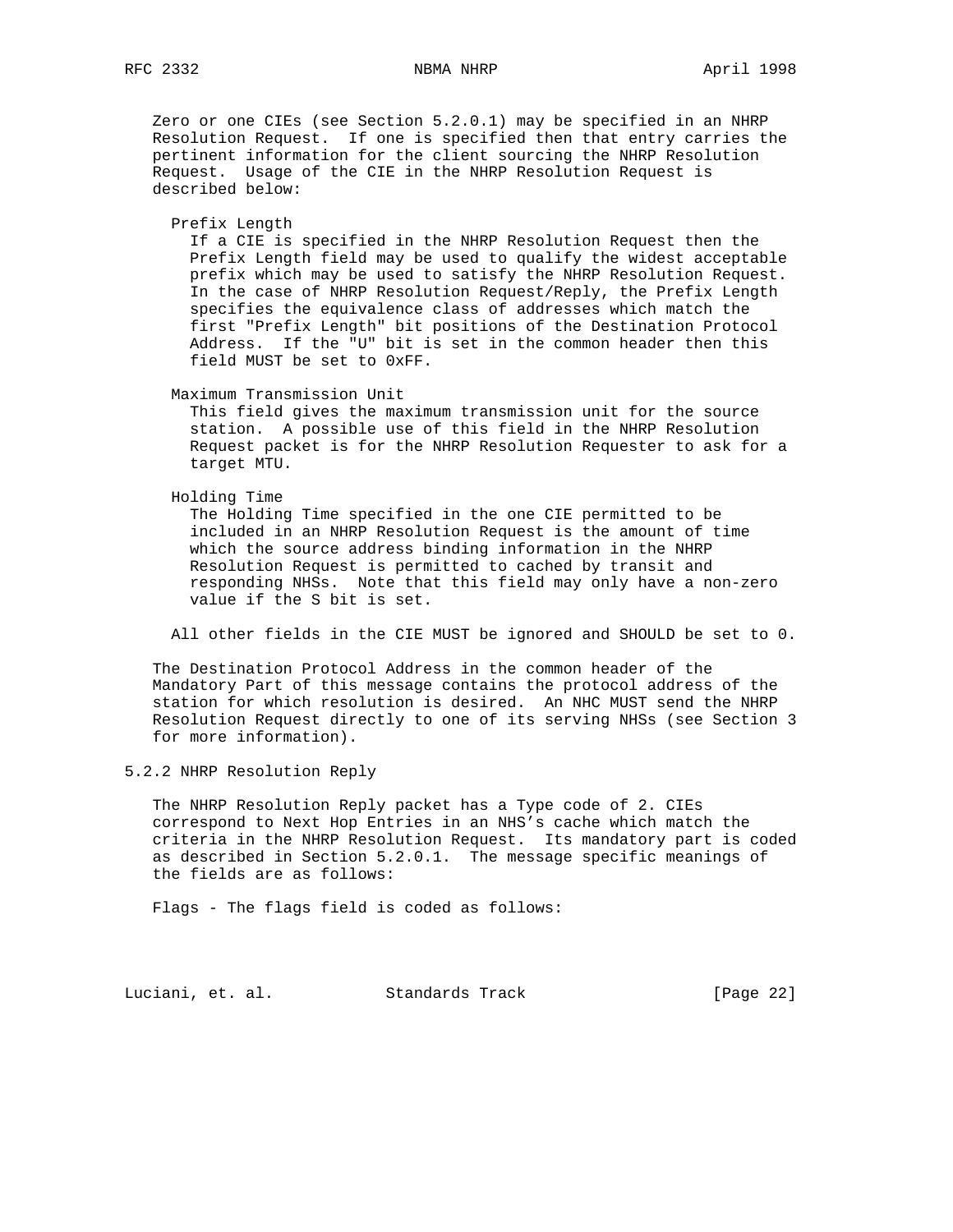0 1 0 1 2 3 4 5 6 7 8 9 0 1 2 3 4 5 +-+-+-+-+-+-+-+-+-+-+-+-+-+-+-+-+  $|Q|A|D|U|S|$  unused | +-+-+-+-+-+-+-+-+-+-+-+-+-+-+-+-+

Q

 Copied from the NHRP Resolution Request. Set if the NHRP Resolution Requester is a router; clear if it is a host.

A

 Set if the next hop CIE in the NHRP Resolution Reply is authoritative; clear if the NHRP Resolution Reply is non authoritative.

 When an NHS receives a NHRP Resolution Request for authoritative information for which it is the authoritative source, it MUST respond with a NHRP Resolution Reply containing all and only those next hop CIEs which are contained in the NHS's cache which both match the criteria of the NHRP Resolution Request and are authoritative cache entries. An NHS is an authoritative source for a NHRP Resolution Request if the information in the NHS's cache matches the NHRP Resolution Request criteria and that information was obtained through a NHRP Registration Request or through synchronization with an NHS which obtained this information through a NHRP Registration Request. An authoritative cache entry is one which is obtained through a NHRP Registration Request or through synchronization with an NHS which obtained this information through a NHRP Registration Request.

 An NHS obtains non-authoritative CIEs through promiscuous listening to NHRP packets other than NHRP Registrations which are directed at it. A NHRP Resolution Request which indicates a request for non-authoritative information should cause a NHRP Resolution Reply which contains all entries in the replying NHS's cache (i.e., both authoritative and non-authoritative) which match the criteria specified in the request.

D

 Set if the association between destination and the associate next hop information included in all CIEs of the NHRP Resolution Reply is guaranteed to be stable for the lifetime of the information (the holding time). This is the case if the Next Hop protocol address in a CIE identifies the destination (though it may be different in value than the Destination address if the destination system has multiple addresses) or if the destination is not connected directly to the NBMA subnetwork but the egress router to that destination is guaranteed to be stable (such as

Luciani, et. al. Standards Track [Page 23]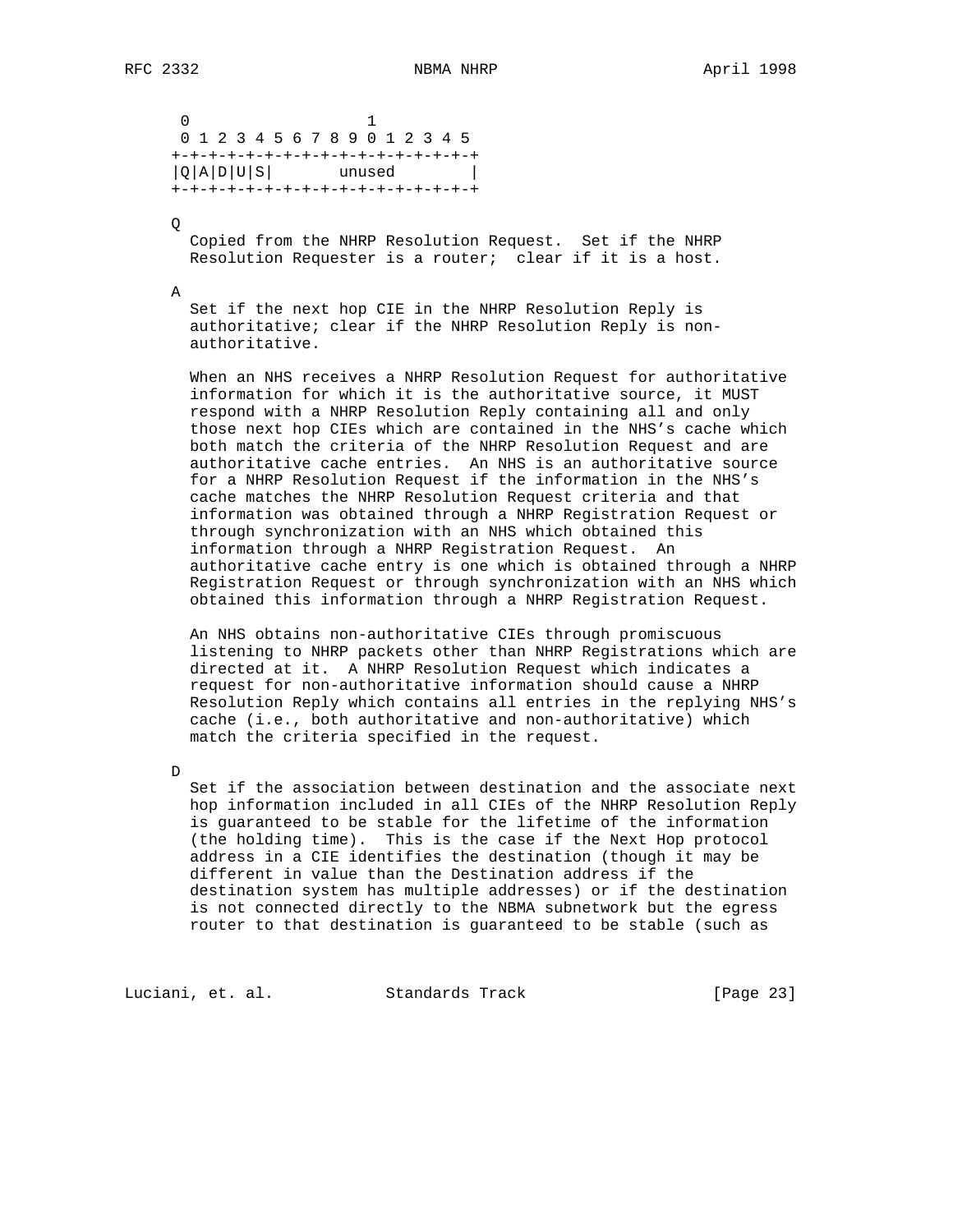when the destination is immediately adjacent to the egress router through a non-NBMA interface).

U

 This is the Uniqueness bit. See the NHRP Resolution Request section above for details. When this bit is set, only one CIE is included since only one unique binding should exist in an NHS's cache.

S

Copied from NHRP Resolution Request message.

 One or more CIEs are specified in the NHRP Resolution Reply. Each CIE contains NHRP next hop information which the responding NHS has cached and which matches the parameters specified in the NHRP Resolution Request. If no match is found by the NHS issuing the NHRP Resolution Reply then a single CIE is enclosed with the a CIE Code set appropriately (see below) and all other fields MUST be ignored and SHOULD be set to 0. In order to facilitate the use of NHRP by minimal client implementations, the first CIE MUST contain the next hop with the highest preference value so that such an implementation need parse only a single CIE.

Code

 If this field is set to zero then this packet contains a positively acknowledged NHRP Resolution Reply. If this field contains any other value then this message contains an NHRP Resolution Reply NAK which means that an appropriate internetworking layer to NBMA address binding was not available in the responding NHS's cache. If NHRP Resolution Reply contains a Client Information Entry with a NAK Code other than 0 then it MUST NOT contain any other CIE. Currently defined NAK Codes are as follows:

4 - Administratively Prohibited

 An NHS may refuse an NHRP Resolution Request attempt for administrative reasons (due to policy constraints or routing state). If so, the NHS MUST send an NHRP Resolution Reply which contains a NAK code of 4.

5 - Insufficient Resources

 If an NHS cannot serve a station due to a lack of resources (e.g., can't store sufficient information to send a purge if routing changes), the NHS MUST reply with a NAKed NHRP Resolution Reply which contains a NAK code of 5.

Luciani, et. al. Standards Track [Page 24]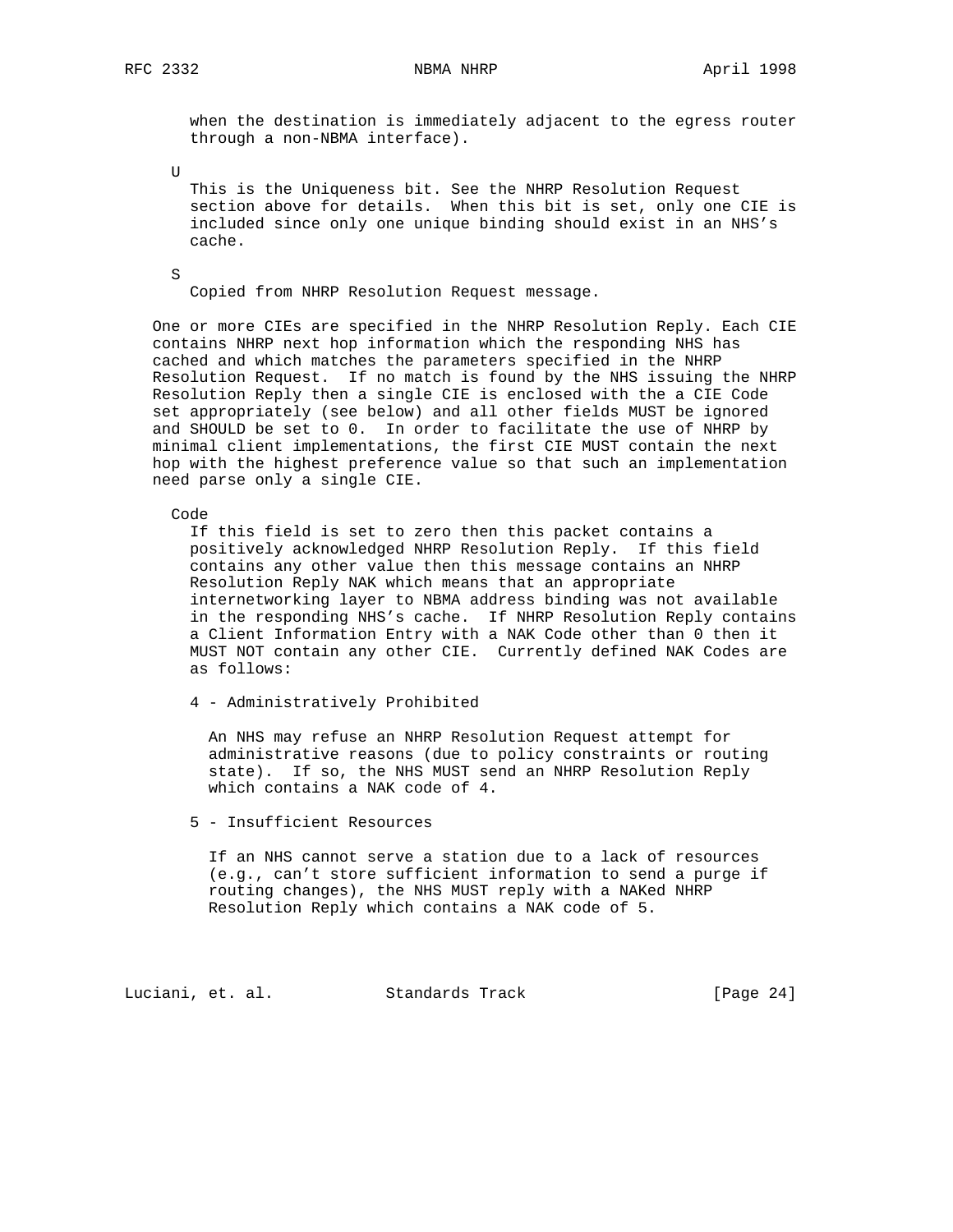12 - No Internetworking Layer Address to NBMA Address Binding Exists

 This code states that there were absolutely no internetworking layer address to NBMA address bindings found in the responding NHS's cache.

13 - Binding Exists But Is Not Unique

 This code states that there were one or more internetworking layer address to NBMA address bindings found in the responding NHS's cache, however none of them had the uniqueness bit set.

Prefix Length

 In the case of NHRP Resolution Reply, the Prefix Length specifies the equivalence class of addresses which match the first "Prefix Length" bit positions of the Destination Protocol Address.

Holding Time

 The Holding Time specified in a CIE of an NHRP Resolution Reply is the amount of time remaining before the expiration of the client information which is cached at the replying NHS. It is not the value which was registered by the client.

 The remainder of the fields for the CIE for each next hop are filled out as they were defined when the next hop was registered with the responding NHS (or one of the responding NHS's synchronized servers) via the NHRP Registration Request.

 Load-splitting may be performed when more than one Client Information Entry is returned to a requester when equal preference values are specified. Also, the alternative addresses may be used in case of connectivity failure in the NBMA subnetwork (such as a failed call attempt in connection-oriented NBMA subnetworks).

 Any extensions present in the NHRP Resolution Request packet MUST be present in the NHRP Resolution Reply even if the extension is non- Compulsory.

 If an unsolicited NHRP Resolution Reply packet is received, an Error Indication of type Invalid NHRP Resolution Reply Received SHOULD be sent in response.

 When an NHS that serves a given NHC receives an NHRP Resolution Reply destined for that NHC then the NHS must MUST send the NHRP Resolution Reply directly to the NHC (see Section 3).

Luciani, et. al. Standards Track [Page 25]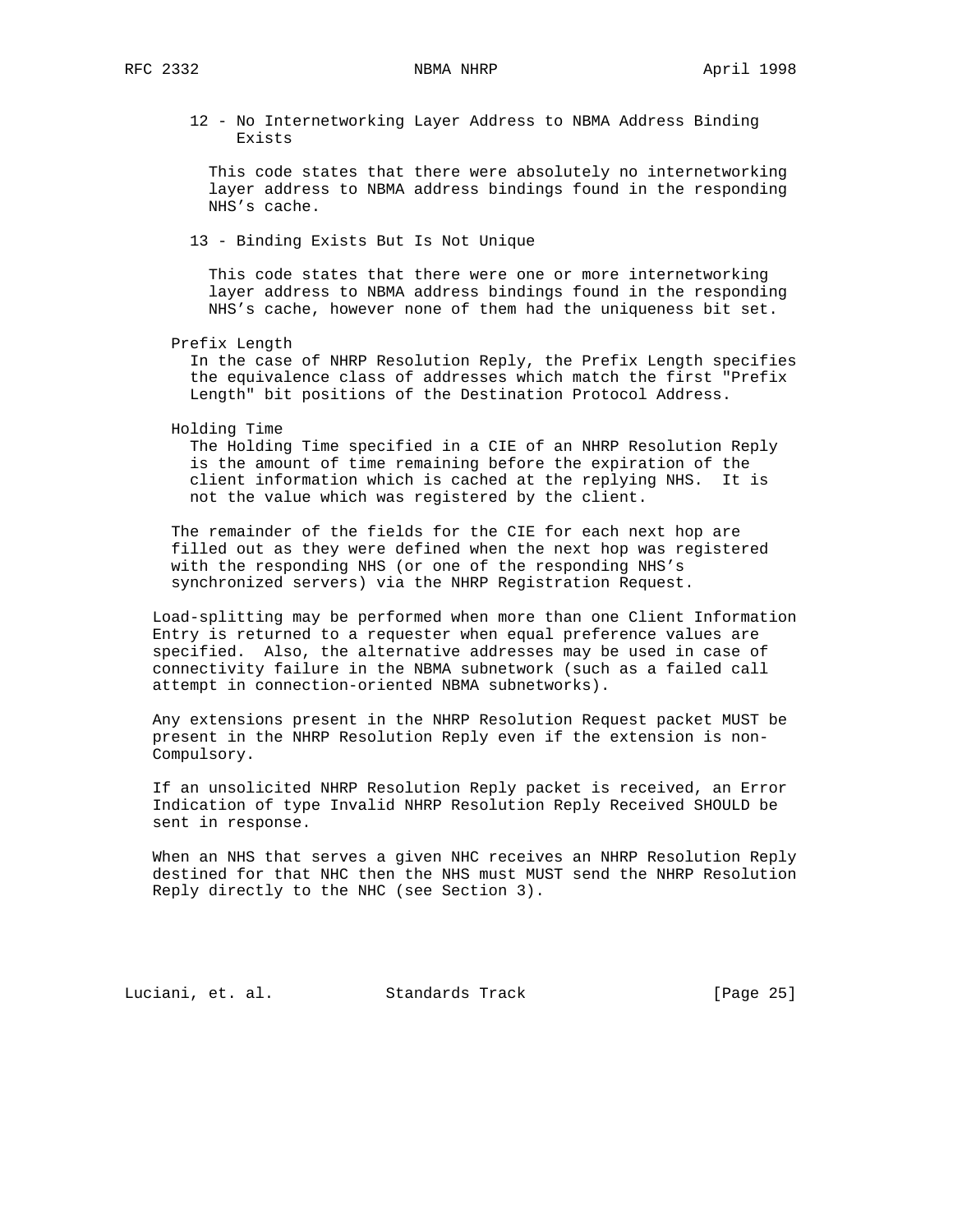## 5.2.3 NHRP Registration Request

 The NHRP Registration Request is sent from a station to an NHS to notify the NHS of the station's NBMA information. It has a Type code of 3. Each CIE corresponds to Next Hop information which is to be cached at an NHS. The mandatory part of an NHRP Registration Request is coded as described in Section 5.2.0.1. The message specific meanings of the fields are as follows:

Flags - The flags field is coded as follows:

```
\begin{array}{ccc} 0 & 1 \end{array} 0 1 2 3 4 5 6 7 8 9 0 1 2 3 4 5
 +-+-+-+-+-+-+-+-+-+-+-+-+-+-+-+-+
 |U| unused |
 +-+-+-+-+-+-+-+-+-+-+-+-+-+-+-+-+
```
U

 This is the Uniqueness bit. When set in an NHRP Registration Request, this bit indicates that the registration of the protocol address is unique within the confines of the set of synchronized NHSs. This "uniqueness" qualifier MUST be stored in the NHS/NHC cache. Any attempt to register a binding between the protocol address and an NBMA address when this bit is set MUST be rejected with a Code of "14 - Unique Internetworking Layer Address Already Registered" if the replying NHS already has a cache entry for the protocol address and the cache entry has the "uniqueness" bit set. A registration of a CIE's information is rejected when the CIE is returned with the Code field set to anything other than 0x00. See the description of the uniqueness bit in NHRP Resolution Request section above for further details. When this bit is set only, only one CIE MAY be included in the NHRP Registration Request.

## Request ID

 The request ID has the same meaning as described in Section 5.2.0.1. However, the request ID for NHRP Registrations which is maintained at each client MUST be kept in non-volatile memory so that when a client crashes and reregisters there will be no inconsistency in the NHS's database. In order to reduce the overhead associated with updating non-volatile memory, the actual updating need not be done with every increment of the Request ID but could be done, for example, every 50 or 100 increments. In this scenario, when a client crashes and reregisters it knows to add 100 to the value of the Request ID in the non-volatile memory before using the Request ID for subsequent registrations.

Luciani, et. al. Standards Track [Page 26]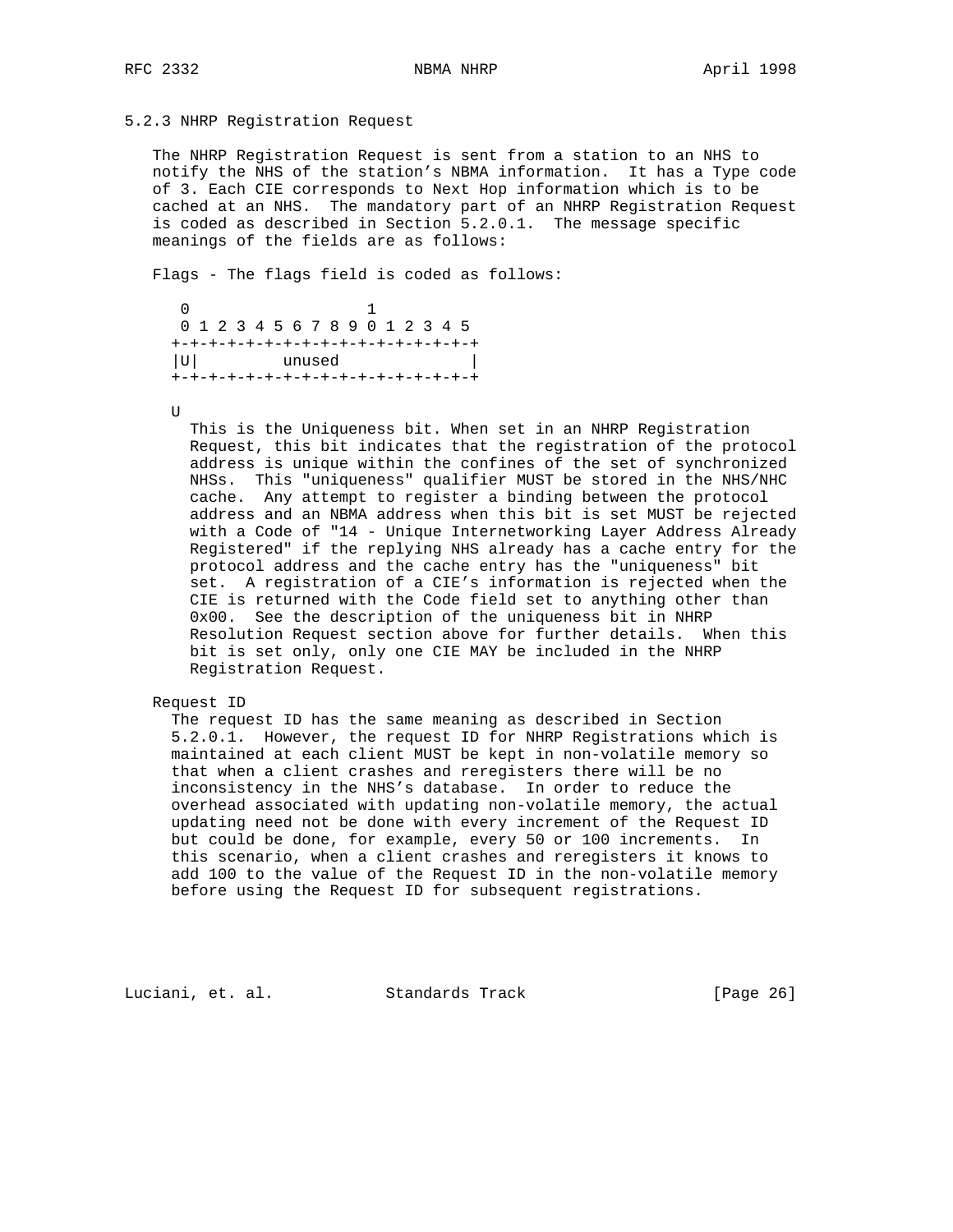One or more CIEs are specified in the NHRP Registration Request. Each CIE contains next hop information which a client is attempting to register with its servers. Generally, all fields in CIEs enclosed in NHRP Registration Requests are coded as described in Section 5.2.0.1. However, if a station is only registering itself with the NHRP Registration Request then it MAY code the Cli Addr T/L, Cli SAddr T/L, and Cli Proto Len as zero which signifies that the client address information is to be taken from the source information in the common header (see Section 5.2.0.1). Below, further clarification is given for some fields in a CIE in the context of a NHRP Registration Request.

Code

This field is set to 0x00 in NHRP Registration Requests.

Prefix Length

 This field may be used in a NHRP Registration Request to register equivalence information for the Client Protocol Address specified in the CIE of an NHRP Registration Request In the case of NHRP Registration Request, the Prefix Length specifies the equivalence class of addresses which match the first "Prefix Length" bit positions of the Client Protocol Address. If the "U" bit is set in the common header then this field MUST be set to 0xFF.

 The NHRP Registration Request is used to register an NHC's NHRP information with its NHSs. If an NHC is configured with the protocol address of a serving NHS then the NHC may place the NHS's protocol address in the Destination Protocol Address field of the NHRP Registration Request common header otherwise the NHC must place its own protocol address in the Destination Protocol Address field.

 When an NHS receives an NHRP Registration Request which has the Destination Protocol Address field set to an address which belongs to a LIS/LAG for which the NHS is serving then if the Destination Protocol Address field is equal to the Source Protocol Address field (which would happen if the NHC put its protocol address in the Destination Protocol Address) or the Destination Protocol Address field is equal to the protocol address of the NHS then the NHS processes the NHRP Registration Request after doing appropriate error checking (including any applicable policy checking).

 When an NHS receives an NHRP Registration Request which has the Destination Protocol Address field set to an address which does not belong to a LIS/LAG for which the NHS is serving then the NHS forwards the packet down the routed path toward the appropriate LIS/LAG.

Luciani, et. al. Standards Track [Page 27]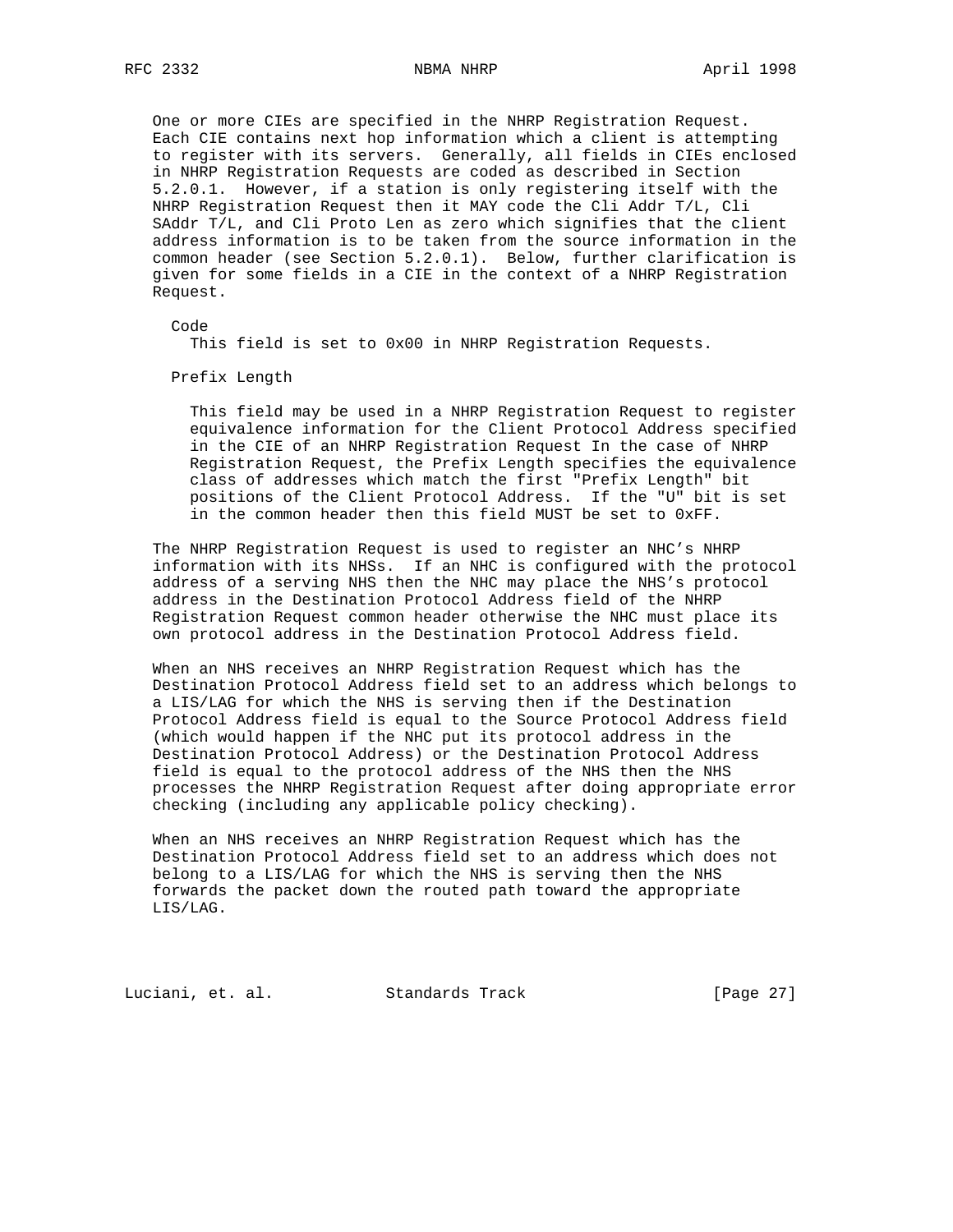When an NHS receives an NHRP Registration Request which has the Destination Protocol Address field set to an address which belongs to a LIS/LAG for which the NHS is serving then if the Destination Protocol Address field does not equal the Source Protocol Address field and the Destination Protocol Address field does not equal the protocol address of the NHS then the NHS forwards the message to the appropriate NHS within the LIS/LAG as specified by Destination Protocol Address field.

 It is possible that a misconfigured station will attempt to register with the wrong NHS (i.e., one that cannot serve it due to policy constraints or routing state). If this is the case, the NHS MUST reply with a NAK-ed Registration Reply of type Can't Serve This Address.

 If an NHS cannot serve a station due to a lack of resources, the NHS MUST reply with a NAK-ed Registration Reply of type Registration Overflow.

 In order to keep the registration entry from being discarded, the station MUST re-send the NHRP Registration Request packet often enough to refresh the registration, even in the face of occasional packet loss. It is recommended that the NHRP Registration Request packet be sent at an interval equal to one-third of the Holding Time specified therein.

## 5.2.4 NHRP Registration Reply

 The NHRP Registration Reply is sent by an NHS to a client in response to that client's NHRP Registration Request. If the Code field of a CIE in the NHRP Registration Reply has anything other than zero in it then the NHRP Registration Reply is a NAK otherwise the reply is an ACK. The NHRP Registration Reply has a Type code of 4.

 An NHRP Registration Reply is formed from an NHRP Registration Request by changing the type code to 4, updating the CIE Code field, and filling in the appropriate extensions if they exist. The message specific meanings of the fields are as follows:

 Attempts to register the information in the CIEs of an NHRP Registration Request may fail for various reasons. If this is the case then each failed attempt to register the information in a CIE of an NHRP Registration Request is logged in the associated NHRP Registration Reply by setting the CIE Code field to the appropriate error code as shown below:

Luciani, et. al. Standards Track [Page 28]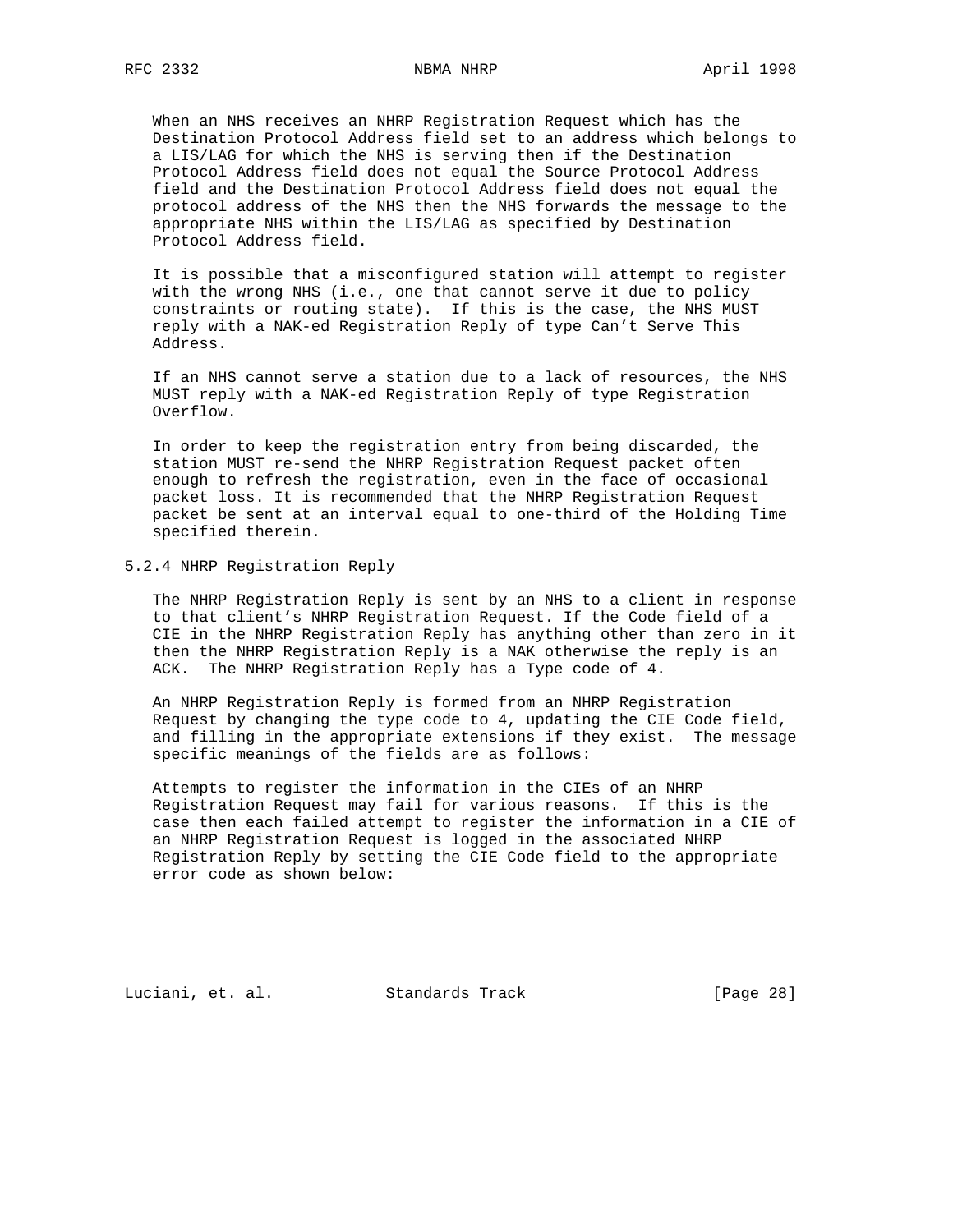CIE Code

0 - Successful Registration

 The information in the CIE was successfully registered with the NHS.

4 - Administratively Prohibited

 An NHS may refuse an NHRP Registration Request attempt for administrative reasons (due to policy constraints or routing state). If so, the NHS MUST send an NHRP Registration Reply which contains a NAK code of 4.

5 - Insufficient Resources

 If an NHS cannot serve a station due to a lack of resources, the NHS MUST reply with a NAKed NHRP Registration Reply which contains a NAK code of 5.

 14 - Unique Internetworking Layer Address Already Registered If a client tries to register a protocol address to NBMA address binding with the uniqueness bit on and the protocol address already exists in the NHS's cache then if that cache entry also has the uniqueness bit on then this NAK Code is returned in the CIE in the NHRP Registration Reply.

 Due to the possible existence of asymmetric routing, an NHRP Registration Reply may not be able to merely follow the routed path back to the source protocol address specified in the common header of the NHRP Registration Reply. As a result, there MUST exist a direct NBMA level connection between the NHC and its NHS on which to send the NHRP Registration Reply before NHRP Registration Reply may be returned to the NHC. If such a connection does not exist then the NHS must setup such a connection to the NHC by using the source NBMA information supplied in the common header of the NHRP Registration Request.

5.2.5 NHRP Purge Request

 The NHRP Purge Request packet is sent in order to invalidate cached information in a station. The NHRP Purge Request packet has a type code of 5. The mandatory part of an NHRP Purge Request is coded as described in Section 5.2.0.1. The message specific meanings of the fields are as follows:

Flags - The flags field is coded as follows:

Luciani, et. al. Standards Track [Page 29]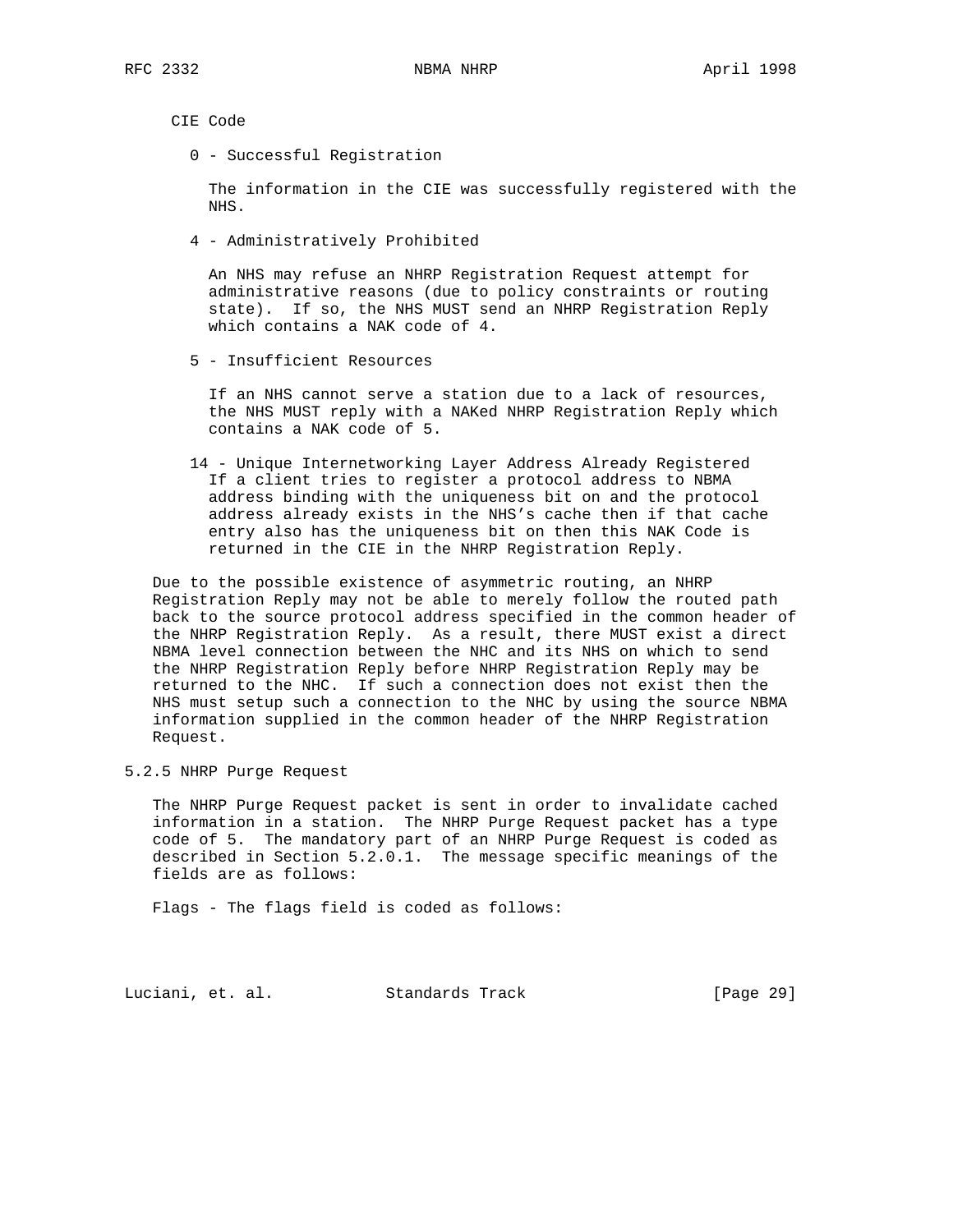0 1 0 1 2 3 4 5 6 7 8 9 0 1 2 3 4 5 +-+-+-+-+-+-+-+-+-+-+-+-+-+-+-+-+ |N| unused | +-+-+-+-+-+-+-+-+-+-+-+-+-+-+-+-+

N

 When set, this bit tells the receiver of the NHRP Purge Request that the requester does not expect to receive an NHRP Purge Reply. If an unsolicited NHRP Purge Reply is received by a station where that station is identified in the Source Protocol Address of the packet then that packet must be ignored.

 One or more CIEs are specified in the NHRP Purge Request. Each CIE contains next hop information which is to be purged from an NHS/NHC cache. Generally, all fields in CIEs enclosed in NHRP Purge Requests are coded as described in Section 5.2.0.1. Below, further clarification is given for some fields in a CIE in the context of a NHRP Purge Request.

 Code This field is set to 0x00 in NHRP Purge Requests.

Prefix Length

 In the case of NHRP Purge Requests, the Prefix Length specifies the equivalence class of addresses which match the first "Prefix Length" bit positions of the Client Protocol Address specified in the CIE. All next hop information which contains a protocol address which matches an element of this equivalence class is to be purged from the receivers cache.

 The Maximum Transmission Unit and Preference fields of the CIE are coded as zero. The Holding Time should be coded as zero but there may be some utility in supplying a "short" holding time to be applied to the matching next hop information before that information would be purged; this usage is for further study. The Client Protocol Address field and the Cli Proto Len field MUST be filled in. The Client Protocol Address is filled in with the protocol address to be purged from the receiving station's cache while the Cli Proto Len is set the length of the purged client's protocol address. All remaining fields in the CIE MAY be set to zero although the client NBMA information (and associated length fields) MAY be specified to narrow the scope of the NHRP Purge Request if requester desires. However, the receiver of an NHRP Purge Request may choose to ignore the Client NBMA information if it is supplied.

Luciani, et. al. Standards Track [Page 30]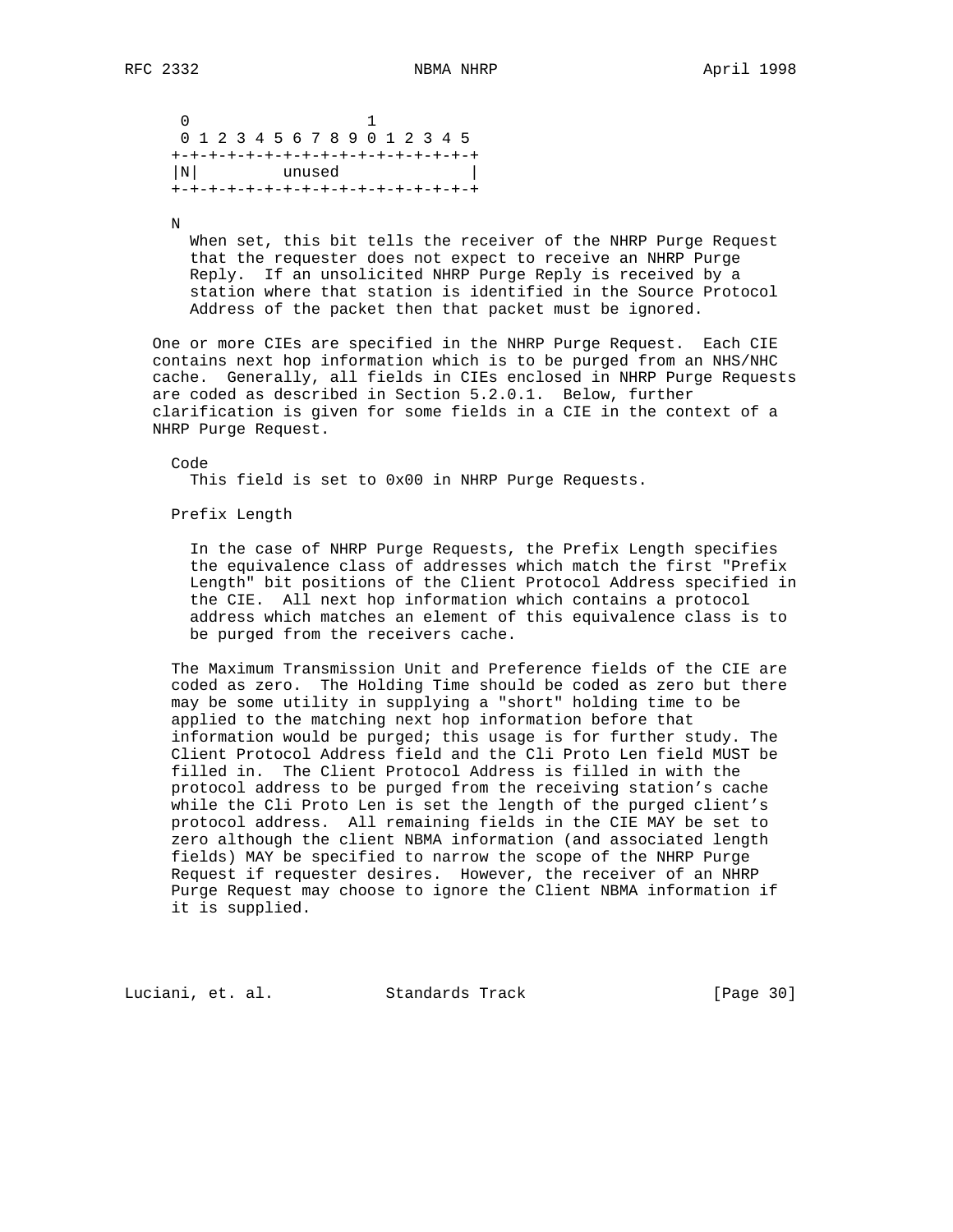An NHRP Purge Request packet is sent from an NHS to a station to cause it to delete previously cached information. This is done when the information may be no longer valid (typically when the NHS has previously provided next hop information for a station that is not directly connected to the NBMA subnetwork, and the egress point to that station may have changed).

 An NHRP Purge Request packet may also be sent from an NHC to an NHS with which the NHC had previously registered. This allows for an NHC to invalidate its registration with NHRP before it would otherwise expire via the holding timer. If an NHC does not have knowledge of a protocol address of a serving NHS then the NHC must place its own protocol address in the Destination Protocol Address field and forward the packet along the routed path. Otherwise, the NHC must place the protocol address of a serving NHS in this field.

 Serving NHSs may need to send one or more new NHRP Purge Requests as a result of receiving a purge from one of their served NHCs since the NHS may have previously responded to NHRP Resolution Requests for that NHC's NBMA information. These purges are "new" in that they are sourced by the NHS and not the NHC; that is, for each NHC that previously sent a NHRP Resolution Request for the purged NHC NBMA information, an NHRP Purge Request is sent which contains the Source Protocol/NBMA Addresses of the NHS and the Destination Protocol Address of the NHC which previously sent an NHRP Resolution Request prior to the purge.

 The station sending the NHRP Purge Request MAY periodically retransmit the NHRP Purge Request until either NHRP Purge Request is acknowledged or until the holding time of the information being purged has expired. Retransmission strategies for NHRP Purge Requests are a local matter.

 When a station receives an NHRP Purge Request, it MUST discard any previously cached information that matches the information in the CIEs.

 An NHRP Purge Reply MUST be returned for the NHRP Purge Request even if the station does not have a matching cache entry assuming that the "N" bit is off in the NHRP Purge Request.

 If the station wishes to reestablish communication with the destination shortly after receiving an NHRP Purge Request, it should make an authoritative NHRP Resolution Request in order to avoid any stale cache entries that might be present in intermediate NHSs (See section  $6.2.2.$ ). It is recommended that authoritative NHRP Resolution Requests be made for the duration of the holding time of the old information.

Luciani, et. al. Standards Track [Page 31]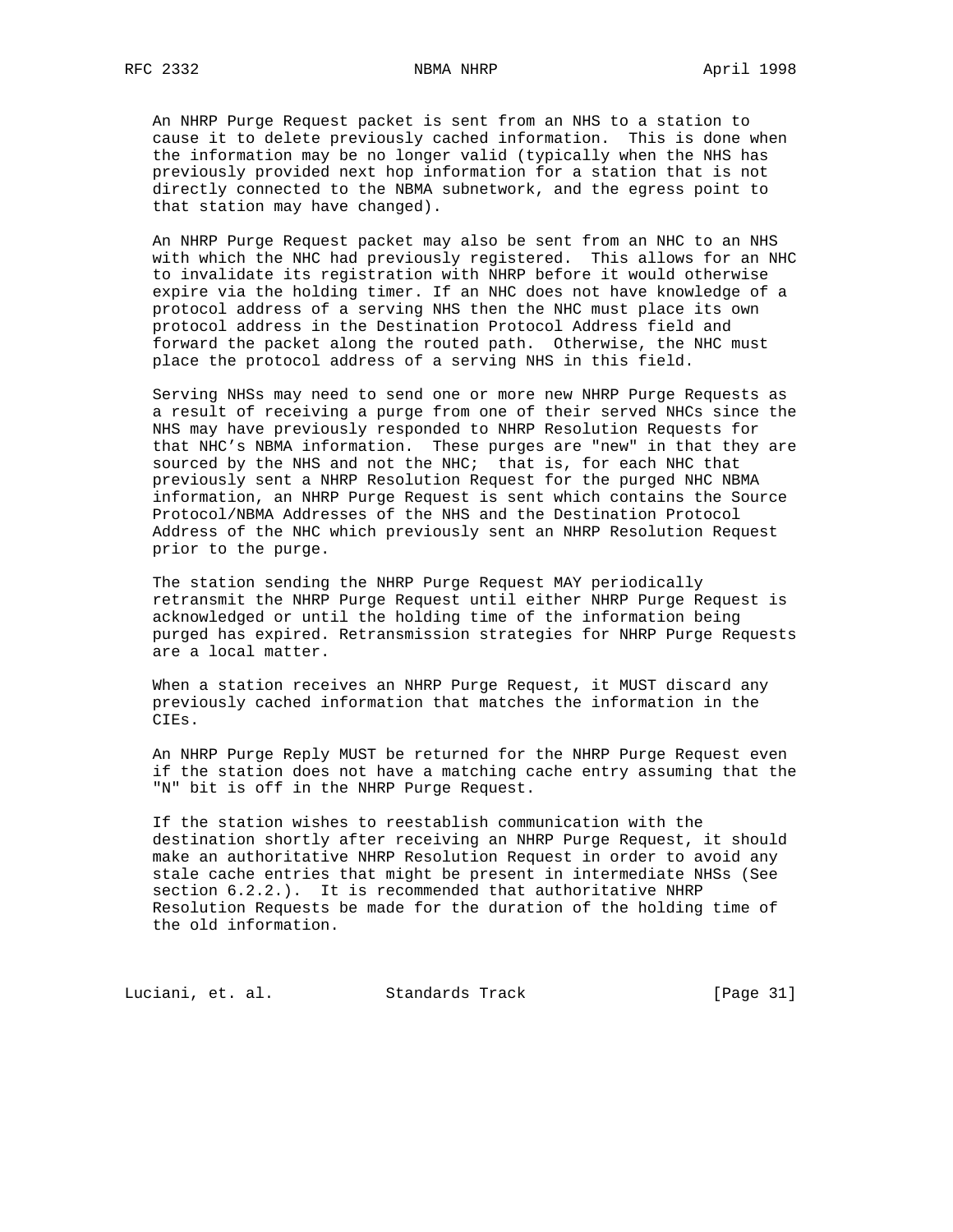5.2.6 NHRP Purge Reply

 The NHRP Purge Reply packet is sent in order to assure the sender of an NHRP Purge Request that all cached information of the specified type has been purged from the station sending the reply. The NHRP Purge Reply has a type code of 6.

 An NHRP Purge Reply is formed from an NHRP Purge Request by merely changing the type code in the request to 6. The packet is then returned to the requester after filling in the appropriate extensions if they exist.

# 5.2.7 NHRP Error Indication

 The NHRP Error Indication is used to convey error indications to the sender of an NHRP packet. It has a type code of 7. The Mandatory Part has the following format:

| 0 1 2 3 4 5 6 7 8 9 0 1 2 3 4 5 6 7 8 9 0 1 2 3 4 5 6 7 8 9 0 1 |              |  |
|-----------------------------------------------------------------|--------------|--|
|                                                                 |              |  |
| Src Proto Len   Dst Proto Len                                   | unused       |  |
|                                                                 |              |  |
| Error Code                                                      | Error Offset |  |
|                                                                 |              |  |
| Source NBMA Address (variable length)                           |              |  |
|                                                                 |              |  |
| Source NBMA Subaddress (variable length)                        |              |  |
|                                                                 |              |  |
| Source Protocol Address (variable length)                       |              |  |
|                                                                 |              |  |
| Destination Protocol Address (variable length)                  |              |  |
|                                                                 |              |  |
| Contents of NHRP Packet in error (variable length)              |              |  |
|                                                                 |              |  |

 Src Proto Len This field holds the length in octets of the Source Protocol Address.

 Dst Proto Len This field holds the length in octets of the Destination Protocol Address.

Luciani, et. al. Standards Track [Page 32]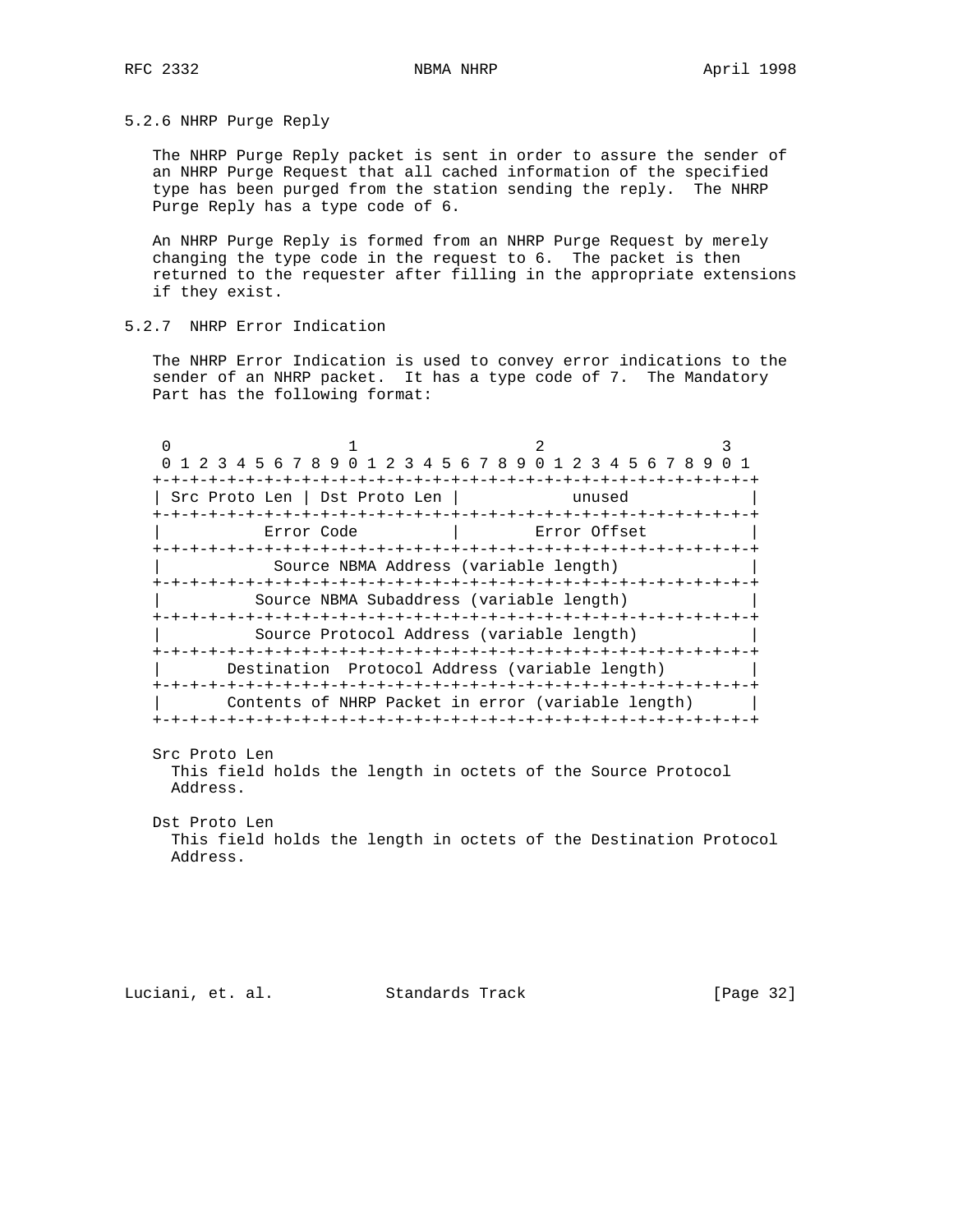Error Code An error code indicating the type of error detected, chosen from the following list:

1 - Unrecognized Extension

 When the Compulsory bit of an extension in NHRP packet is set, the NHRP packet cannot be processed unless the extension has been processed. The responder MUST return an NHRP Error Indication of type Unrecognized Extension if it is incapable of processing the extension. However, if a transit NHS (one which is not going to generate a reply) detects an unrecognized extension, it SHALL ignore the extension.

3 - NHRP Loop Detected

 A Loop Detected error is generated when it is determined that an NHRP packet is being forwarded in a loop.

6 - Protocol Address Unreachable

 This error occurs when a packet it moving along the routed path and it reaches a point such that the protocol address of interest is not reachable.

7 - Protocol Error

 A generic packet processing error has occurred (e.g., invalid version number, invalid protocol type, failed checksum, etc.)

8 - NHRP SDU Size Exceeded

 If the SDU size of the NHRP packet exceeds the MTU size of the NBMA network then this error is returned.

9 - Invalid Extension

 If an NHS finds an extension in a packet which is inappropriate for the packet type, an error is sent back to the sender with Invalid Extension as the code.

10 - Invalid NHRP Resolution Reply Received

 If a client receives a NHRP Resolution Reply for a Next Hop Resolution Request which it believes it did not make then an error packet is sent to the station making the reply with an error code of Invalid Reply Received.

Luciani, et. al. Standards Track [Page 33]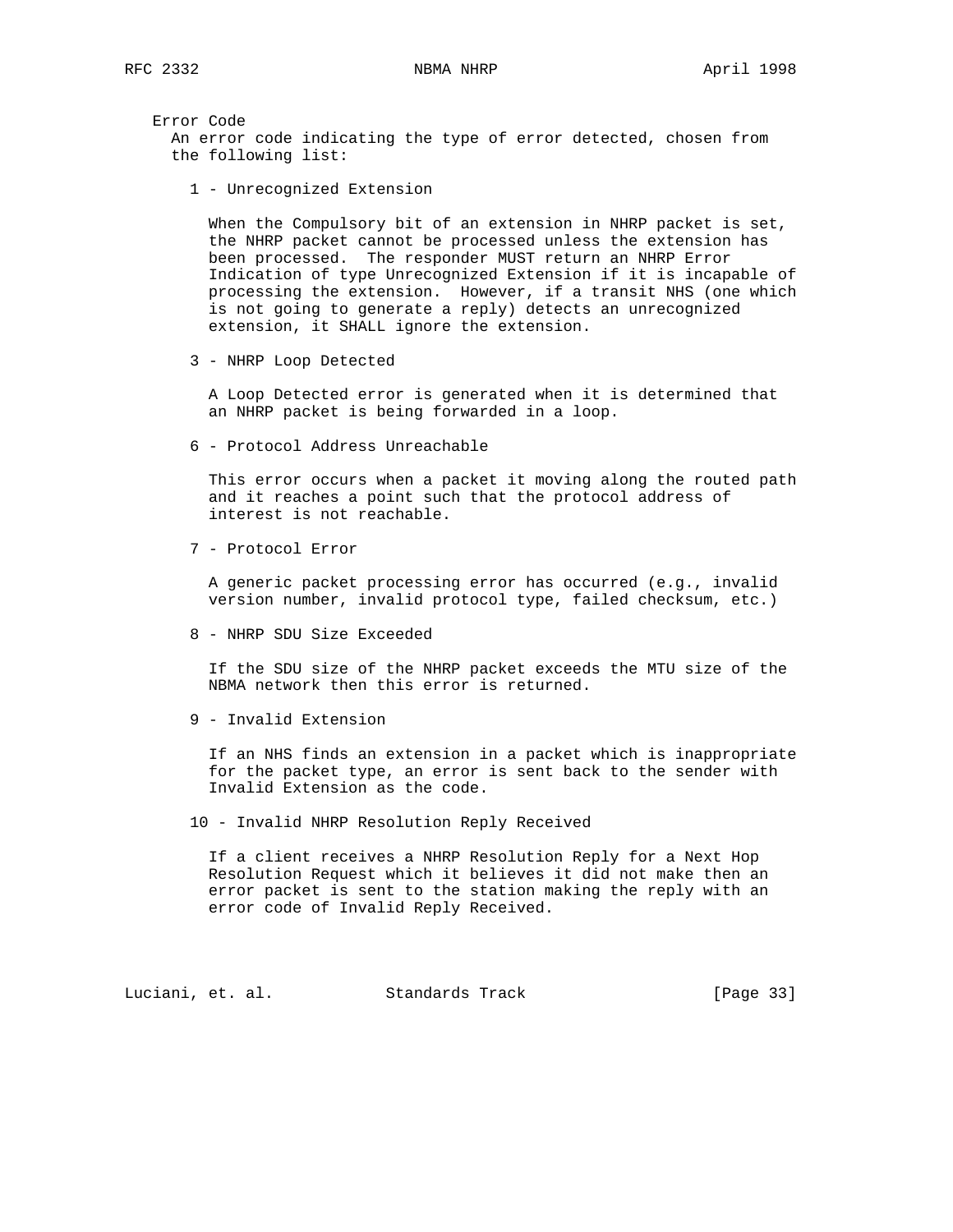11 - Authentication Failure If a received packet fails an authentication test then this error is returned. 15 - Hop Count Exceeded The hop count which was specified in the Fixed Header of an NHRP message has been exceeded. Error Offset The offset in octets into the original NHRP packet in which an error was detected. This offset is calculated starting from the NHRP Fixed Header. Source NBMA Address The Source NBMA address field is the address of the station which observed the error. Source NBMA SubAddress The Source NBMA subaddress field is the address of the station which observed the error. If the field's length as specified in ar\$sstl is 0 then no storage is allocated for this address at all. Source Protocol Address This is the protocol address of the station which issued the Error packet. Destination Protocol Address This is the protocol address of the station which sent the packet which was found to be in error. An NHRP Error Indication packet SHALL NEVER be generated in response to another NHRP Error Indication packet. When an NHRP Error Indication packet is generated, the offending NHRP packet SHALL be discarded. In no case should more than one NHRP Error Indication packet be generated for a single NHRP packet. If an NHS sees its own Protocol and NBMA Addresses in the Source NBMA and Source Protocol address fields of a transiting NHRP Error Indication packet then the NHS will quietly drop the packet and do nothing (this scenario would occur when the NHRP Error Indication packet was itself in a loop).

Note that no extensions may be added to an NHRP Error Indication.

Luciani, et. al. Standards Track [Page 34]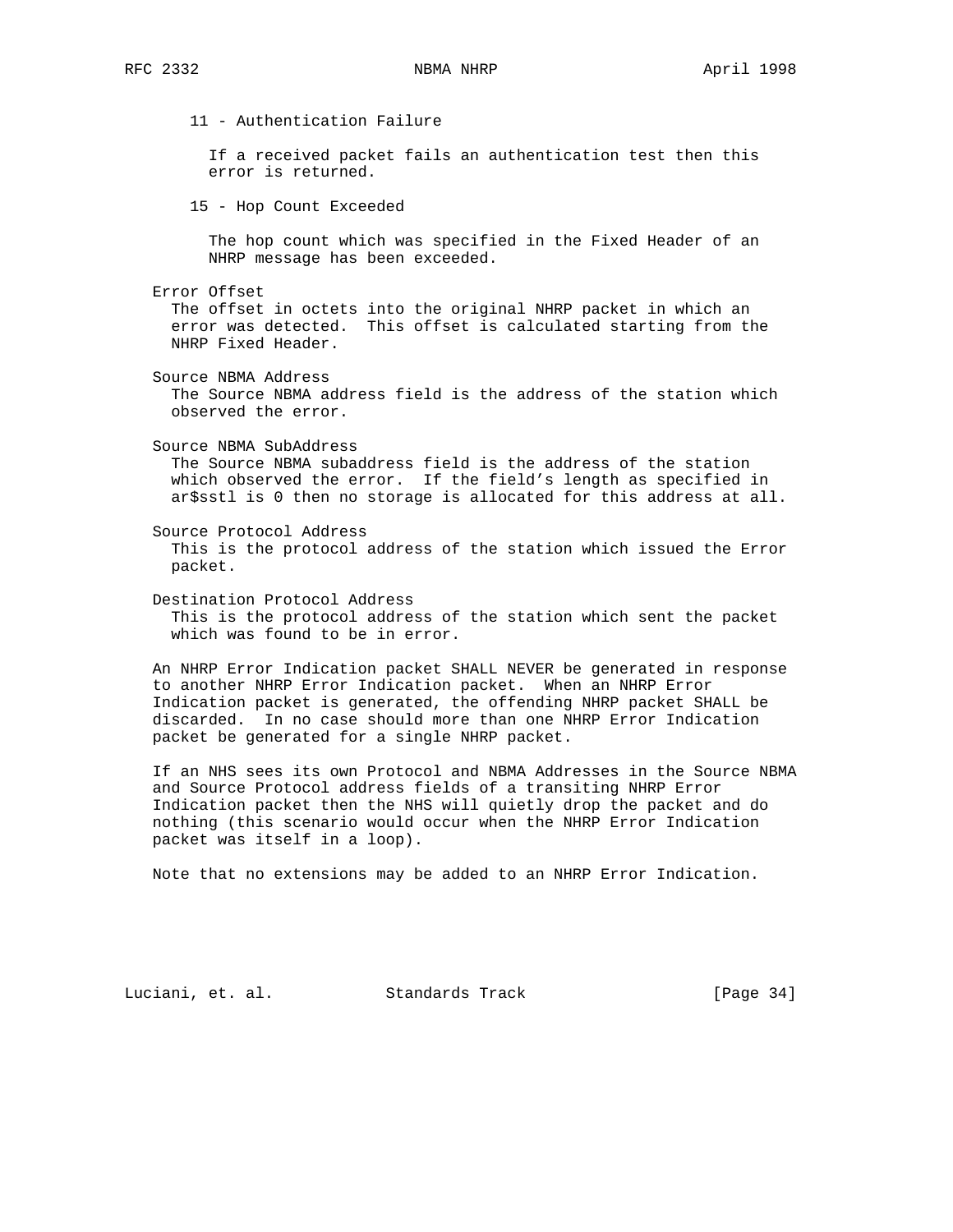# 5.3 Extensions Part

 The Extensions Part, if present, carries one or more extensions in {Type, Length, Value} triplets.

Extensions have the following format:

0  $1$   $2$   $3$  0 1 2 3 4 5 6 7 8 9 0 1 2 3 4 5 6 7 8 9 0 1 2 3 4 5 6 7 8 9 0 1 +-+-+-+-+-+-+-+-+-+-+-+-+-+-+-+-+-+-+-+-+-+-+-+-+-+-+-+-+-+-+-+-+  $|C|u|$  Type +-+-+-+-+-+-+-+-+-+-+-+-+-+-+-+-+-+-+-+-+-+-+-+-+-+-+-+-+-+-+-+-+ Value... +-+-+-+-+-+-+-+-+-+-+-+-+-+-+-+-+-+-+-+-+-+-+-+-+-+-+-+-+-+-+-+-+

 $\mathcal{C}$ 

 "Compulsory." If clear, and the NHS does not recognize the type code, the extension may safely be ignored. If set, and the NHS does not recognize the type code, the NHRP "request" is considered to be in error. (See below for details.)

#### u

Unused and must be set to zero.

#### Type

 The extension type code (see below). The extension type is not qualified by the Compulsory bit, but is orthogonal to it.

Length

 The length in octets of the value (not including the Type and Length fields; a null extension will have only an extension header and a length of zero).

 When extensions exist, the extensions list is terminated by the Null TLV, having Type = 0 and Length = 0.

 Extensions may occur in any order, but any particular extension type may occur only once in an NHRP packet unless explicitly stated to the contrary in the extensions definition. For example, the vendor private extension may occur multiple times in a packet in order to allow for extensions which do not share the same vendor ID to be represented. It is RECOMMENDED that a given vendor include no more than one Vendor Private Extension.

 An NHS MUST NOT change the order of extensions. That is, the order of extensions placed in an NHRP packet by an NHC (or by an NHS when an NHS sources a packet) MUST be preserved as the packet moves between NHSs. Minimal NHC implementations MUST only recognize, but

Luciani, et. al. Standards Track [Page 35]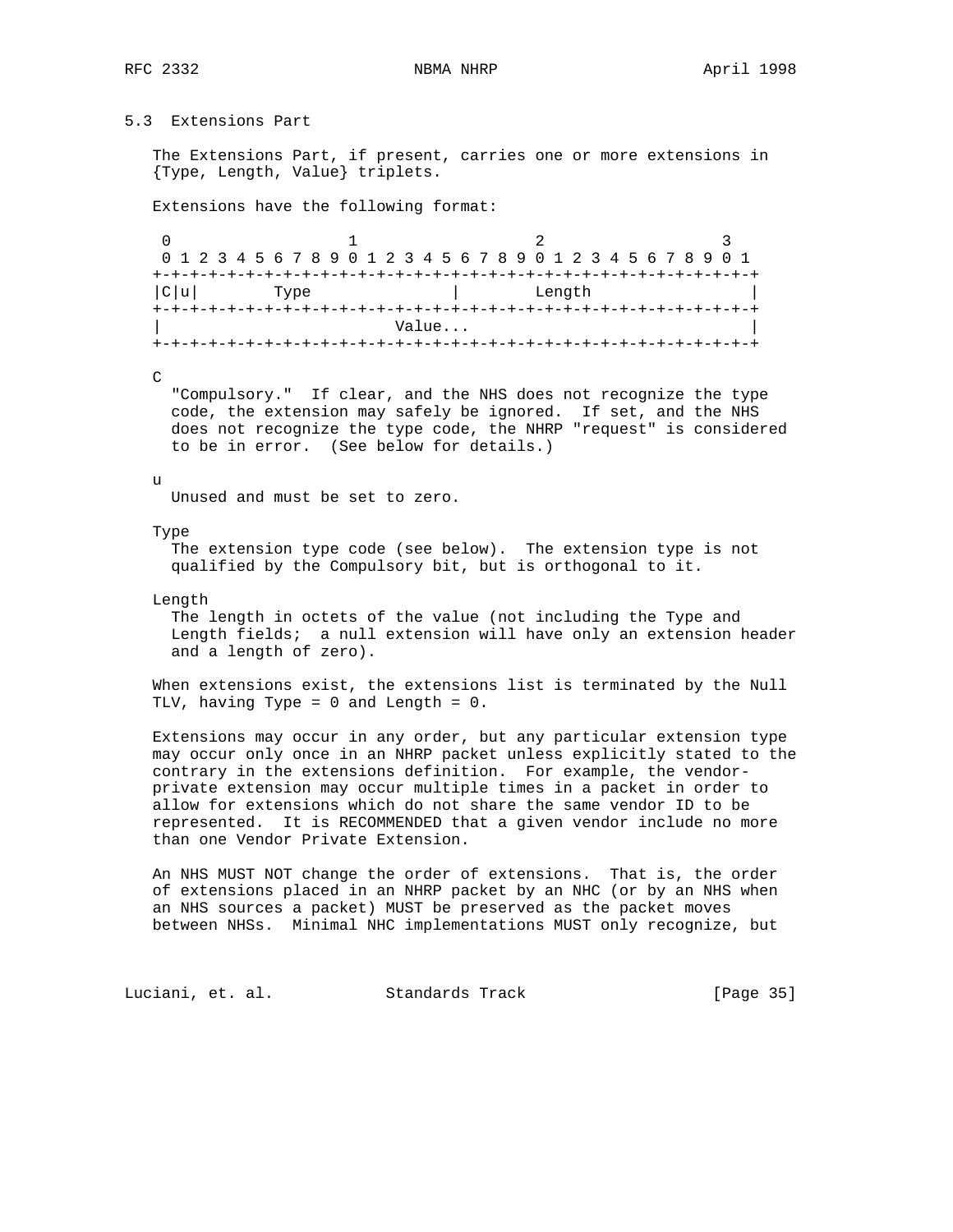not necessarily parse, the Vendor Private extension and the End Of Extensions extension. Extensions are only present in a "reply" if they were present in the corresponding "request" with the exception of Vendor Private extensions. The previous statement is not intended to preclude the creation of NHS-only extensions which might be added to and removed from NHRP packets by the same NHS; such extensions MUST not be propagated to NHCs.

 The Compulsory bit provides for a means to add to the extension set. If the bit is set in an extension then the station responding to the NHRP message which contains that extension MUST be able to understand the extension (in this case, the station responding to the message is the station that would issue an NHRP reply in response to a NHRP request). As a result, the responder MUST return an NHRP Error Indication of type Unrecognized Extension. If the Compulsory bit is clear then the extension can be safely ignored; however, if an ignored extension is in a "request" then it MUST be returned, unchanged, in the corresponding "reply" packet type.

 If a transit NHS (one which is not going to generate a "reply") detects an unrecognized extension, it SHALL ignore the extension. If the Compulsory bit is set, the transit NHS MUST NOT cache the information contained in the packet and MUST NOT identify itself as an egress router (in the Forward Record or Reverse Record extensions). Effectively, this means, if a transit NHS encounters an extension which it cannot process and which has the Compulsory bit set then that NHS MUST NOT participate in any way in the protocol exchange other than acting as a forwarding agent.

 The NHRP extension Type space is subdivided to encourage use outside the IETF.

| $0 \times 0000 - 0 \times 0$ FFF | Reserved for NHRP.     |                             |
|----------------------------------|------------------------|-----------------------------|
| $0x1000 - 0x11FF$                |                        | Allocated to the ATM Forum. |
| $0x1200 - 0x37FF$                | Reserved for the IETF. |                             |
| $0x3800 - 0x3FFF$                | Experimental use.      |                             |

 IANA will administer the ranges reserved for the IETF as described in Section 9. Values in the 'Experimental use' range have only local significance.

5.3.0 The End Of Extensions

```
 Compulsory = 1
 Type = 0
Length = 0
```
Luciani, et. al. Standards Track [Page 36]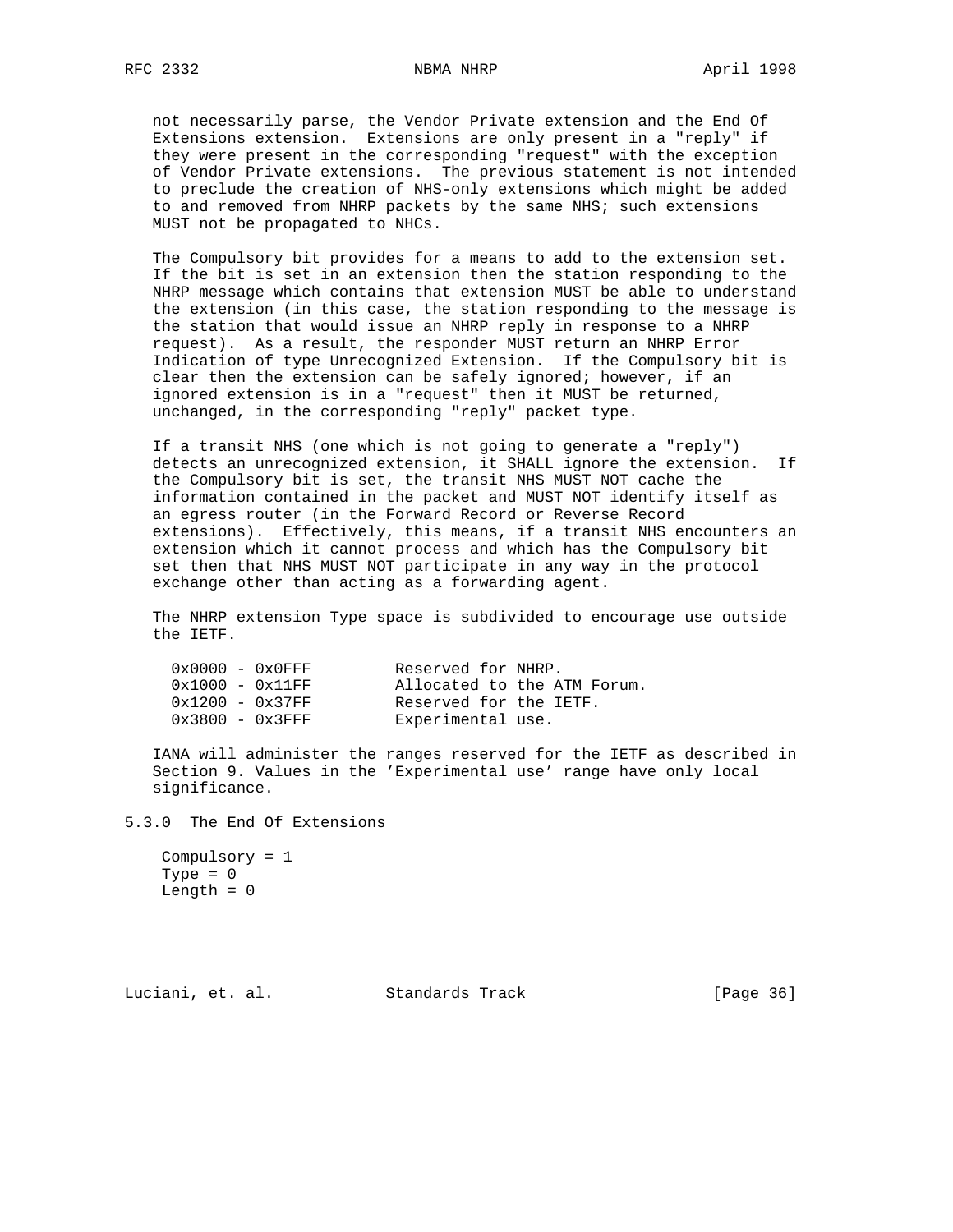When extensions exist, the extensions list is terminated by the End Of Extensions/Null TLV.

5.3.1 Responder Address Extension

 Compulsory = 1 Type  $= 3$ Length = variable

 This extension is used to determine the address of the NHRP responder; i.e., the entity that generates the appropriate "reply" packet for a given "request" packet. In the case of an NHRP Resolution Request, the station responding may be different (in the case of cached replies) than the system identified in the Next Hop field of the NHRP Resolution Reply. Further, this extension may aid in detecting loops in the NHRP forwarding path.

 This extension uses a single CIE with the extension specific meanings of the fields set as follows:

The Prefix Length fields MUST be set to 0 and ignored.

- CIE Code
	- 5 Insufficient Resources

 If the responder to an NHRP Resolution Request is an egress point for the target of the address resolution request (i.e., it is one of the stations identified in the list of CIEs in an NHRP Resolution Reply) and the Responder Address extension is included in the NHRP Resolution Request and insufficient resources to setup a cut-through VC exist at the responder then the Code field of the Responder Address Extension is set to 5 in order to tell the client that a VC setup attempt would in all likelihood be rejected; otherwise this field MUST be coded as a zero. NHCs MAY use this field to influence whether they attempt to setup a cut through to the egress router.

Maximum Transmission Unit

 This field gives the maximum transmission unit preferred by the responder. If this value is 0 then either the default MTU is used or the MTU negotiated via signaling is used if such negotiation is possible for the given NBMA.

Holding Time

 The Holding Time field specifies the number of seconds for which the NBMA information of the responser is considered to be valid. Cached information SHALL be discarded when the holding time expires.

Luciani, et. al. Standards Track [Page 37]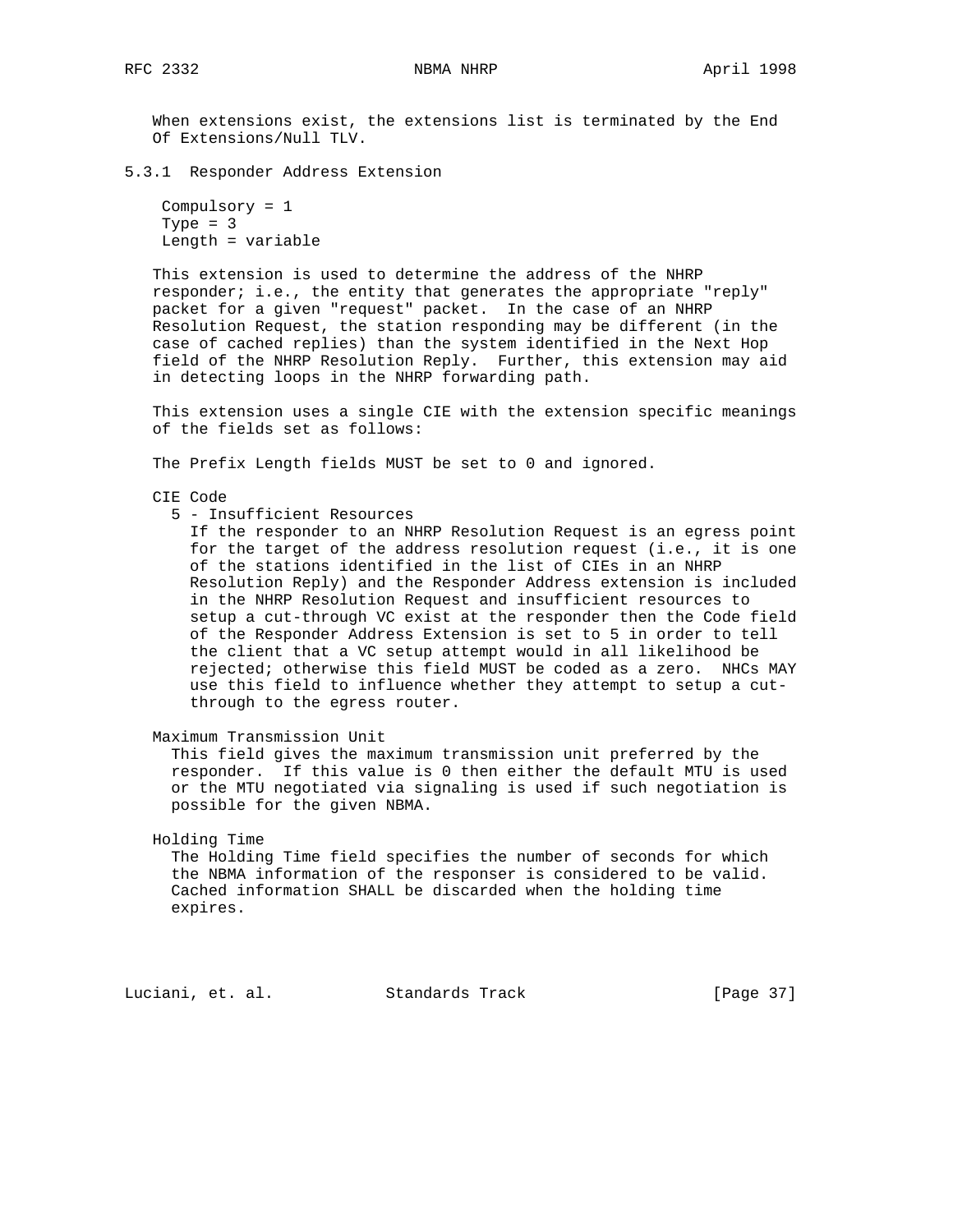"Client Address" information is actually "Responder Address" information for this extension. Thus, for example, Cli Addr T/L is the responder NBMA address type and length field.

 If a "requester" desires this information, the "requester" SHALL include this extension with a value of zero. Note that this implies that no storage is allocated for the Holding Time and Type/Length fields until the "Value" portion of the extension is filled out.

 If an NHS is generating a "reply" packet in response to a "request" containing this extension, the NHS SHALL include this extension, containing its protocol address in the "reply". If an NHS has more than one protocol address, it SHALL use the same protocol address consistently in all of the Responder Address, Forward Transit NHS Record, and Reverse Transit NHS Record extensions. The choice of which of several protocol address to include in this extension is a local matter.

 If an NHRP Resolution Reply packet being forwarded by an NHS contains a protocol address of that NHS in the Responder Address Extension then that NHS SHALL generate an NHRP Error Indication of type "NHRP Loop Detected" and discard the NHRP Resolution Reply.

 If an NHRP Resolution Reply packet is being returned by an intermediate NHS based on cached data, it SHALL place its own address in this extension (differentiating it from the address in the Next Hop field).

5.3.2 NHRP Forward Transit NHS Record Extension

 Compulsory = 1 Type  $= 4$ Length = variable

 The NHRP Forward Transit NHS record contains a list of transit NHSs through which a "request" has traversed. Each NHS SHALL append to the extension a Forward Transit NHS element (as specified below) containing its Protocol address. The extension length field and the ar\$chksum fields SHALL be adjusted appropriately.

 The responding NHS, as described in Section 5.3.1, SHALL NOT update this extension.

 In addition, NHSs that are willing to act as egress routers for packets from the source to the destination SHALL include information about their NBMA Address.

Luciani, et. al. Standards Track [Page 38]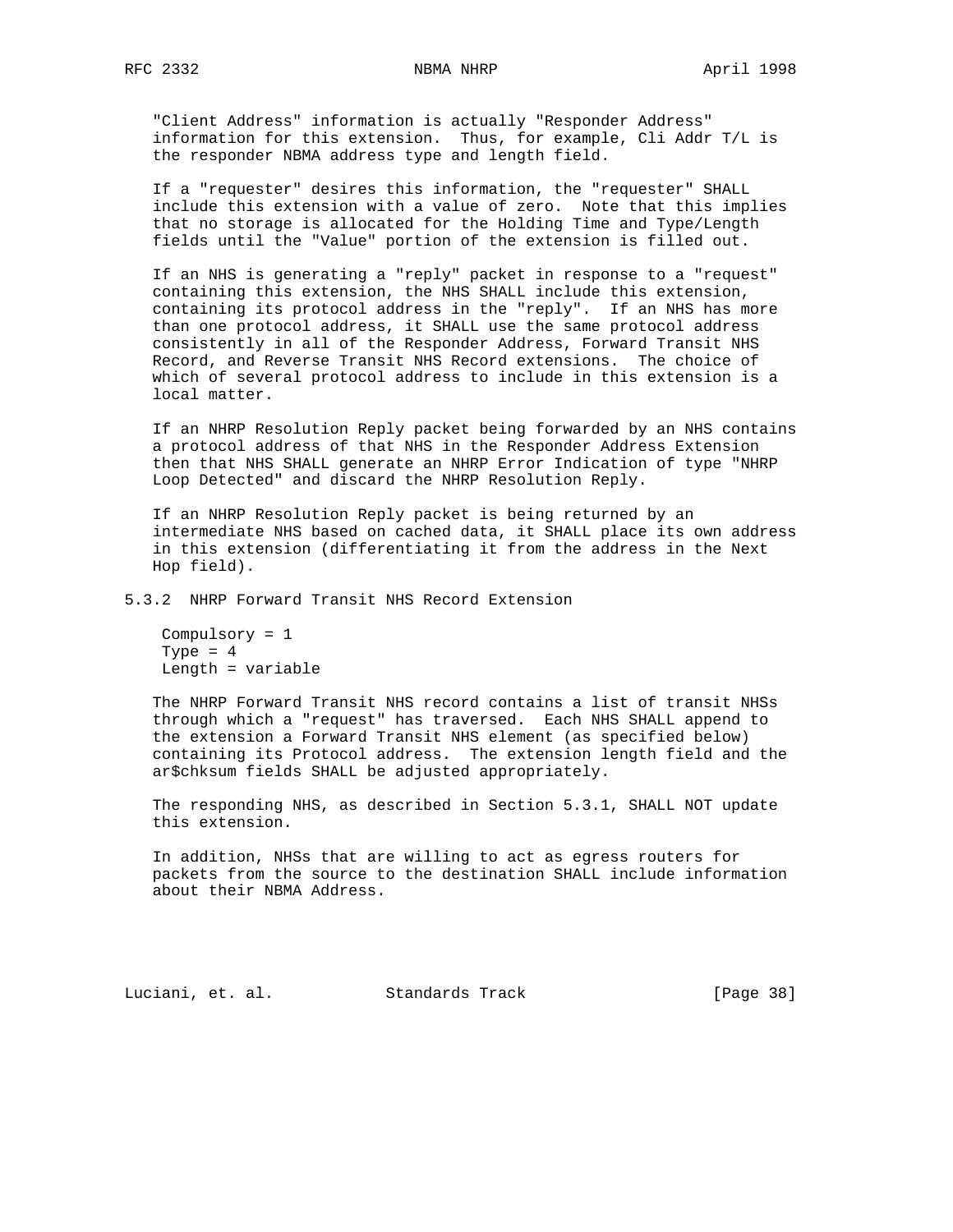This extension uses a single CIE per NHS Record element with the extension specific meanings of the fields set as follows:

The Prefix Length fields MUST be set to 0 and ignored.

## CIE Code

### 5 - Insufficient Resources

 If an NHRP Resolution Request contains an NHRP Forward Transit NHS Record Extension and insufficient resources to setup a cut through VC exist at the current transit NHS then the CIE Code field for NHRP Forward Transit NHS Record Extension is set to 5 in order to tell the client that a VC setup attempt would in all likelihood be rejected; otherwise this field MUST be coded as a zero. NHCs MAY use this field to influence whether they attempt to setup a cut-through as described in Section 2.2. Note that the NHRP Reverse Transit NHS Record Extension MUST always have this field set to zero.

#### Maximum Transmission Unit

 This field gives the maximum transmission unit preferred by the transit NHS. If this value is 0 then either the default MTU is used or the MTU negotiated via signaling is used if such negotiation is possible for the given NBMA.

## Holding Time

 The Holding Time field specifies the number of seconds for which the NBMA information of the transit NHS is considered to be valid. Cached information SHALL be discarded when the holding time expires.

 "Client Address" information is actually "Forward Transit NHS Address" information for this extension. Thus, for example, Cli Addr T/L is the transit NHS NBMA address type and length field.

 If a "requester" wishes to obtain this information, it SHALL include this extension with a length of zero. Note that this implies that no storage is allocated for the Holding Time and Type/Length fields until the "Value" portion of the extension is filled out.

 If an NHS has more than one Protocol address, it SHALL use the same Protocol address consistently in all of the Responder Address, Forward NHS Record, and Reverse NHS Record extensions. The choice of which of several Protocol addresses to include in this extension is a local matter.

Luciani, et. al. Standards Track [Page 39]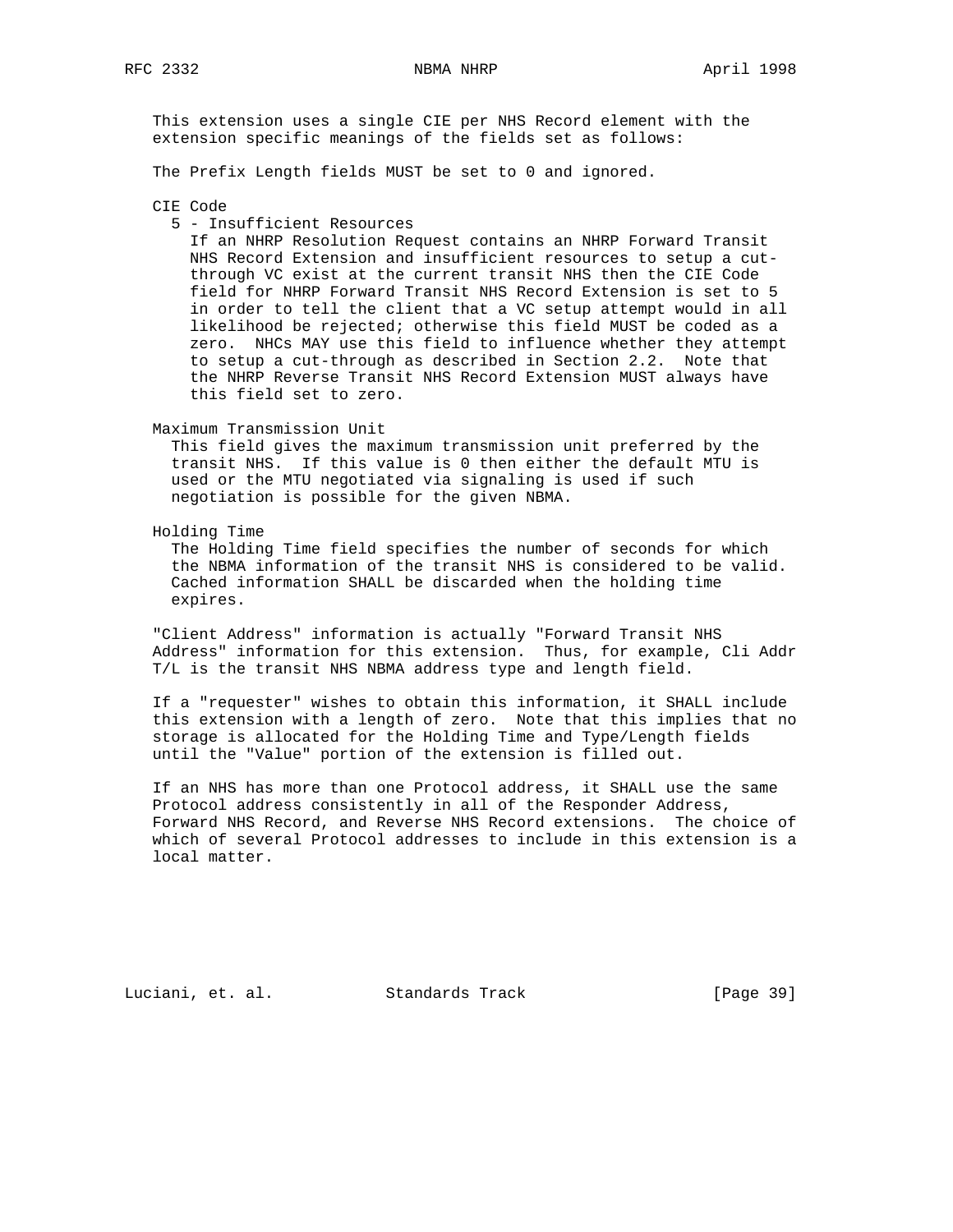If a "request" that is being forwarded by an NHS contains the Protocol Address of that NHS in one of the Forward Transit NHS elements then the NHS SHALL generate an NHRP Error Indication of type "NHRP Loop Detected" and discard the "request".

5.3.3 NHRP Reverse Transit NHS Record Extension

```
 Compulsory = 1
Type = 5 Length = variable
```
 The NHRP Reverse Transit NHS record contains a list of transit NHSs through which a "reply" has traversed. Each NHS SHALL append a Reverse Transit NHS element (as specified below) containing its Protocol address to this extension. The extension length field and ar\$chksum SHALL be adjusted appropriately.

 The responding NHS, as described in Section 5.3.1, SHALL NOT update this extension.

 In addition, NHSs that are willing to act as egress routers for packets from the source to the destination SHALL include information about their NBMA Address.

 This extension uses a single CIE per NHS Record element with the extension specific meanings of the fields set as follows:

The CIE Code and Prefix Length fields MUST be set to 0 and ignored.

Maximum Transmission Unit

 This field gives the maximum transmission unit preferred by the transit NHS. If this value is 0 then either the default MTU is used or the MTU negotiated via signaling is used if such negotiation is possible for the given NBMA.

Holding Time

 The Holding Time field specifies the number of seconds for which the NBMA information of the transit NHS is considered to be valid. Cached information SHALL be discarded when the holding time expires.

 "Client Address" information is actually "Reverse Transit NHS Address" information for this extension. Thus, for example, Cli Addr T/L is the transit NHS NBMA address type and length field.

Luciani, et. al. Standards Track [Page 40]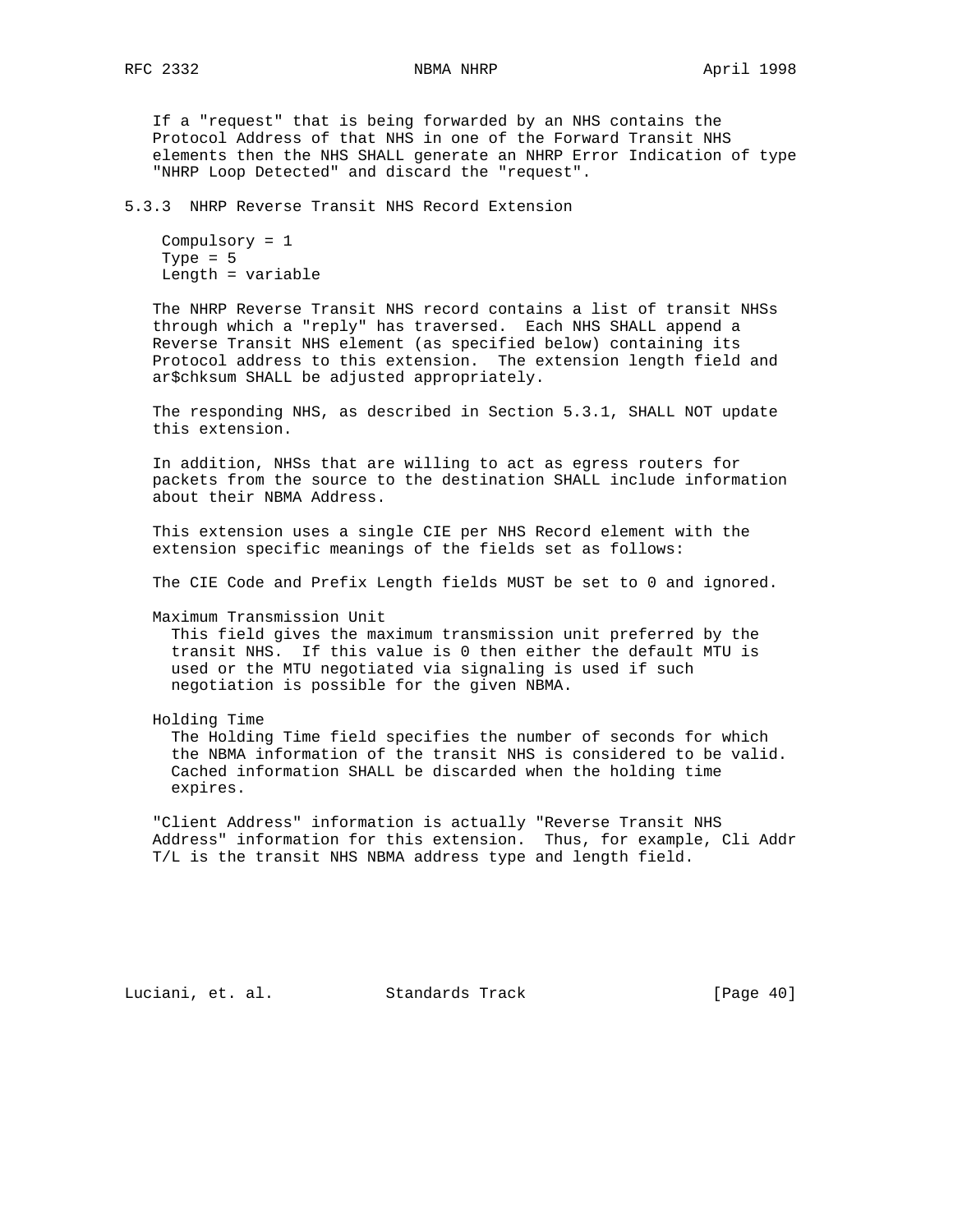If a "requester" wishes to obtain this information, it SHALL include this extension with a length of zero. Note that this implies that no storage is allocated for the Holding Time and Type/Length fields until the "Value" portion of the extension is filled out.

 If an NHS has more than one Protocol address, it SHALL use the same Protocol address consistently in all of the Responder Address, Forward NHS Record, and Reverse NHS Record extensions. The choice of which of several Protocol addresses to include in this extension is a local matter.

 If a "reply" that is being forwarded by an NHS contains the Protocol Address of that NHS in one of the Reverse Transit NHS elements then the NHS SHALL generate an NHRP Error Indication of type "NHRP Loop Detected" and discard the "reply".

 Note that this information may be cached at intermediate NHSs; if so, the cached value SHALL be used when generating a reply.

5.3.4 NHRP Authentication Extension

Compulsory = 1 Type = 7 Length = variable

 The NHRP Authentication Extension is carried in NHRP packets to convey authentication information between NHRP speakers. The Authentication Extension may be included in any NHRP "request" or "reply" only.

 The authentication is always done pairwise on an NHRP hop-by-hop basis; i.e., the authentication extension is regenerated at each hop. If a received packet fails the authentication test, the station SHALL generate an Error Indication of type "Authentication Failure" and discard the packet. Note that one possible authentication failure is the lack of an Authentication Extension; the presence or absence of the Authentication Extension is a local matter.

5.3.4.1 Header Format

The authentication header has the following format:

Luciani, et. al. Standards Track [Page 41]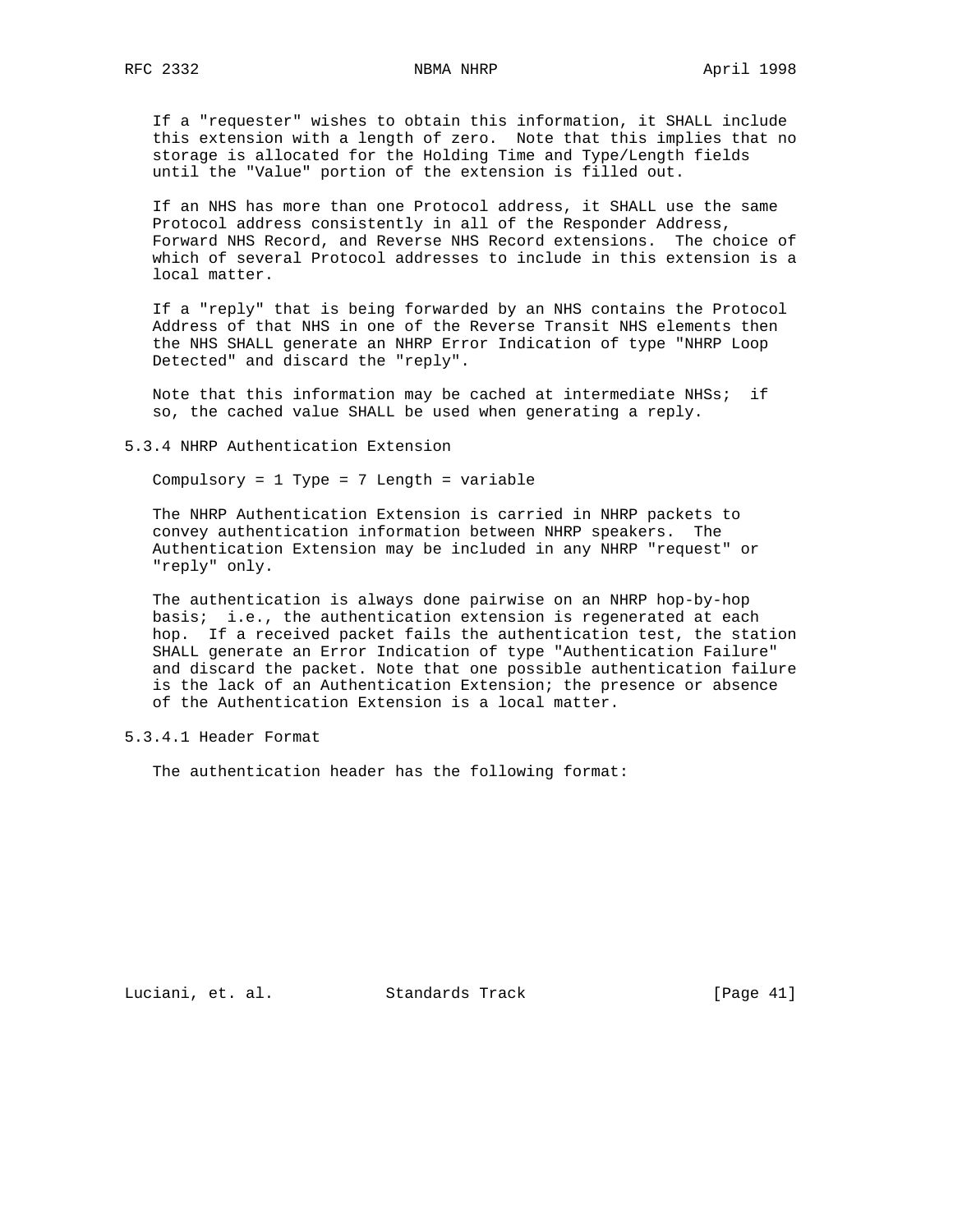| 0 1 2 3 4 5 6 7 8 9 0 1 2 3 4 5 6 7 8 9 0 1 2 3 4 5 6 7 8 9 0 1 |          |                                      |  |
|-----------------------------------------------------------------|----------|--------------------------------------|--|
|                                                                 |          |                                      |  |
| Reserved                                                        |          | Security Parameter Index (SPI)       |  |
|                                                                 |          | +-+-+-+-+-+-+-+-+-+-+-+-+-+-+-+-+-+- |  |
|                                                                 | Src Addr |                                      |  |
|                                                                 |          |                                      |  |
|                                                                 |          |                                      |  |
| +-+-+-+-+-+-+-+-+-+-+ Authentication Data -+-+-                 |          |                                      |  |
|                                                                 |          |                                      |  |
|                                                                 |          |                                      |  |

 Security Parameter Index (SPI) can be thought of as an index into a table that maintains the keys and other information such as hash algorithm. Src and Dst communicate either offline using manual keying or online using a key management protocol to populate this table. The sending NHRP entity always allocates the SPI and the parameters associated with it.

 Src Addr a variable length field is the address assigned to the outgoing interface. The length of the addr is obtained from the source protocol length field in the mandatory part of the NHRP header. The tuple <spi, src addr> uniquely identifies the key and other parameters that are used in authentication.

 The length of the authentication data field is dependent on the hash algorithm used. The data field contains the keyed hash calculated over the entire NHRP payload. The authentication data field is zeroed out before the hash is calculated.

#### 5.3.4.2 SPI and Security Parameters Negotiation

 SPI's can be negotiated either manually or using an Internet Key Management protocol. Manual keying MUST be supported. The following parameters are associated with the tuple <SPI, src>- lifetime, Algorithm, Key. Lifetime indicates the duration in seconds for which the key is valid. In case of manual keying, this duration can be infinite. Also, in order to better support manual keying, there may be multiple tuples active at the same time (Dst being the same).

 Algorithm specifies the hash algorithm agreed upon by the two entities. HMAC-MD5-128 [16] is the default algorithm. Other algorithms MAY be supported by defining new values. IANA will assign the numbers to identify the algorithm being used as described in Section 9.

 Any Internet standard key management protocol MAY so be used to negotiate the SPI and parameters.

Luciani, et. al. Standards Track [Page 42]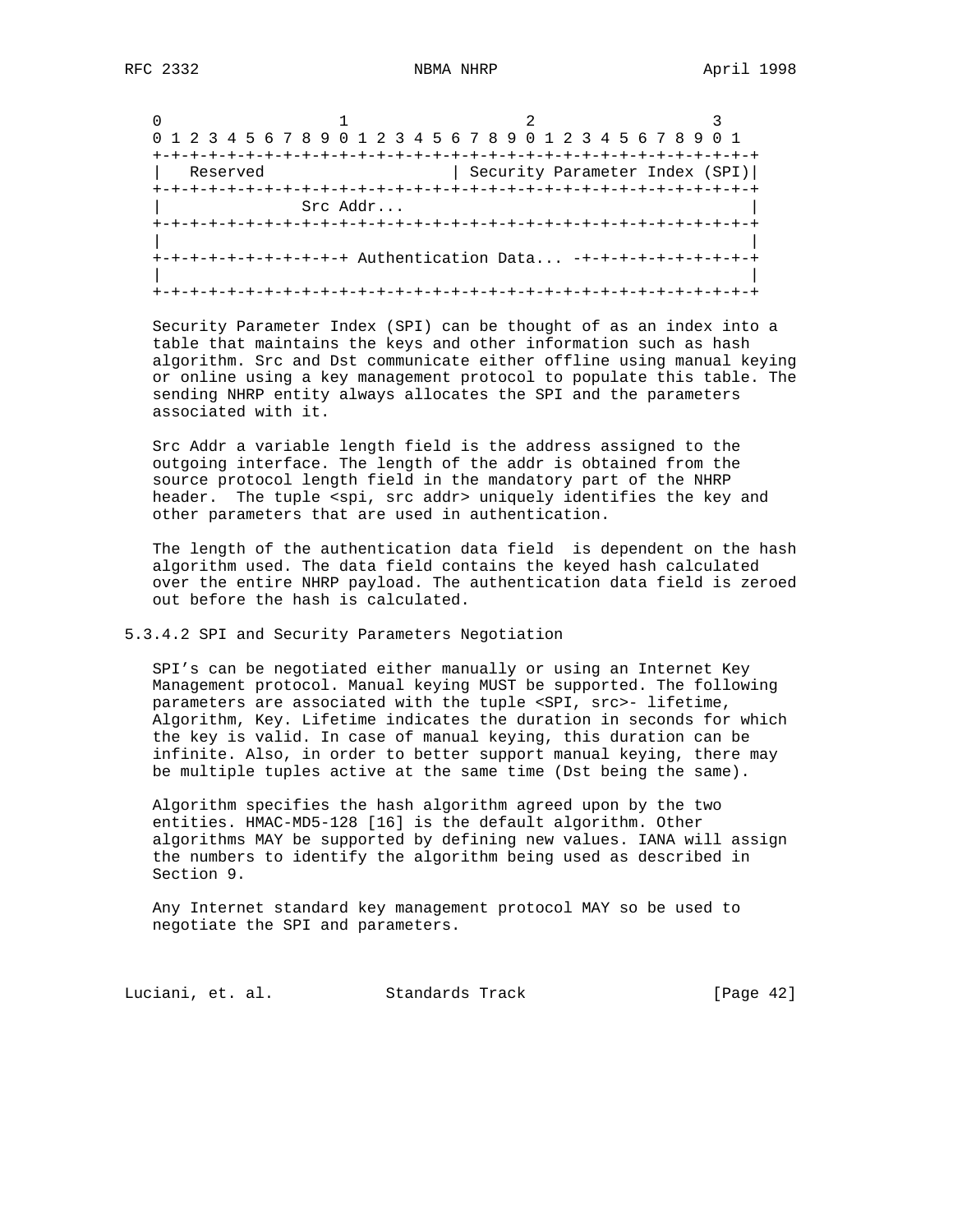## 5.3.4.3 Message Processing

 At the time of adding the authentication extension header, src looks up in a table to fetch the SPI and the security parameters based on the outgoing interface address. If there are no entries in the table and if there is support for key management, the src initiates the key management protocol to fetch the necessary parameters. The src constructs the Authentication Extension payload and calculates the hash by zeroing authentication data field. The result replaces in the zeroed authentication data field. The src address field in the payload is the IP address assigned to the outgoing interface.

 If key management is not supported and authentication is mandatory, the packet is dropped and this information is logged.

 On the receiving end, dst fetches the parameters based on the SPI and the ip address in the authentication extension payload. The authentication data field is extracted before zeroing out to calculate the hash. It computes the hash on the entire payload and if the hash does not match, then an "abnormal event" has occurred.

## 5.3.4.4 Security Considerations

 It is important that the keys chosen are strong as the security of the entire system depends on the keys being chosen properly and the correct implementation of the algorithms.

 The security is performed on a hop by hop basis. The data received can be trusted only so much as one trusts all the entities in the path traversed. A chain of trust is established amongst NHRP entities in the path of the NHRP Message . If the security in an NHRP entity is compromised, then security in the entire NHRP domain is compromised.

 Data integrity covers the entire NHRP payload. This guarantees that the message was not modified and the source is authenticated as well. If authentication extension is not used or if the security is compromised, then NHRP entities are liable to both spoofing attacks, active attacks and passive attacks.

 There is no mechanism to encrypt the messages. It is assumed that a standard layer 3 confidentiality mechanism will be used to encrypt and decrypt messages. It is recommended to use an Internet standard key management protocol to negotiate the keys between the neighbors. Transmitting the keys in clear text, if other methods of negotiation is used, compromises the security completely.

Luciani, et. al. Standards Track [Page 43]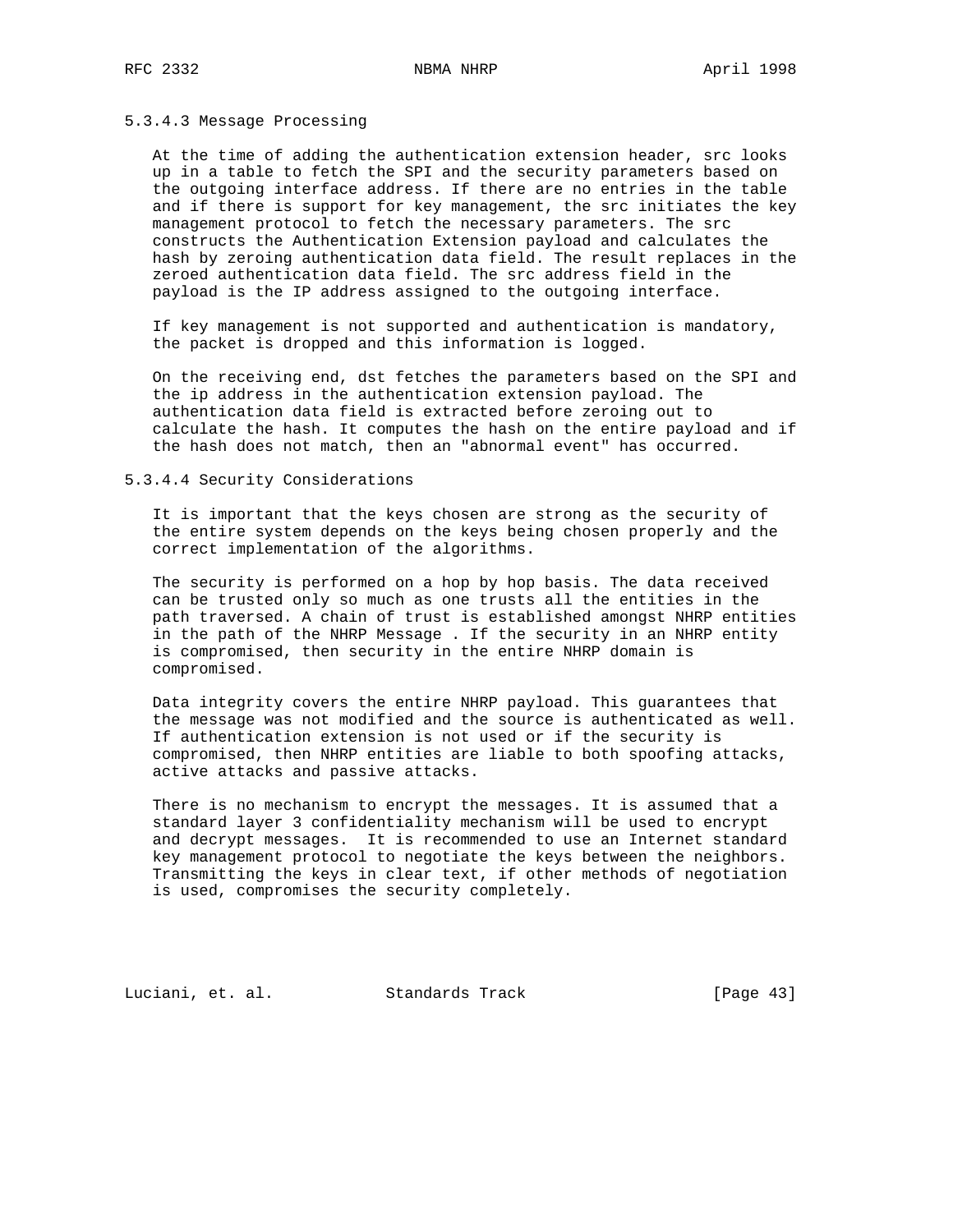Any NHS is susceptible to Denial of Service (DOS) attacks that cause it to become overloaded, preventing legitimate packets from being acted upon properly. A rogue host can send request and registration packets to the first hop NHS. If the authentication option is not used, the registration packet is forwarded along the routed path requiring processing along each NHS. If the authentication option is used, then only the first hop NHS is susceptible to DOS attacks (i.e., unauthenticated packets will be dropped rather than forwarded on). If security of any host is compromised (i.e., the keys it is using to communicate with an NHS become known), then a rogue host can send NHRP packets to the first hop NHS of the host whose keys were compromised, which will then forward them along the routed path as in the case of unauthenticated packets. However, this attack requires that the rogue host to have the same first hop NHS as that of the compromised host. Finally, it should be noted that denial of service attacks that cause routers on the routed path to expend resources processing NHRP packets are also susceptable to attacks that flood packets at the same destination as contained in an NHRP packet's Destination Protocol Address field.

5.3.5 NHRP Vendor-Private Extension

 Compulsory = 0 Type  $= 8$ Length = variable

 The NHRP Vendor-Private Extension is carried in NHRP packets to convey vendor-private information or NHRP extensions between NHRP speakers.

| 0 1 2 3 4 5 6 7 8 9 0 1 2 3 4 5 6 7 8 9 0 1 2 3 4 5 6 7 8 9 0 1 |  |  |  |  |  |  |  |  |  |  |  |  |  |  |  |  |  |                      |  |  |  |  |  |  |  |  |
|-----------------------------------------------------------------|--|--|--|--|--|--|--|--|--|--|--|--|--|--|--|--|--|----------------------|--|--|--|--|--|--|--|--|
|                                                                 |  |  |  |  |  |  |  |  |  |  |  |  |  |  |  |  |  |                      |  |  |  |  |  |  |  |  |
| Vendor ID                                                       |  |  |  |  |  |  |  |  |  |  |  |  |  |  |  |  |  | $\vert$ Data $\vert$ |  |  |  |  |  |  |  |  |
|                                                                 |  |  |  |  |  |  |  |  |  |  |  |  |  |  |  |  |  |                      |  |  |  |  |  |  |  |  |

Vendor ID

802 Vendor ID as assigned by the IEEE [6]

Data

 The remaining octets after the Vendor ID in the payload are vendor-dependent data.

 This extension may be added to any "request" or "reply" packet and it is the only extension that may be included multiple times. If the receiver does not handle this extension, or does not match the Vendor

Luciani, et. al. Standards Track [Page 44]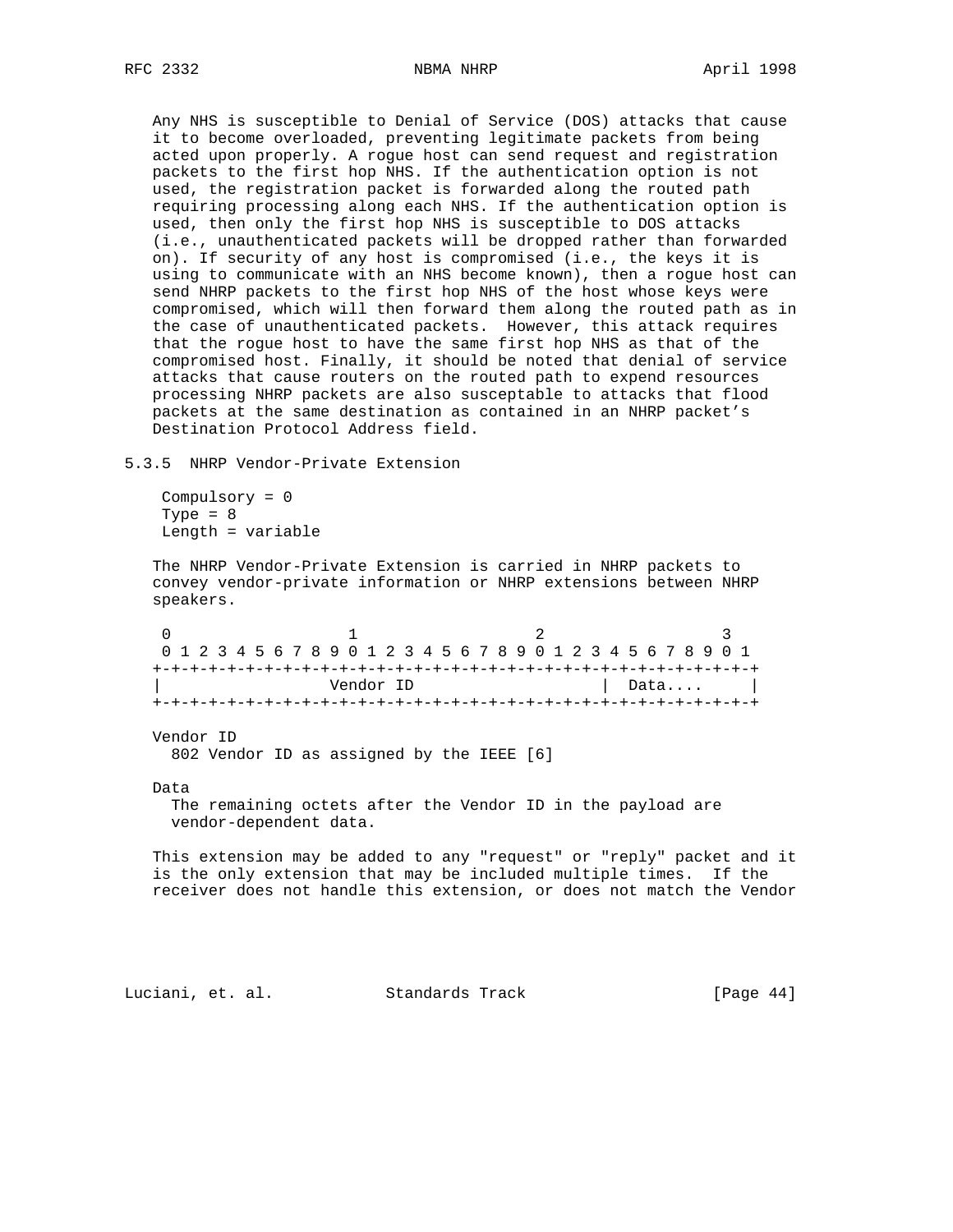ID in the extension then the extension may be completely ignored by the receiver. If a Vendor Private Extension is included in a "request" then it must be copied to the corresponding "reply".

6. Protocol Operation

 In this section, we discuss certain operational considerations of NHRP.

6.1 Router-to-Router Operation

 In practice, the initiating and responding stations may be either hosts or routers. However, there is a possibility under certain conditions that a stable routing loop may occur if NHRP is used between two routers. In particular, attempting to establish an NHRP path across a boundary where information used in route selection is lost may result in a routing loop. Such situations include the loss of BGP path vector information, the interworking of multiple routing protocols with dissimilar metrics (e.g, RIP and OSPF), etc. In such circumstances, NHRP should not be used. This situation can be avoided if there are no "back door" paths between the entry and egress router outside of the NBMA subnetwork. Protocol mechanisms to relax these restrictions are under investigation.

 In general it is preferable to use mechanisms, if they exist, in routing protocols to resolve the egress point when the destination lies outside of the NBMA subnetwork, since such mechanisms will be more tightly coupled to the state of the routing system and will probably be less likely to create loops.

6.2 Cache Management Issues

 The management of NHRP caches in the source station, the NHS serving the destination, and any intermediate NHSs is dependent on a number of factors.

6.2.1 Caching Requirements

Source Stations

 Source stations MUST cache all received NHRP Resolution Replies that they are actively using. They also must cache "incomplete" entries, i.e., those for which a NHRP Resolution Request has been sent but those for which an NHRP Resolution Reply has not been received. This is necessary in order to preserve the Request ID

Luciani, et. al. Standards Track [Page 45]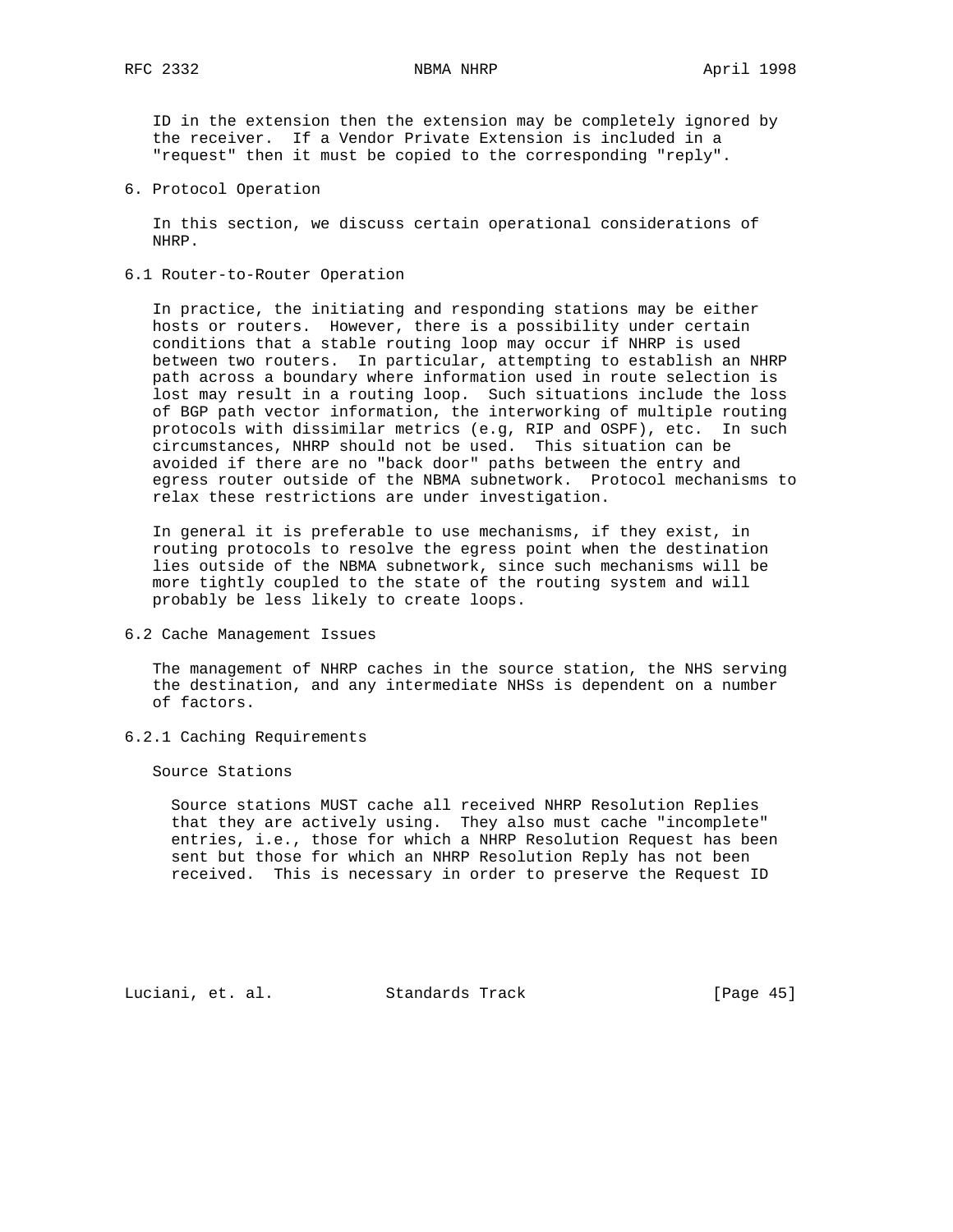for retries, and provides the state necessary to avoid triggering NHRP Resolution Requests for every data packet sent to the destination.

 Source stations MUST purge expired information from their caches. Source stations MUST purge the appropriate cached information upon receipt of an NHRP Purge Request packet.

 When a station has a co-resident NHC and NHS, the co-resident NHS may reply to NHRP Resolution Requests from the co-resident NHC with information which the station cached as a result of the co-resident NHC making its own NHRP Resolution Requests as long as the co resident NHS follows the rules for Transit NHSs as seen below.

## Serving NHSs

 The NHS serving the destination (the one which responds authoritatively to NHRP Resolution Requests) SHOULD cache protocol address information from all NHRP Resolution Requests to which it has responded if the information in the NHRP Resolution Reply has the possibility of changing during its lifetime (so that an NHRP Purge Request packet can be issued). The internetworking to NBMA binding information provided by the source station in the NHRP Resolution Request may also be cached if and only if the "S" bit is set, the NHRP Resolution Request has included a CIE with the Holding Time field set greater than zero (this is the valid Holding Time for the source binding), and only for non-authoritative use for a period not to exceed the Holding Time.

# Transit NHSs

 A Transit NHS (lying along the NHRP path between the source station and the responding NHS) may cache source binding information contained in NHRP Resolution Request packets that it forwards if and only if the "S" bit is set, the NHRP Resolution Request has included a CIE with the Holding Time field set greater than zero (this is the valid Holding Time for the source binding), and only for non-authoritative use for a period not to exceed the Holding Time.

 A Transit NHS may cache destination information contained in NHRP Resolution Reply CIE if only if the D bit is set and then only for non-authoritative use for a period not to exceed the Holding Time value contained in the CIE. A Transit NHS MUST NOT cache source binding information contained in an NHRP Resolution Reply.

Luciani, et. al. Standards Track [Page 46]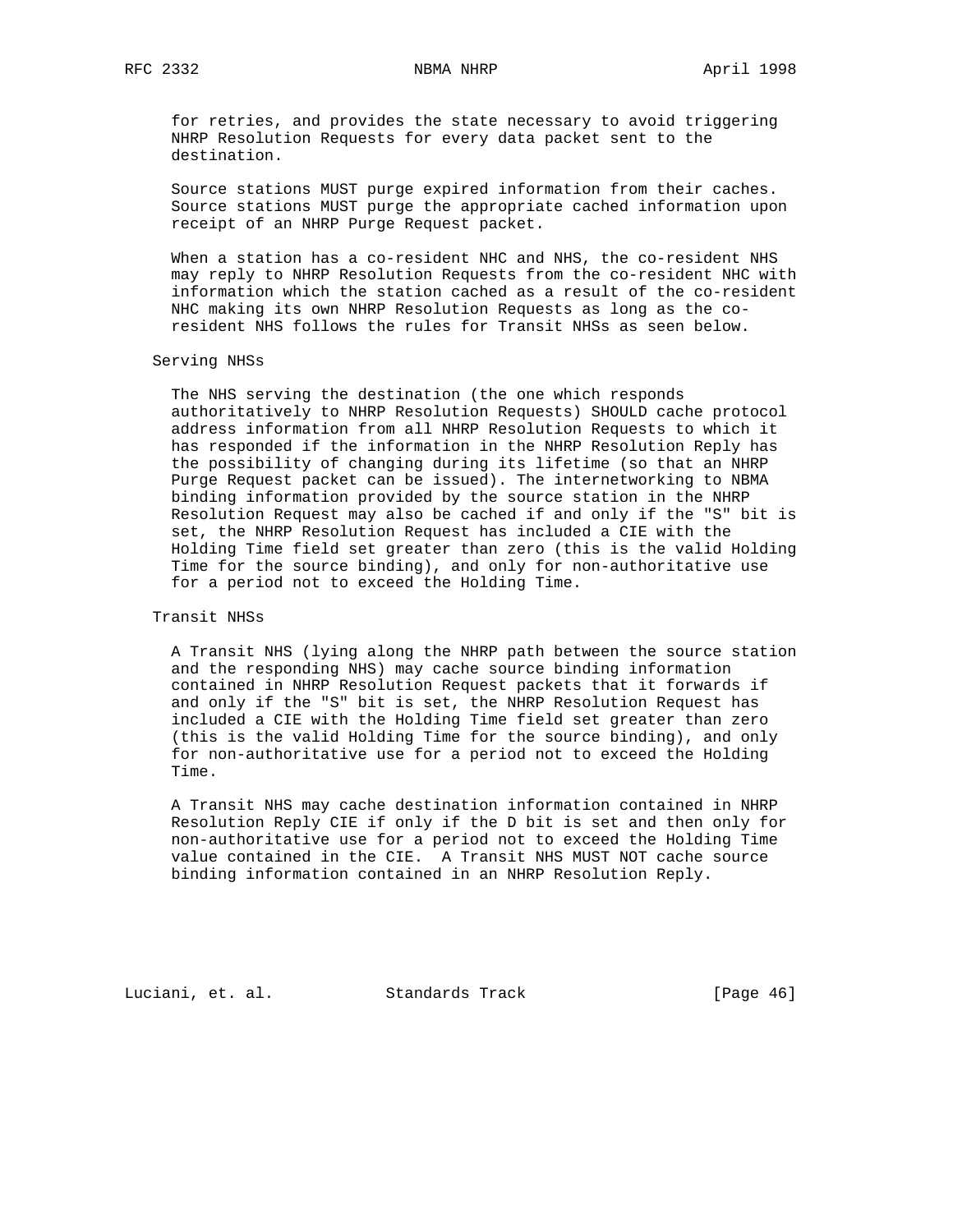Further, a transit NHS MUST discard any cached information when the prescribed time has expired. It may return cached information in response to non-authoritative NHRP Resolution Requests only.

6.2.2 Dynamics of Cached Information

NBMA-Connected Destinations

 NHRP's most basic function is that of simple NBMA address resolution of stations directly attached to the NBMA subnetwork. These mappings are typically very static, and appropriately chosen holding times will minimize problems in the event that the NBMA address of a station must be changed. Stale information will cause a loss of connectivity, which may be used to trigger an authoritative NHRP Resolution Request and bypass the old data. In the worst case, connectivity will fail until the cache entry times out.

 This applies equally to information marked in NHRP Resolution Replies as being "stable" (via the "D" bit).

Destinations Off of the NBMA Subnetwork

 If the source of an NHRP Resolution Request is a host and the destination is not directly attached to the NBMA subnetwork, and the route to that destination is not considered to be "stable," the destination mapping may be very dynamic (except in the case of a subnetwork where each destination is only singly homed to the NBMA subnetwork). As such the cached information may very likely become stale. The consequence of stale information in this case will be a suboptimal path (unless the internetwork has partitioned or some other routing failure has occurred).

6.3 Use of the Prefix Length field of a CIE

 A certain amount of care needs to be taken when using the Prefix Length field of a CIE, in particular with regard to the prefix length advertised (and thus the size of the equivalence class specified by it). Assuming that the routers on the NBMA subnetwork are exchanging routing information, it should not be possible for an NHS to create a black hole by advertising too large of a set of destinations, but suboptimal routing (e.g., extra internetwork layer hops through the NBMA) can result. To avoid this situation an NHS that wants to send the Prefix Length MUST obey the following rule:

 The NHS examines the Network Layer Reachability Information (NLRI) associated with the route that the NHS would use to forward towards the destination (as specified by the Destination internetwork layer

Luciani, et. al. Standards Track [Page 47]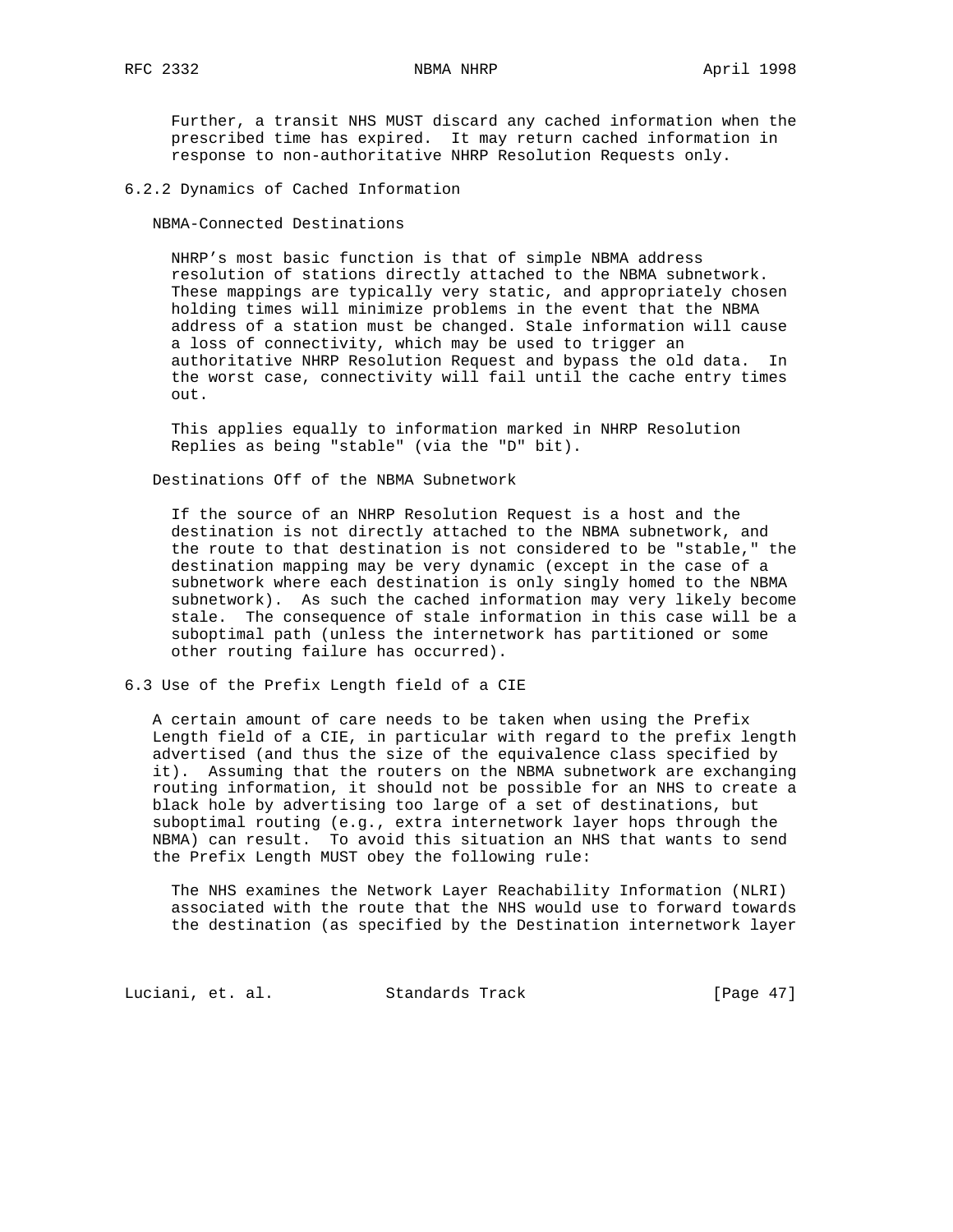address in the NHRP Resolution Request), and extracts from this NLRI the shortest address prefix such that: (a) the Destination internetwork layer address (from the NHRP Resolution Request) is covered by the prefix, (b) the NHS does not have any routes with NLRI which form a subset of what is covered by the prefix. The prefix may then be used in the CIE.

 The Prefix Length field of the CIE should be used with restraint, in order to avoid NHRP stations choosing suboptimal transit paths when overlapping prefixes are available. This document specifies the use of the prefix length only when all the destinations covered by the prefix are "stable". That is, either:

- (a) All destinations covered by the prefix are on the NBMA network, or
- (b) All destinations covered by the prefix are directly attached to the NHRP responding station.

 Use of the Prefix Length field of the CIE in other circumstances is outside the scope of this document.

6.4 Domino Effect

 One could easily imagine a situation where a router, acting as an ingress station to the NBMA subnetwork, receives a data packet, such that this packet triggers an NHRP Resolution Request. If the router forwards this data packet without waiting for an NHRP transit path to be established, then when the next router along the path receives the packet, the next router may do exactly the same - originate its own NHRP Resolution Request (as well as forward the packet). In fact such a data packet may trigger NHRP Resolution Request generation at every router along the path through an NBMA subnetwork. We refer to this phenomena as the NHRP "domino" effect.

 The NHRP domino effect is clearly undesirable. At best it may result in excessive NHRP traffic. At worst it may result in an excessive number of virtual circuits being established unnecessarily. Therefore, it is important to take certain measures to avoid or suppress this behavior. NHRP implementations for NHSs MUST provide a mechanism to address this problem. One possible strategy to address this problem would be to configure a router in such a way that NHRP Resolution Request generation by the router would be driven only by the traffic the router receives over its non-NBMA interfaces (interfaces that are not attached to an NBMA subnetwork). Traffic received by the router over its NBMA-attached interfaces would not trigger NHRP Resolution Requests. Such a router avoids the NHRP domino effect through administrative means.

Luciani, et. al. Standards Track [Page 48]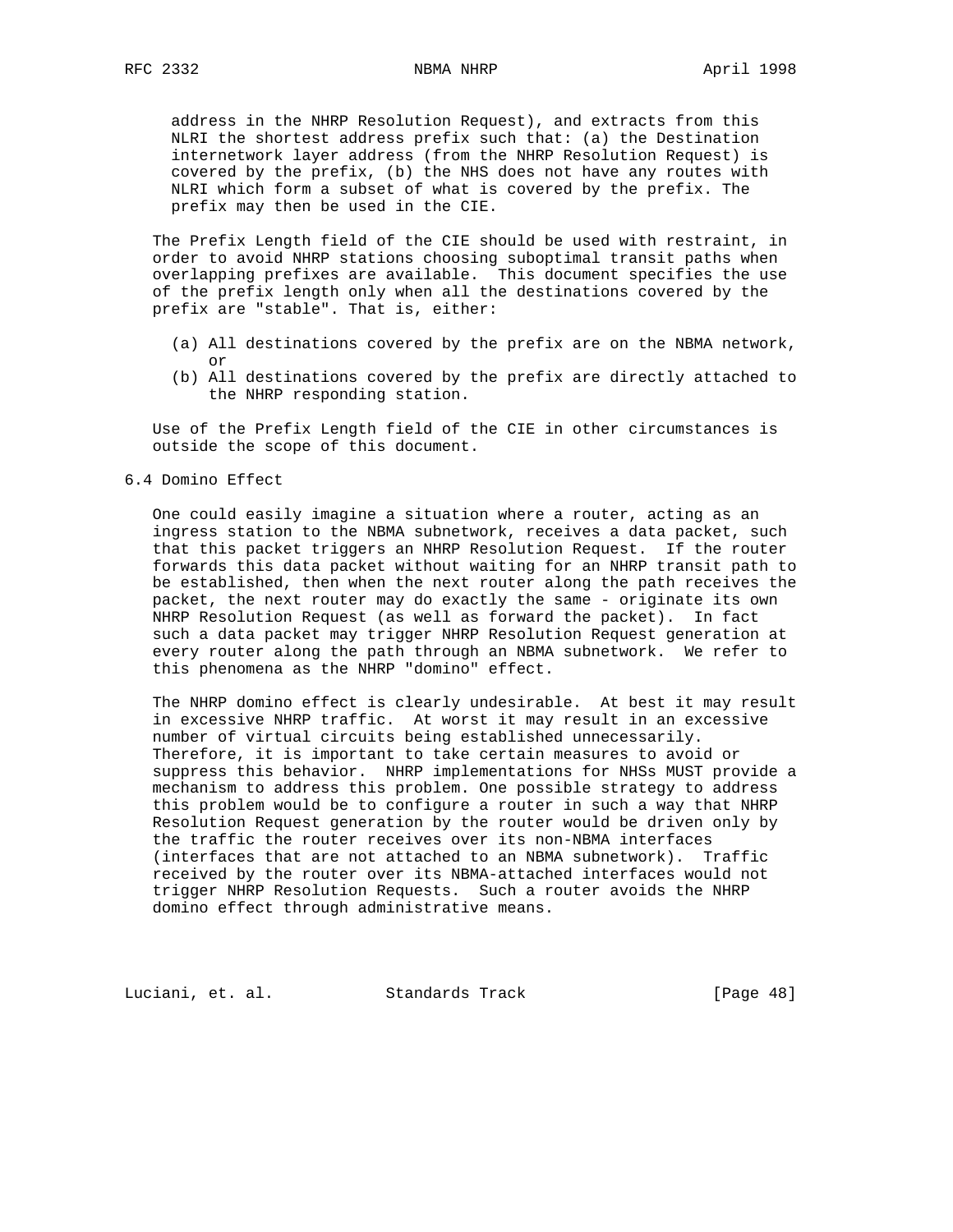7. NHRP over Legacy BMA Networks

 There would appear to be no significant impediment to running NHRP over legacy broadcast subnetworks. There may be issues around running NHRP across multiple subnetworks. Running NHRP on broadcast media has some interesting possibilities; especially when setting up a cut-through for inter-ELAN inter-LIS/LAG traffic when one or both end stations are legacy attached. This use for NHRP requires further research.

8. Discussion

 The result of an NHRP Resolution Request depends on how routing is configured among the NHSs of an NBMA subnetwork. If the destination station is directly connected to the NBMA subnetwork and the routed path to it lies entirely within the NBMA subnetwork, the NHRP Resolution Replies always return the NBMA address of the destination station itself rather than the NBMA address of some egress router. On the other hand, if the routed path exits the NBMA subnetwork, NHRP will be unable to resolve the NBMA address of the destination, but rather will return the address of the egress router. For destinations outside the NBMA subnetwork, egress routers and routers in the other subnetworks should exchange routing information so that the optimal egress router may be found.

 In addition to NHSs, an NBMA station could also be associated with one or more regular routers that could act as "connectionless servers" for the station. The station could then choose to resolve the NBMA next hop or just send the packets to one of its connectionless servers. The latter option may be desirable if communication with the destination is short-lived and/or doesn't require much network resources. The connectionless servers could, of course, be physically integrated in the NHSs by augmenting them with internetwork layer switching functionality.

9. IANA Considerations

 IANA will take advice from the Area Director appointed designated subject matter expert, in order to assign numbers from the various number spaces described herein. In the event that the Area Director appointed designated subject matter expert is unavailable, the relevant IESG Area Director will appoint another expert. Any and all requests for value assignment within a given number space will be accepted when the usage of the value assignment documented. Possible forms of documentantion include, but is not limited to, RFCs or the product of another cooperative standards body (e.g., the MPOA and LANE subworking group of the ATM Forum).

Luciani, et. al. Standards Track [Page 49]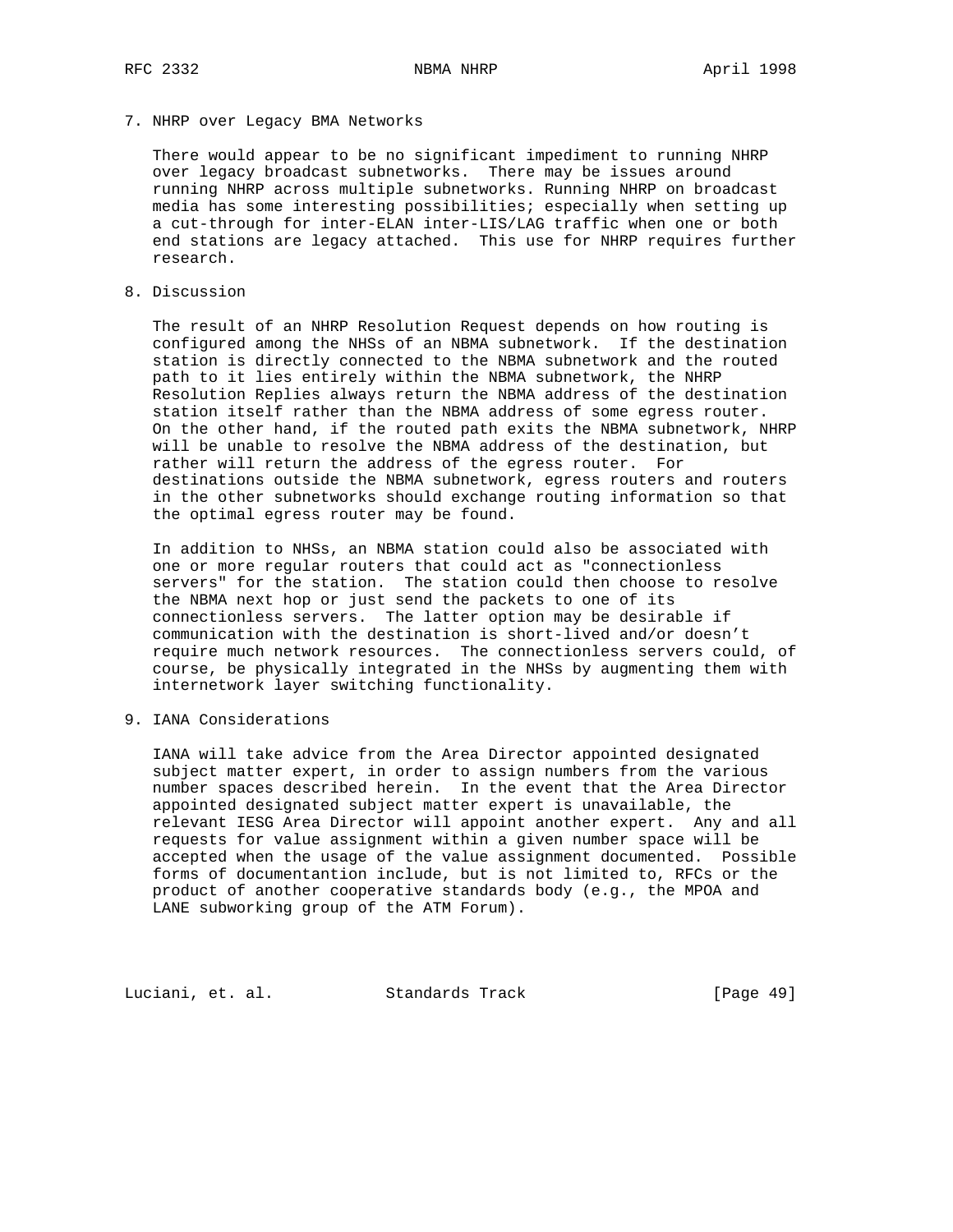References

 [1] Heinanen, J., and R. Govindan, "NBMA Address Resolution Protocol (NARP)", RFC 1735, December 1994.

 [2] Plummer, D., "Address Resolution Protocol", STD 37, RFC 826, November 1982.

 [3] Laubach, M., and J. Halpern, "Classical IP and ARP over ATM", RFC 2225, April 1998.

 [4] Piscitello,, D., and J. Lawrence, "Transmission of IP datagrams over the SMDS service", RFC 1209, March 1991.

 [5] Protocol Identification in the Network Layer, ISO/IEC TR 9577:1990.

 [6] Reynolds, J., and J. Postel, "Assigned Numbers", STD 2, RFC 1700, October 1994.

 [7] Heinanen, J., "Multiprotocol Encapsulation over ATM Adaptation Layer 5", RFC 1483, July 1993.

 [8] Malis, A., Robinson, D., and R. Ullmann, "Multiprotocol Interconnect on X.25 and ISDN in the Packet Mode", RFC 1356, August 1992.

 [9] Bradley, T., Brown, C., and A. Malis, "Multiprotocol Interconnect over Frame Relay", RFC 1490, July 1993.

 [10] Rekhter, Y., and D. Kandlur, ""Local/Remote" Forwarding Decision in Switched Data Link Subnetworks", RFC 1937, May 1996.

 [11] Armitage, G., "Support for Multicast over UNI 3.0/3.1 based ATM Networks", RFC 2022, November 1996.

 [12] Luciani, J., Armitage, G., and J. Halpern, "Server Cache Synchronization Protocol (SCSP) - NBMA", RFC 2334, April 1998.

 [13] Rekhter, Y., "NHRP for Destinations off the NBMA Subnetwork", Work In Progress.

 [14] Luciani, J., et. al., "Classical IP and ARP over ATM to NHRP Transition", Work In Progress.

 [15] Bradner, S., "Key words for use in RFCs to Indicate Requirement Levels", BCP 14, RFC 2119, March 1997.

Luciani, et. al. Standards Track [Page 50]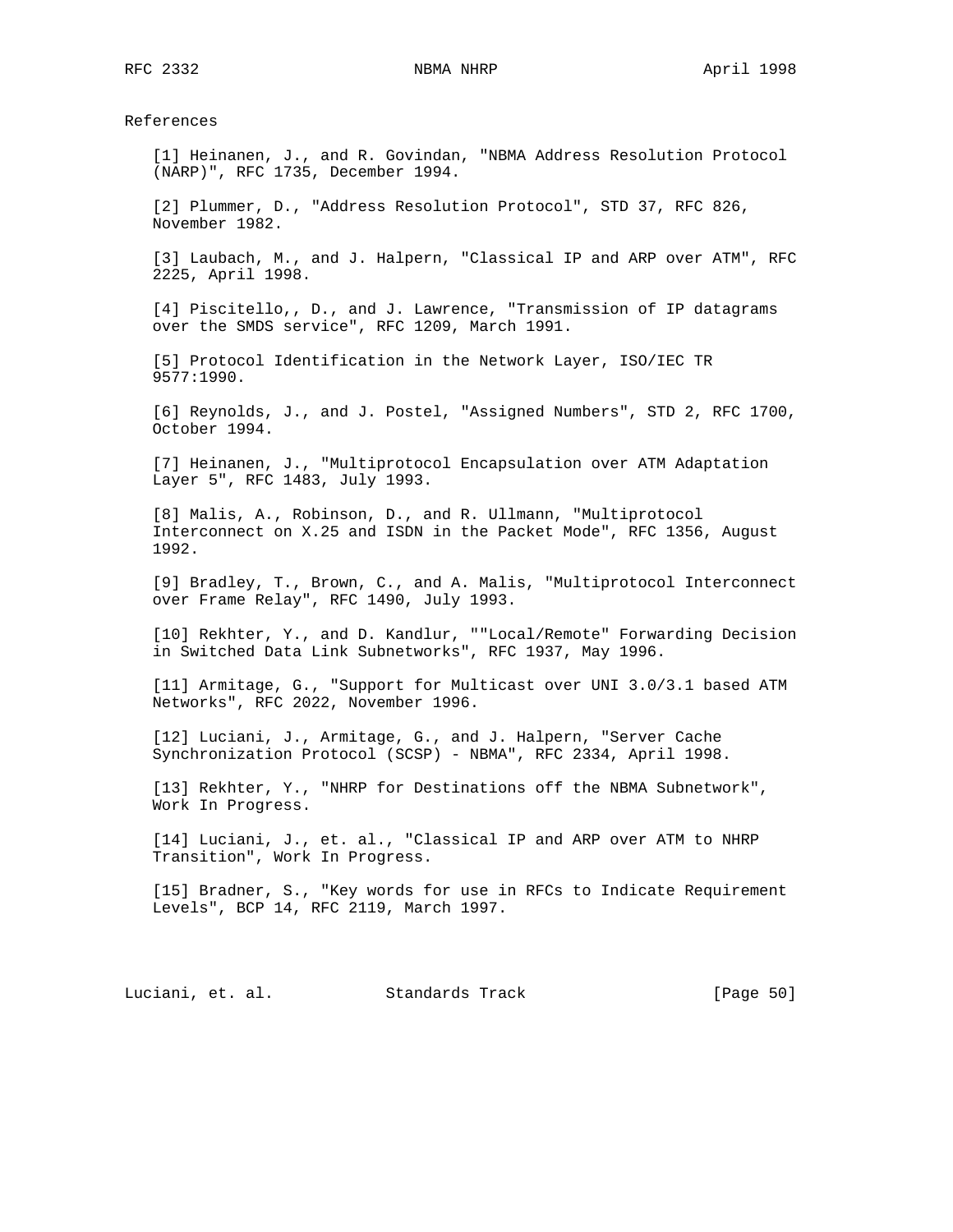[16] Krawczyk, H., Bellare, M., and R. Canetti, "HMAC: Keyed Hashing for Message Authentication", RFC 2104, February 1997.

# Acknowledgments

 We would like to thank (in no particular order) Thomas Narten of IBM for his comments in the role of Internet AD, Juha Heinenan of Telecom Finland and Ramesh Govidan of ISI for their work on NBMA ARP and the original NHRP draft, which served as the basis for this work. Russell Gardo of IBM, John Burnett of Adaptive, Dennis Ferguson of ANS, Andre Fredette of Bay Networks, Joel Halpern of Newbridge, Paul Francis of NTT, Tony Li, Bryan Gleeson, and Yakov Rekhter of cisco, and Grenville Armitage of Bellcore should also be acknowledged for comments and suggestions that improved this work substantially. We would also like to thank the members of the ION working group of the IETF, whose review and discussion of this document have been invaluable.

Authors' Addresses

 James V. Luciani Dave Katz Bay Networks and the cisco Systems 3 Federal Street 170 W. Tasman Dr. Mail Stop: BL3-03 San Jose, CA 95134 USA Billerica, MA 01821 Phone: +1 408 526 8284 Phone: +1 978 916 4734 EMail: dkatz@cisco.com EMail: luciani@baynetworks.com

David Piscitello Bruce Cole<br>Bruce Cole Core Competence and Tuniper Networks 1620 Tuckerstown Road 3260 Jay St. Dresher, PA 19025 USA Santa Clara, CA 95054 Phone: +1 215 830 0692 Phone: +1 408 327 1900 EMail: dave@corecom.com EMail: bcole@jnx.com

 Naganand Doraswamy Bay Networks, Inc. 3 Federal Street Mail Stop: Bl3-03 Billerica, MA 01801 Phone: +1 978 916 1323 EMail: naganand@baynetworks.com

Luciani, et. al. Standards Track [Page 51]